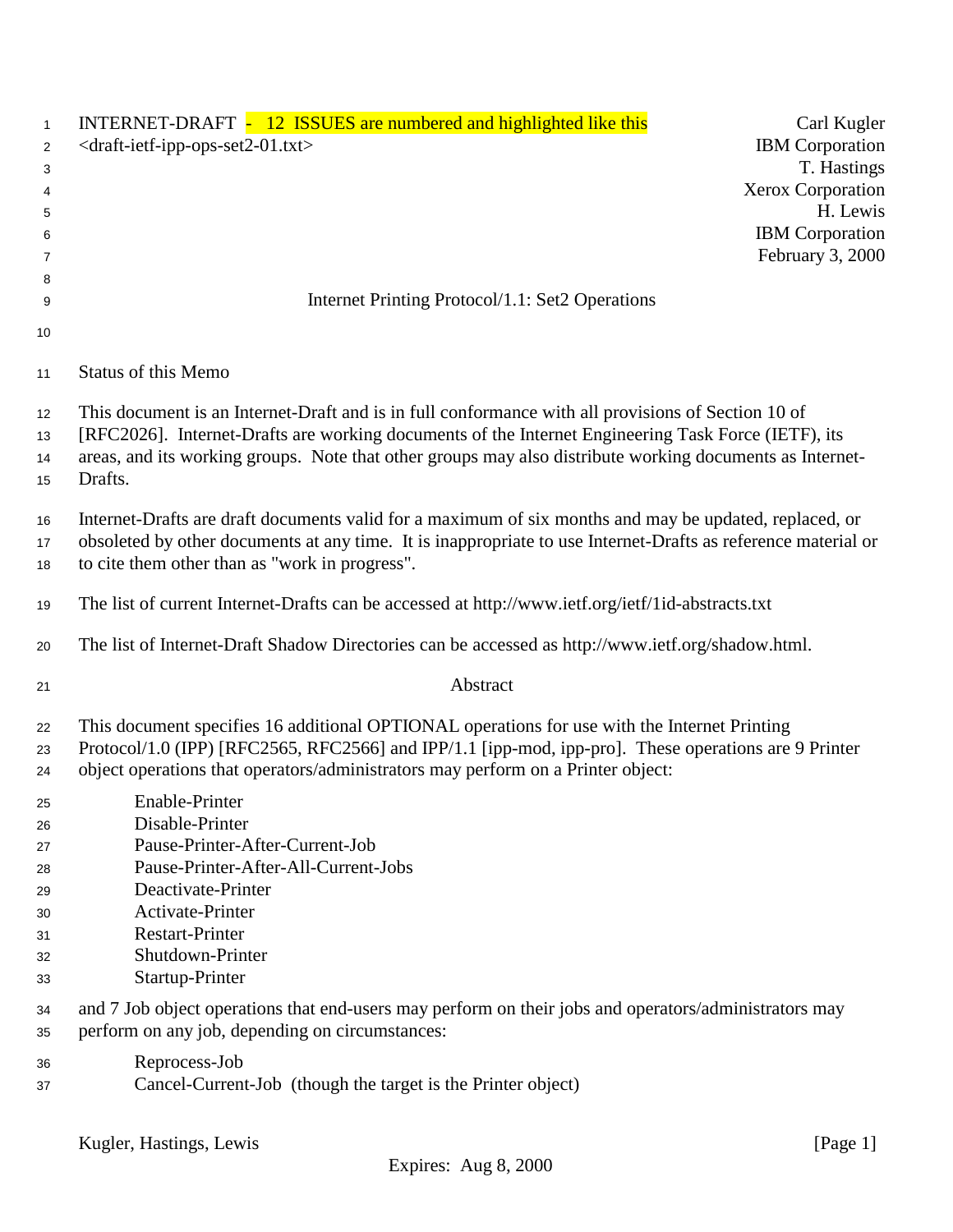- Suspend-Current-Job (though the target is the Printer object)
- Resume-Job
- Promote-Job

 New Printer Description attributes are added, along with additional values for the "printer-state-reasons" and "job-state-reasons" attributes.

New status codes: 'server-error-printer-is-in-standby-mode' are added.

 The scope of IPP, is characterized in RFC2526 "Design Goals for an Internet Printing Protocol". It is not the intent of this document to revise or clarify this scope or conjecture as to the degree of industry adoption or trends related to IPP within printing systems. It is the intent of this document to extend the original set of operations - in a similar fashion to the Set1 extensions which referred to IPP/1.0 and were later incorporated into IPP/1.1.

This document is intended for registration following the registration procedures of IPP/1.0 [RFC2566] and

IPP/1.1 [ipp-mod]. This version includes the comments discussed at the IPP telecon, on 6/23/1999,

6/30/1999, at the IETF IPP WG meeting, 7/7/99-7/8/99, in Copenhagen, and the IPP telecon, 7/17/1999, the

August, 1999 IPP meeting in Alaska and subsequent phone conferences and discussions. Specifically, the

9/16 update refers to this set of extensions simply as "Set2" rather than using the term "Administrative"

which was misleading, controversial and incorrect as an overall description. Also, two new attributes have

been proposed to clarify the intent of each operation in terms of its target, the Printer vs. the Print Job.

Unresolved ISSUES are highlighted like this in the .doc and .pdf files.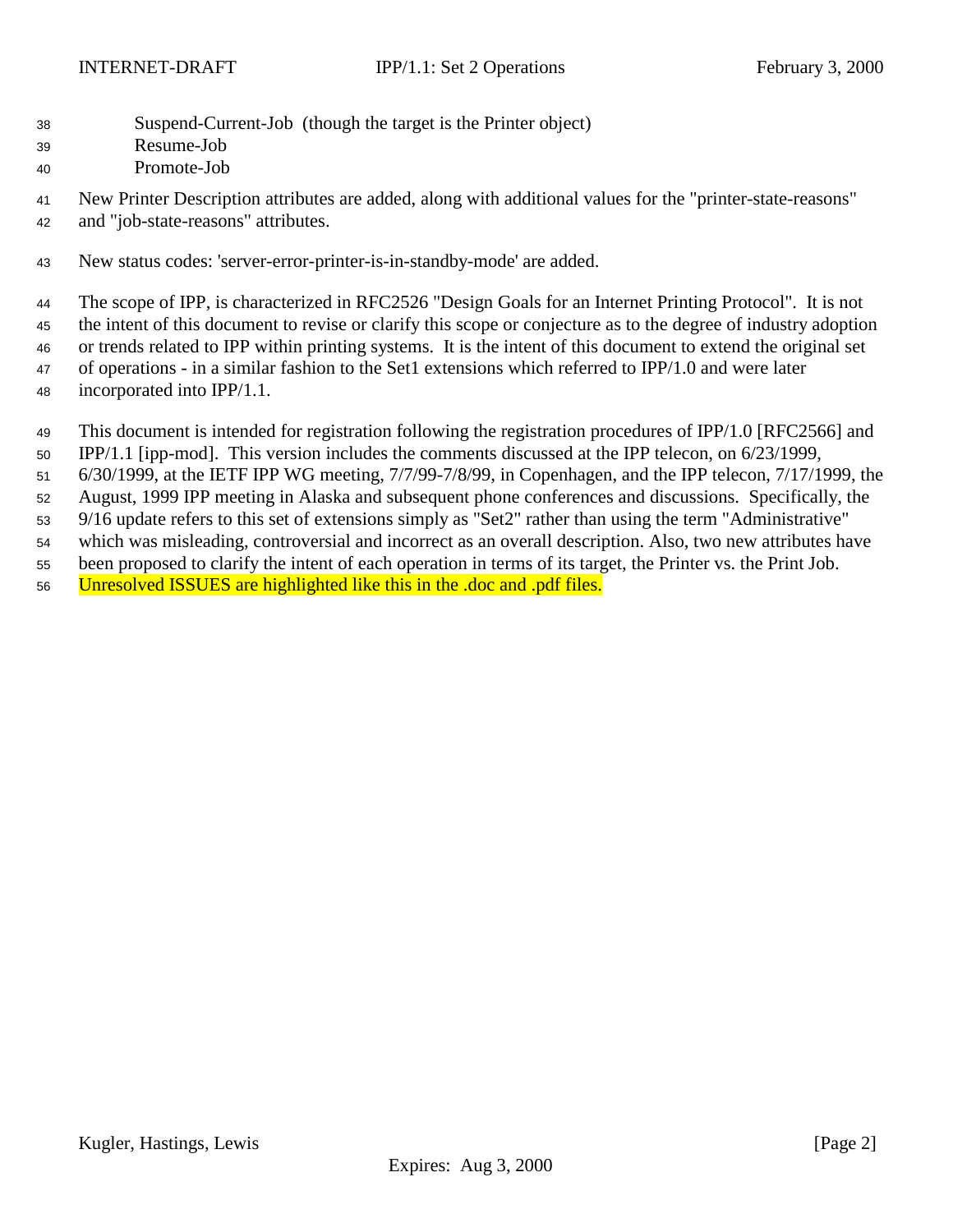The full set of IPP documents includes:

- Design Goals for an Internet Printing Protocol [RFC2567]
- Rationale for the Structure and Model and Protocol for the Internet Printing Protocol [RFC2568]
- Internet Printing Protocol/1.1: Model and Semantics (this document)
- Internet Printing Protocol/1.1: Encoding and Transport [IPP-PRO]
- Internet Printing Protocol/1.1: Implementer's Guide [IPP-IIG]
- Mapping between LPD and IPP Protocols [RFC2569]

 The "Design Goals for an Internet Printing Protocol" document takes a broad look at distributed printing functionality, and it enumerates real-life scenarios that help to clarify the features that need to be included in a printing protocol for the Internet. It identifies requirements for three types of users: end users, operators, and administrators. It calls out a subset of end user requirements that are satisfied in IPP/1.0. A few OPTIONAL operator operations have been added to IPP/1.1.

The "Rationale for the Structure and Model and Protocol for the Internet Printing Protocol" document

 describes IPP from a high level view, defines a roadmap for the various documents that form the suite of IPP specification documents, and gives background and rationale for the IETF working group's major

decisions.

The "Internet Printing Protocol/1.1: Encoding and Transport" document is a formal mapping of the abstract

operations and attributes defined in the model document onto HTTP/1.1 [RFC2616]. It defines the

encoding rules for a new Internet MIME media type called "application/ipp". This document also defines

the rules for transporting over HTTP a message body whose Content-Type is "application/ipp". This

document defines a new scheme named 'ipp' for identifying IPP printers and jobs.

 The "Internet Printing Protocol/1.1: Implementer's Guide" document gives insight and advice to implementers of IPP clients and IPP objects. It is intended to help them understand IPP/1.1 and some of the considerations that may assist them in the design of their client and/or IPP object implementations. For example, a typical order of processing requests is given, including error checking. Motivation for some of the specification decisions is also included.

 The "Mapping between LPD and IPP Protocols" document gives some advice to implementers of gateways between IPP and LPD (Line Printer Daemon) implementations.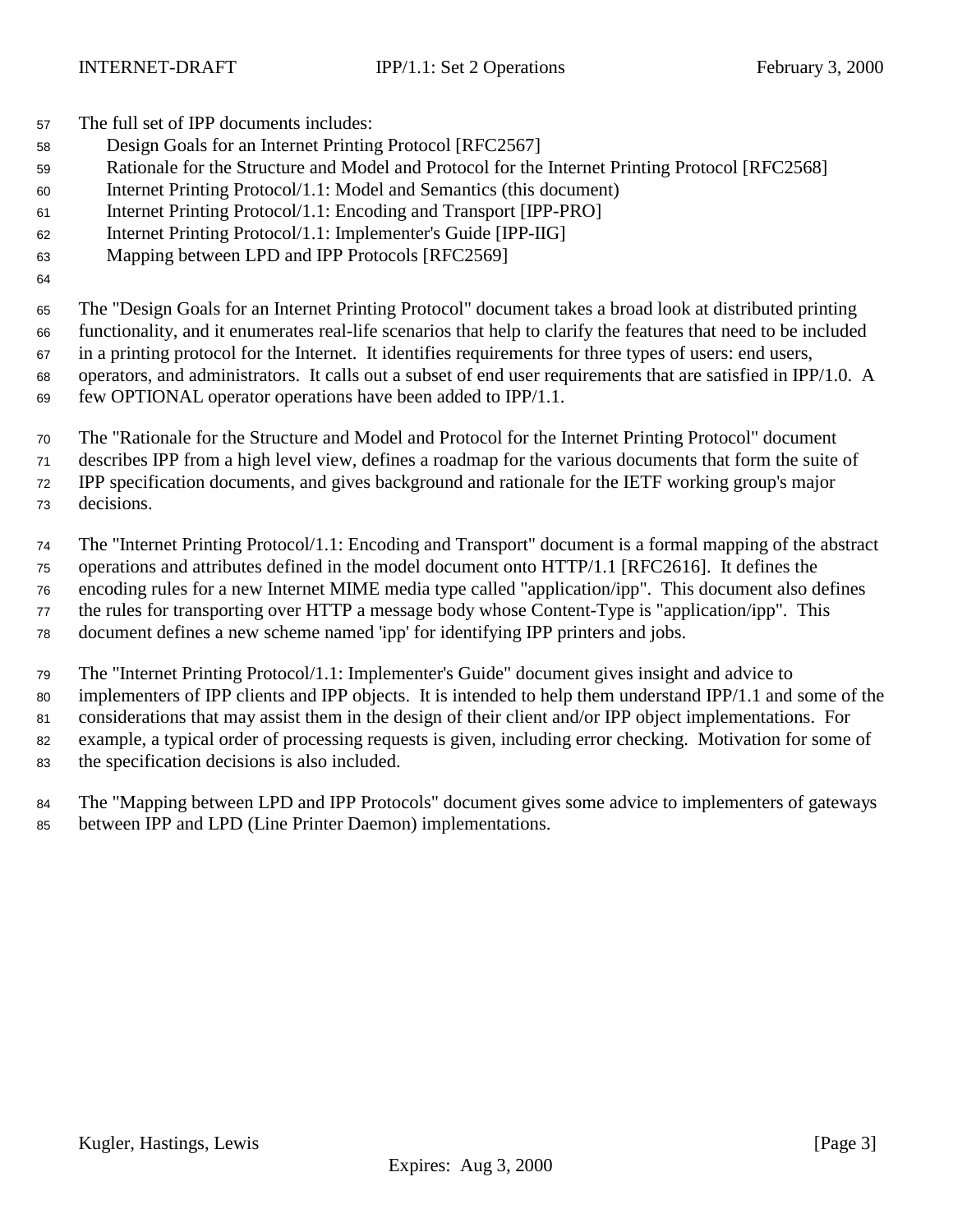| 86  | <b>Table of Contents</b>                                                                  |  |  |  |  |  |
|-----|-------------------------------------------------------------------------------------------|--|--|--|--|--|
| 87  | 1                                                                                         |  |  |  |  |  |
| 88  | $\overline{2}$                                                                            |  |  |  |  |  |
| 89  | 2.1                                                                                       |  |  |  |  |  |
| 90  | 2.2                                                                                       |  |  |  |  |  |
| 91  | 3                                                                                         |  |  |  |  |  |
| 92  | 3.1                                                                                       |  |  |  |  |  |
|     |                                                                                           |  |  |  |  |  |
| 93  | Use of the Printer object to represent IPP Printer fan-out and IPP Printer fan-in 12<br>4 |  |  |  |  |  |
| 94  | 4.1                                                                                       |  |  |  |  |  |
| 95  | 4.2                                                                                       |  |  |  |  |  |
| 96  | Printer object attributes used to represent Printer fan-out and Printer fan-in 13<br>4.3  |  |  |  |  |  |
| 97  | 4.4                                                                                       |  |  |  |  |  |
| 98  | 4.5                                                                                       |  |  |  |  |  |
| 99  | 4.6                                                                                       |  |  |  |  |  |
| 100 | 4.7                                                                                       |  |  |  |  |  |
| 101 | 4.7.1                                                                                     |  |  |  |  |  |
| 102 | 4.7.2                                                                                     |  |  |  |  |  |
| 103 | 5                                                                                         |  |  |  |  |  |
| 104 | 6                                                                                         |  |  |  |  |  |
| 105 | 6.1                                                                                       |  |  |  |  |  |
| 106 | 7                                                                                         |  |  |  |  |  |
| 107 | 7.1                                                                                       |  |  |  |  |  |
| 108 | $'prime-deactivated'$<br>7.2                                                              |  |  |  |  |  |
| 109 | 8                                                                                         |  |  |  |  |  |
| 110 | 8.1                                                                                       |  |  |  |  |  |
|     |                                                                                           |  |  |  |  |  |
| 111 | 9                                                                                         |  |  |  |  |  |
| 112 | 9.1                                                                                       |  |  |  |  |  |
| 113 |                                                                                           |  |  |  |  |  |
| 114 | 10.1                                                                                      |  |  |  |  |  |
| 115 | 10.1.1                                                                                    |  |  |  |  |  |
| 116 | 10.1.2                                                                                    |  |  |  |  |  |
| 117 | 10.2                                                                                      |  |  |  |  |  |
| 118 | 10.2.1                                                                                    |  |  |  |  |  |
| 119 | 10.2.2                                                                                    |  |  |  |  |  |
| 120 | 10.2.3                                                                                    |  |  |  |  |  |
| 121 | 10.3                                                                                      |  |  |  |  |  |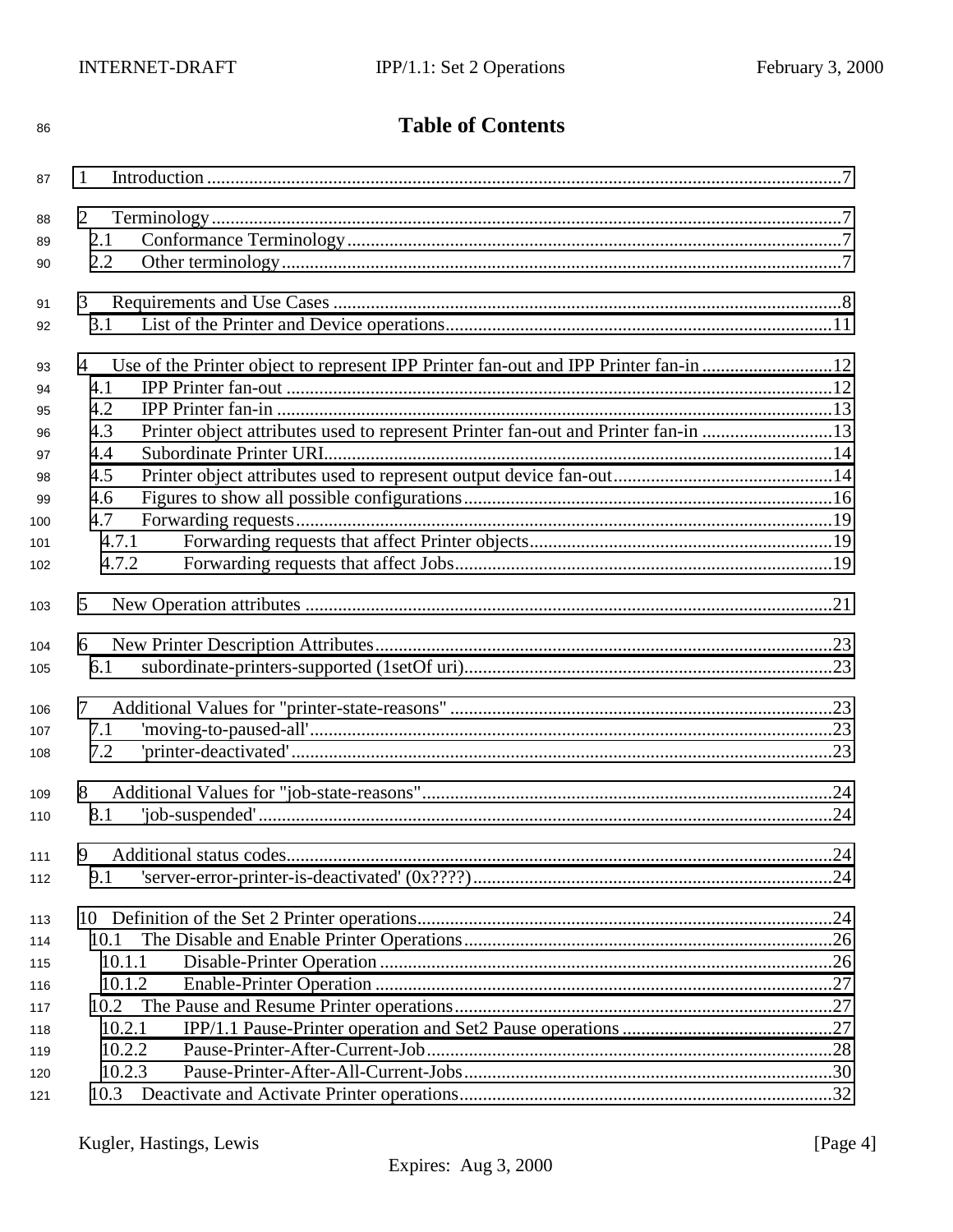| 122 | 10.3.1 |                                                                                  |  |  |  |
|-----|--------|----------------------------------------------------------------------------------|--|--|--|
| 123 | 10.3.2 |                                                                                  |  |  |  |
| 124 |        |                                                                                  |  |  |  |
| 125 | 10.4.1 |                                                                                  |  |  |  |
| 126 | 10.4.2 |                                                                                  |  |  |  |
| 127 | 10.4.3 |                                                                                  |  |  |  |
| 128 |        |                                                                                  |  |  |  |
| 129 | 11.1   |                                                                                  |  |  |  |
| 130 | 11.2   |                                                                                  |  |  |  |
| 131 | 11.3   |                                                                                  |  |  |  |
| 132 | 11.3.1 |                                                                                  |  |  |  |
| 133 | 11.3.2 |                                                                                  |  |  |  |
| 134 |        |                                                                                  |  |  |  |
|     |        |                                                                                  |  |  |  |
| 135 |        |                                                                                  |  |  |  |
| 136 |        |                                                                                  |  |  |  |
| 137 |        |                                                                                  |  |  |  |
| 138 | 15     |                                                                                  |  |  |  |
| 139 |        |                                                                                  |  |  |  |
|     |        |                                                                                  |  |  |  |
| 140 | 17     |                                                                                  |  |  |  |
| 141 |        |                                                                                  |  |  |  |
| 142 | 18.1   | Changes to the December 8, 1999 version to make the February 3, 2000 version 44  |  |  |  |
| 143 | 18.2   | Changes to the November 16, 1999 version to make the December 8, 1999 version 45 |  |  |  |
| 144 | 18.3   | Changes to the November 1, 1999 version to make the November 16, 1999 version46  |  |  |  |
| 145 | 18.4   | Changes to the October 22, 1999 version to make the November 1, 1999 version47   |  |  |  |
| 146 | 18.5   | Changes to the September 19, 1999 version to make the October 22, 1999 version48 |  |  |  |
| 147 | 18.6   | Changes to the July 19, 1999 version to make the September 19, 1999 version48    |  |  |  |
| 148 | 18.7   | Changes to the June 30, 1999 version to make the July 19, 1999 version49         |  |  |  |
| 149 |        |                                                                                  |  |  |  |
| 150 |        |                                                                                  |  |  |  |
| 151 |        | <b>List of Tables</b>                                                            |  |  |  |
| 152 |        |                                                                                  |  |  |  |
| 153 |        |                                                                                  |  |  |  |
| 154 |        |                                                                                  |  |  |  |
| 155 |        |                                                                                  |  |  |  |
| 156 |        |                                                                                  |  |  |  |
| 157 |        |                                                                                  |  |  |  |
| 158 |        |                                                                                  |  |  |  |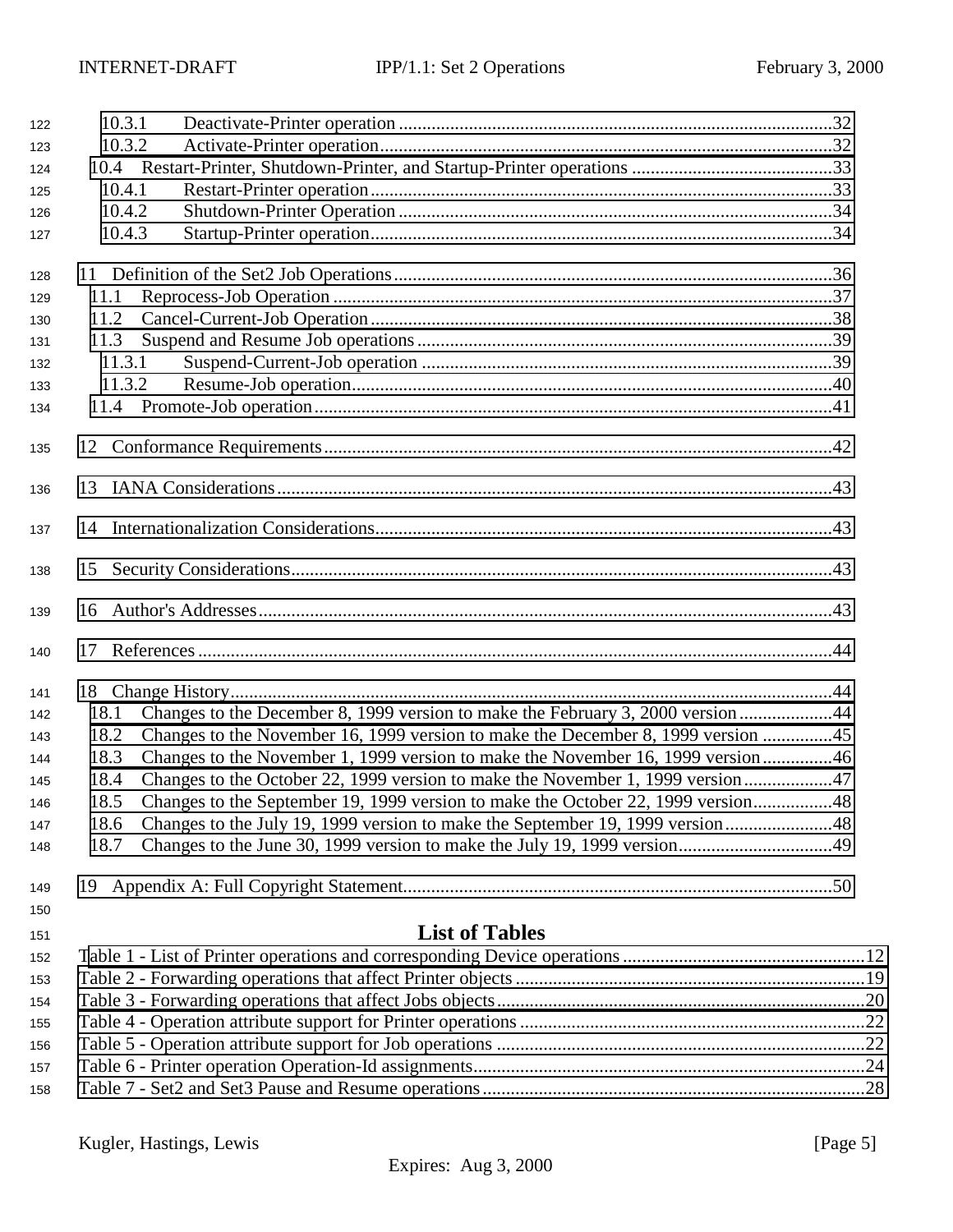| 159 |                                                                                      |  |
|-----|--------------------------------------------------------------------------------------|--|
| 160 |                                                                                      |  |
| 161 | Table 10- Conformance Requirement Dependencies for "printer-state-reasons" Values 42 |  |
| 162 | Table 11- Conformance Requirement Dependencies for "job-state-reasons" Values43      |  |
| 163 |                                                                                      |  |
| 164 |                                                                                      |  |
| 165 | <b>List of Figures</b>                                                               |  |
| 166 |                                                                                      |  |
| 167 |                                                                                      |  |
| 168 |                                                                                      |  |
| 169 |                                                                                      |  |
| 170 |                                                                                      |  |
| 171 |                                                                                      |  |
| 172 |                                                                                      |  |

Kugler, Hastings, Lewis [Page 6] Expires: Aug 3, 2000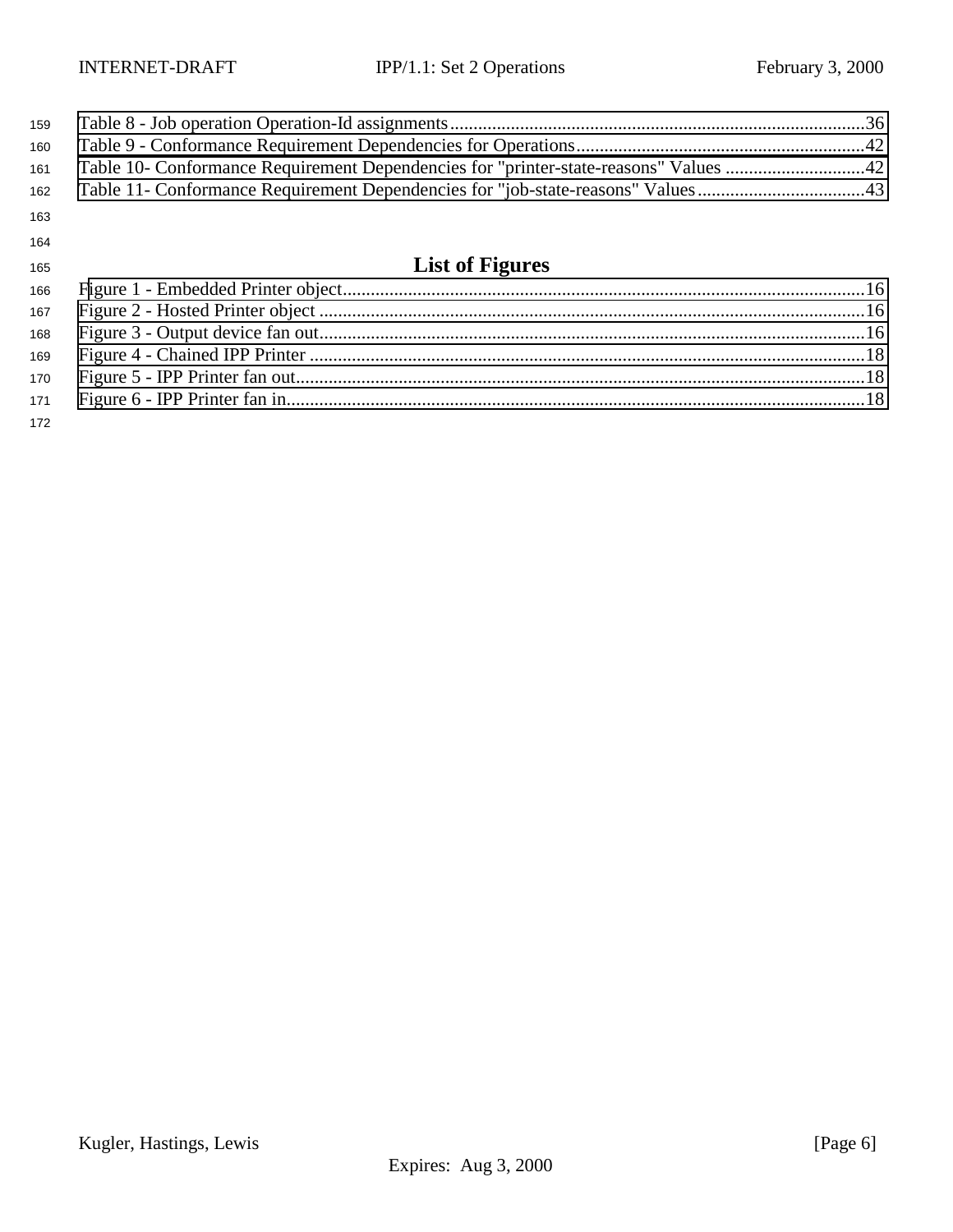<span id="page-6-0"></span>

1 Introduction

 The Internet Printing Protocol (IPP) is an application level protocol that can be used for distributed printing using Internet tools and technologies. IPP version 1.1 (IPP/1.1) focuses on end user functionality with a few administrative operations included. This document defines additional OPTIONAL end user, operator, and administrator operations used to control Jobs and Printers. This document is a registration proposal for an extension to IPP/1.0 and IPP/1.1 following the registration procedures in those documents.

- 2 Terminology
- This section defines terminology used throughout this document.
- 2.1 Conformance Terminology

Capitalized terms, such as MUST, MUST NOT, REQUIRED, SHOULD, SHOULD NOT, MAY, NEED

NOT, and OPTIONAL, have special meaning relating to conformance. These terms are defined in [ipp-

- mod] section 12.1 on conformance terminology, most of which is taken from RFC 2119 [RFC2119].
- The following specialization of these terms apply to this document:
- REQUIRED: if an implementation supports the extensions described in this document, it MUST support a REQUIRED feature.
- OPTIONAL: if an implementation supports the extensions described in this document, it MAY support an OPTIONAL feature.
- 2.2 Other terminology
- This document uses terms such as "attributes", "keywords", and "support". These terms have special meaning and are defined in the model terminology [ipp-mod] section 12.2.
- **IPP Printer object (or Printer for short)** a software abstraction defined by [ipp-mod].
- **Output-Device**  the physical imaging mechanism that an IPP Printer controls.
- **Output**-**Device fan-out** a configuration in which an IPP Printer controls more that one output-device.
- **Printer fan**-**out**  a configuration in which an IPP Printer object controls more than one subordinate IPP Printer object.
- **Printer fan-in** a configuration in which an IPP Printer object is controlled by more than one IPP Printer object.
- **Subordinate Printer**  an IPP Printer object that is controlled by another IPP Printer object. Such a Subordinate Printer MAY have one or more Subordinate Printers.
- **Leaf Printer**  a Subordinate Printer that has no Subordinate Printers.
- **Non**-**Leaf Printer** an IPP Printer object that has one or more Subordinate Printers.
- **Chained Printer**  a Non-Leaf Printer that has exactly one Subordinate Printer.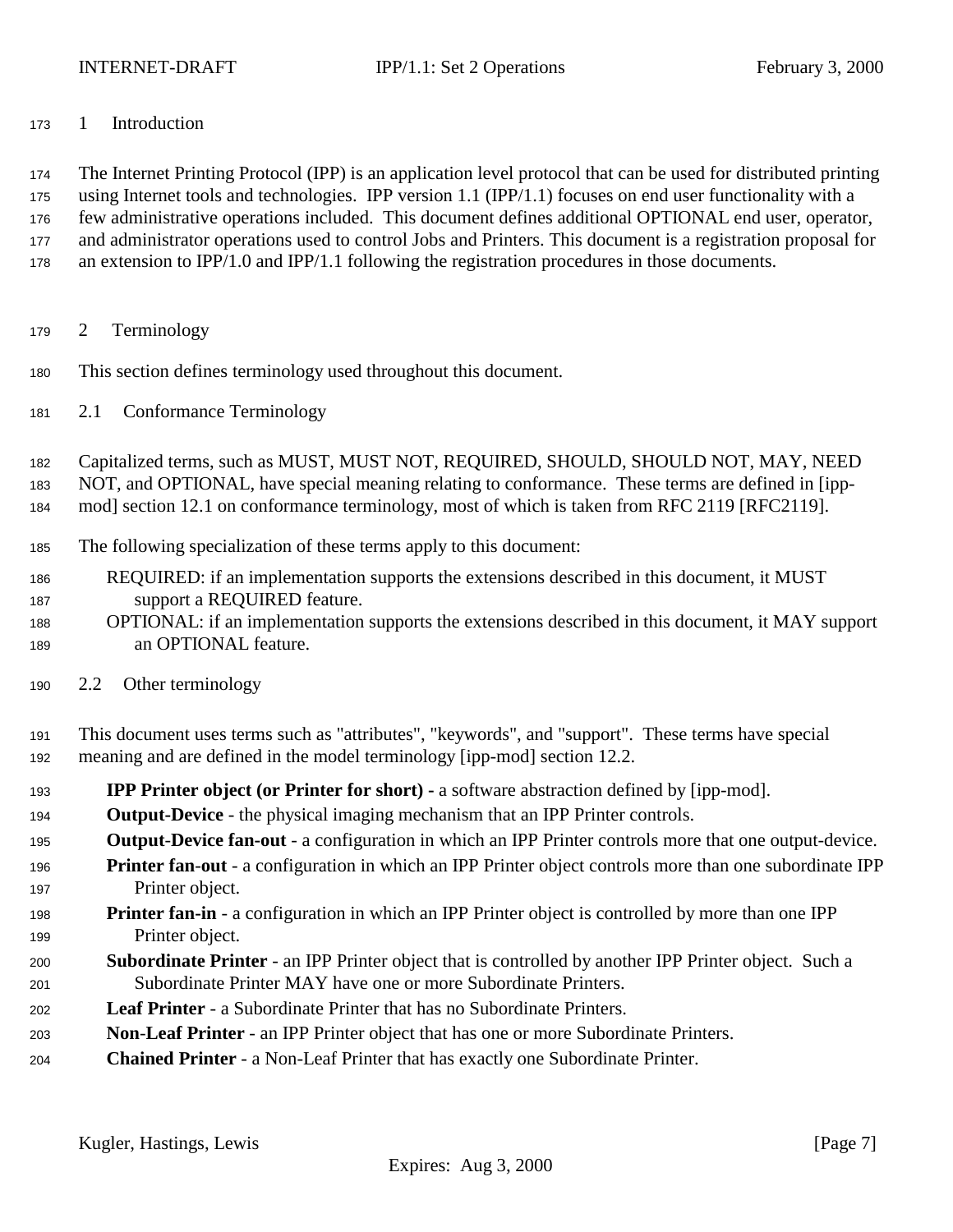- <span id="page-7-0"></span> **Job Creation operations** - IPP operations that create a Job object: Print-Job, Print-URI, and Create-Job.
- 3 Requirements and Use Cases
- The following requirements and usage cover both the Set2 [ipp-set2] and Set3 [this document] operations. They are presented here together to show the parallelism.
- 1. Have separate operations for affecting the IPP Printer versus affecting the output device, so its clear what the intent of each is and implementers can implement one or the other or both.
- 2. Support fan-out of Printer objects.
- 3. Support fan-out of output devices.
- 4. Support fan-in of Printer objects, as long as it doesn't make the semantics more complicated when not supporting fan-in.
- 5. Support fan-in of output objects, as long as it doesn't make the semantics more complicated when not supporting fan-in.
- 6. Instead of having operation attributes that alter the behavior of the operation significantly, have separate operations, so that it is simple and clear to a client which semantics the Printer is supporting (by querying the "operations-supported" attribute) and it is simple to describe the capabilities of a Printer implementation in written documentation (just list the OPTIONAL operations supported).
- 7. Need a Printer operation to prevent a Printer object from accepting new IPP jobs, but currently accepted jobs continue unaffected to be scheduled and processed. Need a companion one to restore the Printer object to accept new IPP jobs.
- Usage: Operator is preparing to take the IPP Printer out of service or to change the configuration of the IPP Printer.
- Suggested name and operations: **Disable-Printer** and **Enable-Printer**
- 8. Need a Device operation to prevent an output device from accepting any new jobs from any job submission protocol and a companion one to restore the output device to accepting any jobs.
- Usage: Operator is preparing to take the output device out of service.
- Suggested name and operations: **Disable-Device** and **Enable Device**
- 9. Need a Printer operation to stop the processing after the current IPP job completes and not start processing any additional IPP jobs (either by scheduling the jobs or sending them to the output device), but continue to accept new IPP jobs. Need a companion operation to start processing/sending IPP jobs again.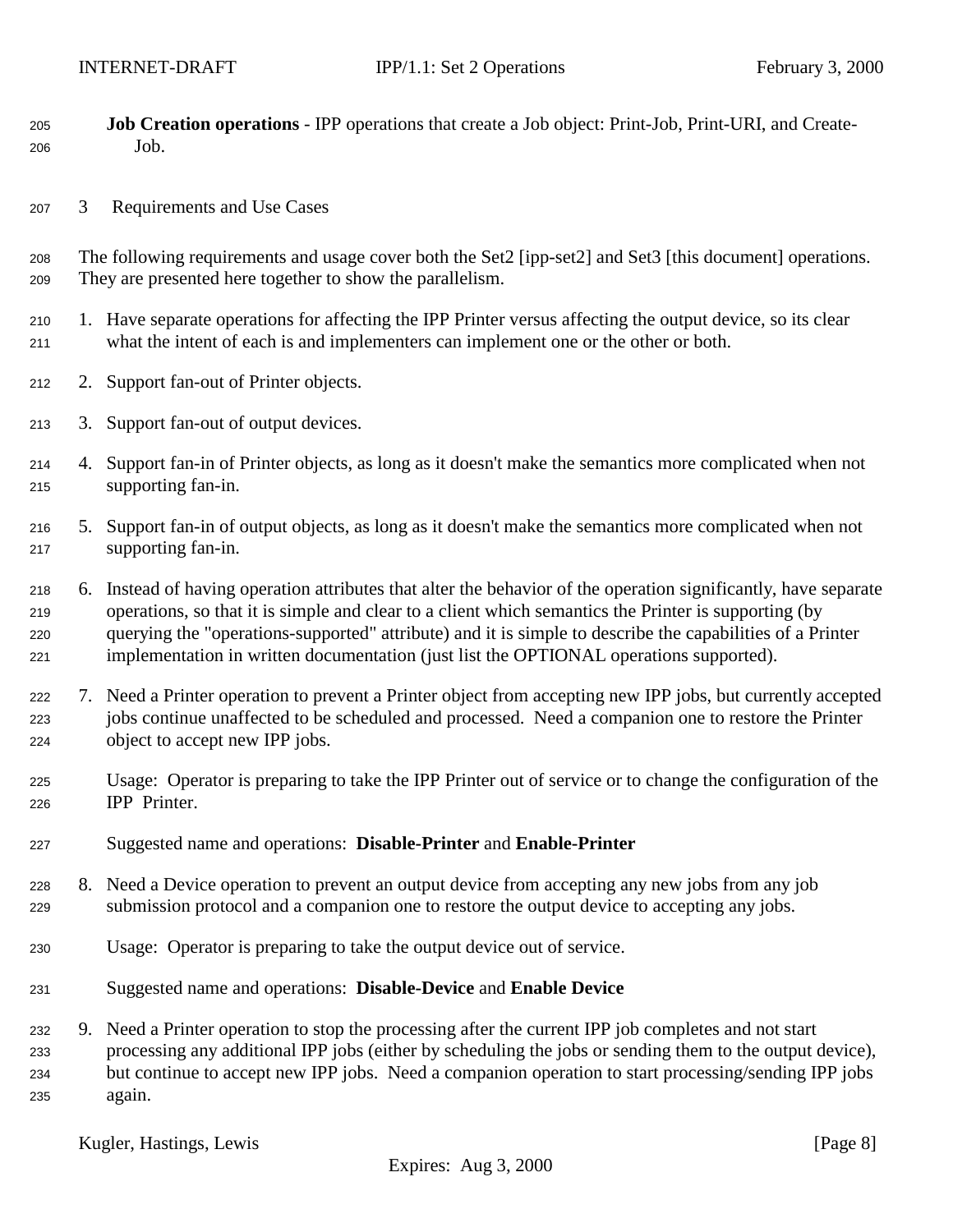Usage: Operator wants to gracefully stop the IPP Printer at the next job boundary. The Pause-Printer-After-Current-Job operation is also invoked implicitly by the Deactivate-Printer and the Shutdown-

- Printer operations.
- Suggested name and operations: **Pause-Printer-After-Current-Job**, **Resume-Printer**
- 10. Need a Device operation to stop the processing the current job "immediately", no matter what protocol. Its like the Pause button on the output device. This operation is for emergencies. The stop point depends on implementation, but can be mid page, end of page, end of sheet, or after a few sheets for output devices that can't stop that quickly. The paper path isn't run out. Need a companion operation to start processing the current any-protocol job without losing any thing.
- Usage: Operator sees something bad about to happen, such as the paper is about to jam, or the toner is running out, or the device is overheating or wants to add more paper.
- Suggested name and operations: **Pause-Device-Now**, **Resume-Device**
- 11. Need a Printer operation to stop the processing of IPP jobs after all of the currently accepted jobs that have been processed, but any newly accepted jobs go into the 'processing-held' state.
- Usage: This allows an operator to reconfigure the output device in order to let jobs that are held waiting for resources, such as special media, to get a chance. Then the operator uses another operation after reconfiguring. He repeats the two operations to restore the output device to its normal media.
- Suggested name and operations:
- ISSUE 01: There are several approaches to defining new operations to achieve this requirement:
- 1. Define two operations, one that add a 'printer-is-holding-jobs' value to the Printer's "printer-state- reasons" attribute. When 'printer-is-holding-jobs' is present, the Printer adds a companion, say, 'job- held-by-system' value to subsequently submitted jobs' "job-state-reasons" attribute. Add a companion operation that removes these values and moves all 'pending-held' jobs to the 'pending' state for which this new reason is the only remaining reason to hold the job.
- Hold-Subsequent-Jobs, Release-System-Held-Jobs 2. Define a single new Pause-Printer-After-All-Current-Jobs and use the current Resume-Printer to 262 continue.
- **Pause-Printer-After-All-Current-Jobs**, **Resume-Printer** 3. Define an operation which defines a "line" in the queue. Add-Printer-Queue-Mark, Remove-Printer-Queue-Mark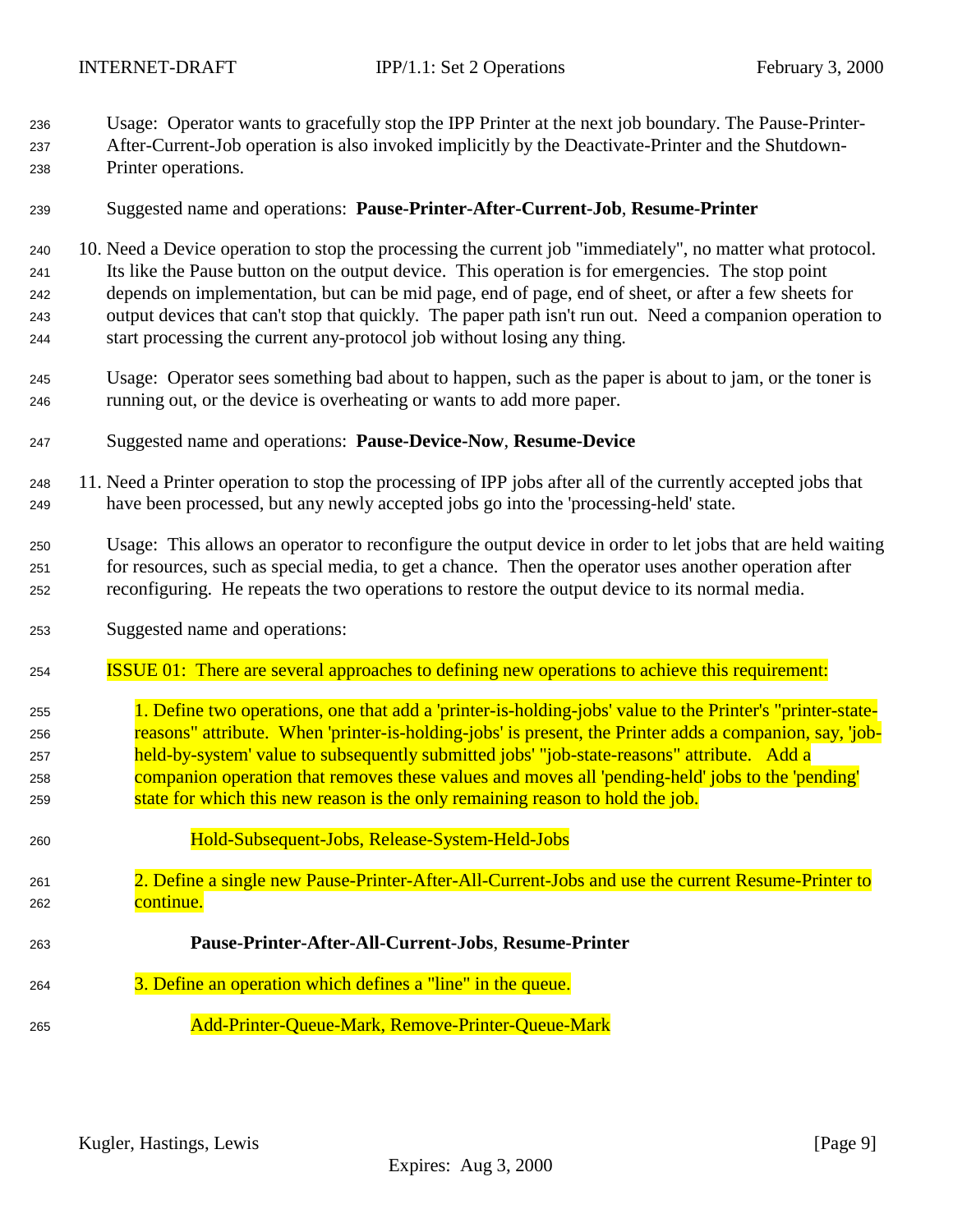- 12. Need a Device operation to stop the processing the current any-protocol job at a convenient point, such as after the current copy (or end of job if last or only copy). Need a companion operation to start processing the current any-protocol job or next job without losing any thing.
- Usage: The operator wants to empty the output bin that is near full. The paper path is run out.
- Suggested name and operations: **Pause-Device-After-Current-Copy**, **Resume-Devic**e
- 13. Need a Device operation that always pauses on a device-defined boundary, no matter how many copies, in order to not break up a job. Need a companion operation to start processing the current any-protocol job or next job without losing any thing.
- Usage: The operator wants to empty the output bin that is near full, but he doesn't want to break up a job in case it has multiple copies. The paper path is run out.
- Suggested name and operations: **Pause-Device-After-Current-Job**, **Resume-Device**
- 14. Need a Printer operation that combines Disable-Printer, Pause-Printer-After-Current-Job, and rejects all other Job, Printer, and Device operations, except Job and Printer queries, System Administrator Set- Printer-Attributes, and the companion operation to resume activity. In other words, this operation makes the Printer a read-only object in a graceful manner for end-users and the operator.
- Usage: The administrator wants to reconfigure the Printer object using the Set-Printer-Attributes operation without disturbing the current in process work, but wants to make sure that the operator isn't also trying to change the Printer object as part of running the Printer.
- Suggested name and operation: **Deactivate-Printer, Activate-Printe**r
- 285 15. Need a Device operation that combines Disable-Device, Pause-Device-After-Current-Job, and rejects all other Device operations, except Job and Printer queries and the companion operation to resume activity. In other words, this operation makes the output device a read-only object in a graceful manner.
- Usage: The field service person wants to open up the device without disturbing the current in process work, perhaps to replace staples, or replace the toner cartridge.
- Suggested name and operation: **Deactivate-Device, Activate-Device**
- 16. Need a Printer operation to recover from the IPP Printer software that has gotten confused (run out of heap memory or gotten into a state that it doesn't seem to be able to get out of). This is a condition that shouldn't happen, but does in real life. Any volatile information is saved if possible before the software is re-initialized. No companion operation is needed to undo this. We don't want to go back to the "confused" state :-).
- Usage: The IPP Printer software has gotten confused or isn't responding properly.
- Suggested name and operation: **Restart-Printer**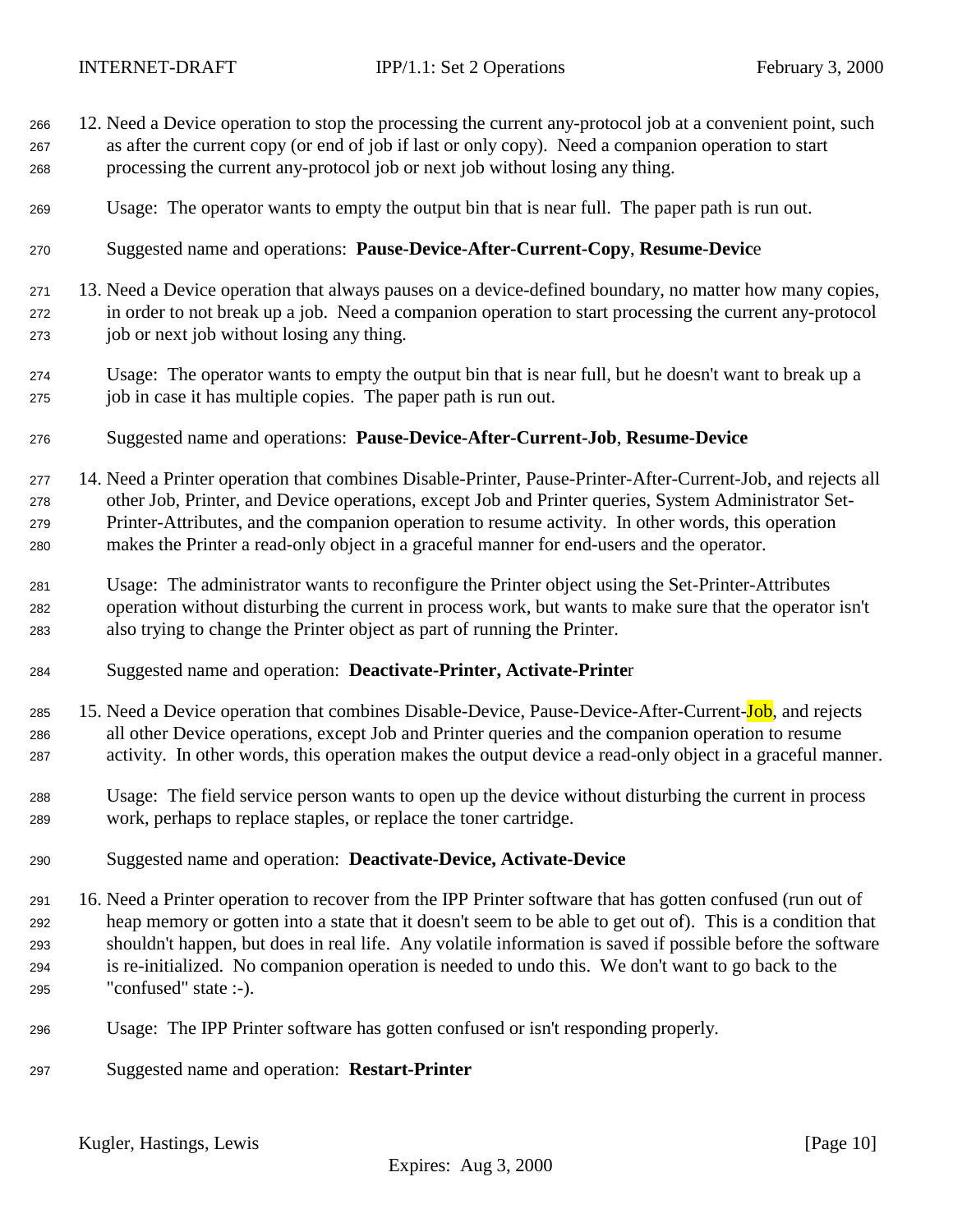<span id="page-10-0"></span>

| 298<br>299<br>300<br>301<br>302 | 17. Need a Device operation to recover from the output device hardware and software that has gotten<br>confused (gotten into a state that it doesn't seem to be able to get out of, run out of heap memory, etc.).<br>This is a condition that shouldn't happen, but does in real life. This is the same and has the same<br>options as the Printer MIB reset. No companion operation is needed to undo this. We don't want to go<br>back to the "confused" state :-). |
|---------------------------------|------------------------------------------------------------------------------------------------------------------------------------------------------------------------------------------------------------------------------------------------------------------------------------------------------------------------------------------------------------------------------------------------------------------------------------------------------------------------|
| 303                             | Usage: The output device has gotten confused or need resetting to some initial conditions.                                                                                                                                                                                                                                                                                                                                                                             |
| 304                             | Suggested name and operation: Reset-Device                                                                                                                                                                                                                                                                                                                                                                                                                             |
| 305<br>306<br>307               | 18. Need a Printer operation to put the IPP Printer object out of business with no way in the protocol to<br>bring that instantiation back to life (but see Startup-Printer which brings up exactly one new<br>instantiation to life with the same URL). Any volatile information is saved if possible.                                                                                                                                                                |
| 308                             | Usage: The Printer is being moved or the building's power is being shut off.                                                                                                                                                                                                                                                                                                                                                                                           |
| 309                             | Suggested name and operation: Shutdown-Printer                                                                                                                                                                                                                                                                                                                                                                                                                         |
| 310                             | 19. Need a Printer operation to bring an IPP Printer to life when there is an already running host.                                                                                                                                                                                                                                                                                                                                                                    |
| 311<br>312<br>313               | Usage: After the host is started (by means outside the IPP protocol), the operator is able to ask the host<br>to bring up any number of Printer objects (that the host has been configured in some way) each with<br>distinct URLs.                                                                                                                                                                                                                                    |
| 314                             | Suggested name and operation: Startup-Printer                                                                                                                                                                                                                                                                                                                                                                                                                          |
| 315<br>316<br>317               | 20. Need a Device operation to power off the output device after writing out any software state. It is<br>assumed that other operations have more gracefully prepared the output device for this drastic and<br>immediate. There is no companion Device operation to bring the power back on.                                                                                                                                                                          |
| 318<br>319                      | Usage: The output device is going to be moved, the power in the building is going to be shutoff, the<br>repair man has arrived and needs to take the output device apart.                                                                                                                                                                                                                                                                                              |
| 320                             | Suggested name and operation: Power-Off-Device                                                                                                                                                                                                                                                                                                                                                                                                                         |
| 321                             | 21. Need a Device operation to startup a powered-off device.                                                                                                                                                                                                                                                                                                                                                                                                           |
| 322<br>323                      | Usage: After a Power-Off-Device, if the device can be powered back up (possibly by an intervening<br>host that supports the Device operation).                                                                                                                                                                                                                                                                                                                         |
| 324                             | Suggest name and operation: Power-On-Device                                                                                                                                                                                                                                                                                                                                                                                                                            |
| 325                             | List of the Printer and Device operations<br>3.1                                                                                                                                                                                                                                                                                                                                                                                                                       |
| 326                             | The list of Printer and the corresponding Device operations is shown in Table 1:                                                                                                                                                                                                                                                                                                                                                                                       |
|                                 |                                                                                                                                                                                                                                                                                                                                                                                                                                                                        |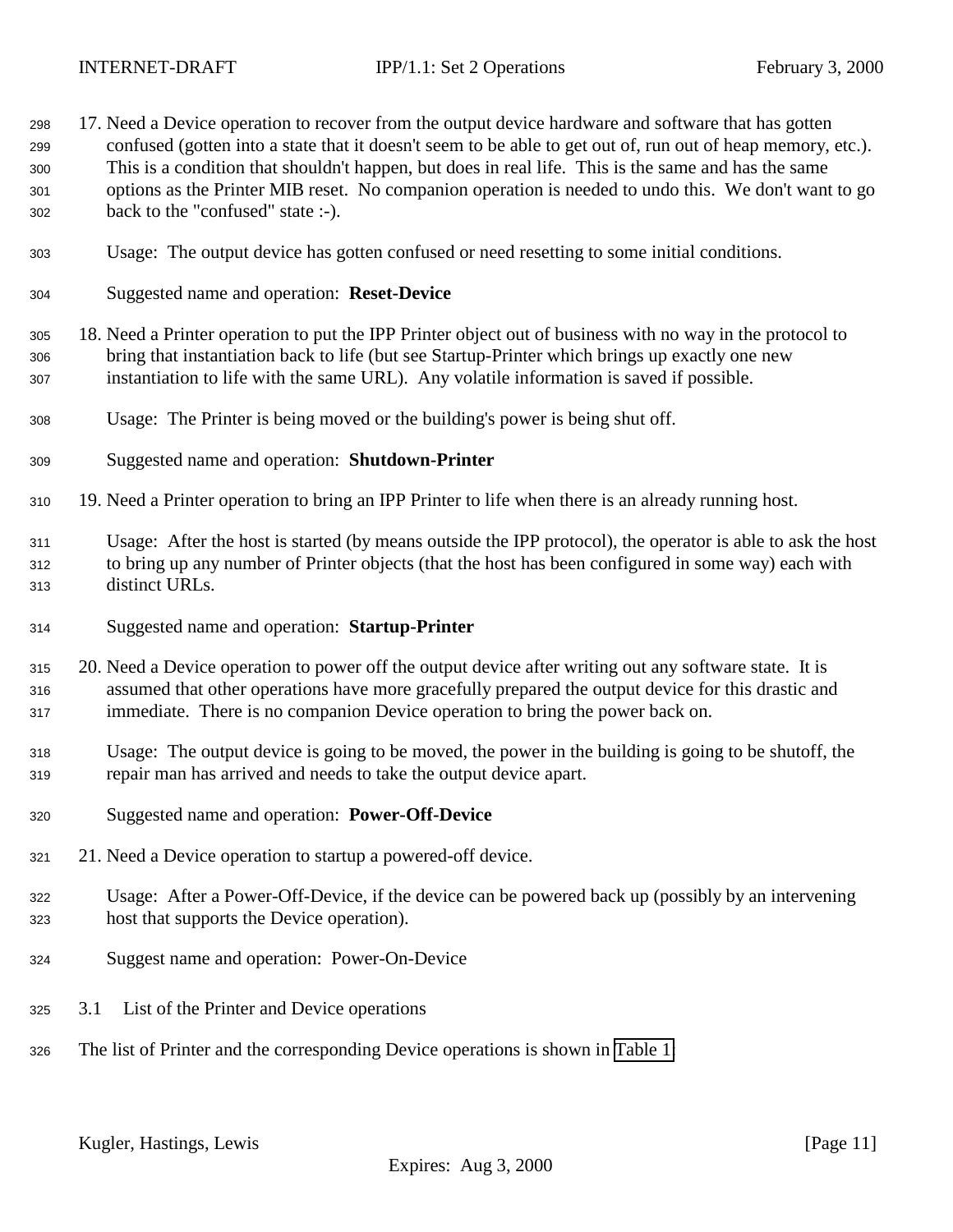| Printer operation (see [ipp-set2])                          | Corresponding Device operation equivalent |  |  |
|-------------------------------------------------------------|-------------------------------------------|--|--|
| Get-Printer-Attribute                                       | no                                        |  |  |
| Set-Printer-Attributes                                      | no                                        |  |  |
| Disable-Printer                                             | Disable-Device                            |  |  |
| Enable-Printer                                              | <b>Enable-Device</b>                      |  |  |
| Pause-Printer (IPP/1.1 - [ipp-mod] - one<br>interpretation) | Pause-Device-Now                          |  |  |
| Pause-Printer-After-Current-Job                             | Pause-Device-After-Current-Copy           |  |  |
| Pause-Printer-After-Current-Job                             | Pause-Device-After-Current-Job            |  |  |
| Pause-Printer-After-All-Current-Jobs                        | n <sub>O</sub>                            |  |  |
| Resume-Printer (IPP/1.1 - [ipp-mod])                        | Resume-Device                             |  |  |
| Deactivate-Printer                                          | Deactivate-Device                         |  |  |
| Activate-Printer                                            | Activate-Device                           |  |  |
| Purge-Jobs $(IPP/1.1 - [ipp-mod])$                          | Purge-Device                              |  |  |
| <b>Restart-Printer</b>                                      | <b>Reset-Device</b>                       |  |  |
| Shutdown-Printer                                            | Power-Off-Device                          |  |  |
| Startup-Printer                                             | Power-On-Device                           |  |  |

<span id="page-11-0"></span><sup>327</sup> **Table 1 - List of Printer operations and corresponding Device operations**

 When a Printer object receives a Device operation, it performs the corresponding Printer operation as shown in Table 1 and simultaneously controls the output device, so that the effect of the Device operation also happens to the IPP Jobs and the IPP Printer object, thereby keeping the IPP semantics correctly representing the state of the output device.

- 332 **ISSUE 02 Ok that every Device operation REQUIRES the IPP Printer to perform the corresponding** 333 Printer operation, if implemented?
- <sup>334</sup> ISSUE 03 Which corresponding Printer operations MUST an implementation support, if it supports a 335 particular Device operation?
- <sup>336</sup> 4 Use of the Printer object to represent IPP Printer fan-out and IPP Printer fan-in

<sup>337</sup> This section defines how the Printer object MAY be used to represent IPP Printer fan-out and IPP Printer <sup>338</sup> fan-in. Fan-out is where an IPP Printer is used to represent other IPP Printer objects. Fan-in is where <sup>339</sup> several IPP Printer objects are used to represent another IPP Printer object.

- <sup>340</sup> 4.1 IPP Printer fan-out
- <sup>341</sup> The IPP/1.1 Model and Semantics introduces the semantic concept of an IPP Printer object that represents <sup>342</sup> more than one output device (see [ipp-mod] section 2.1). This concept is called "output device fan-out".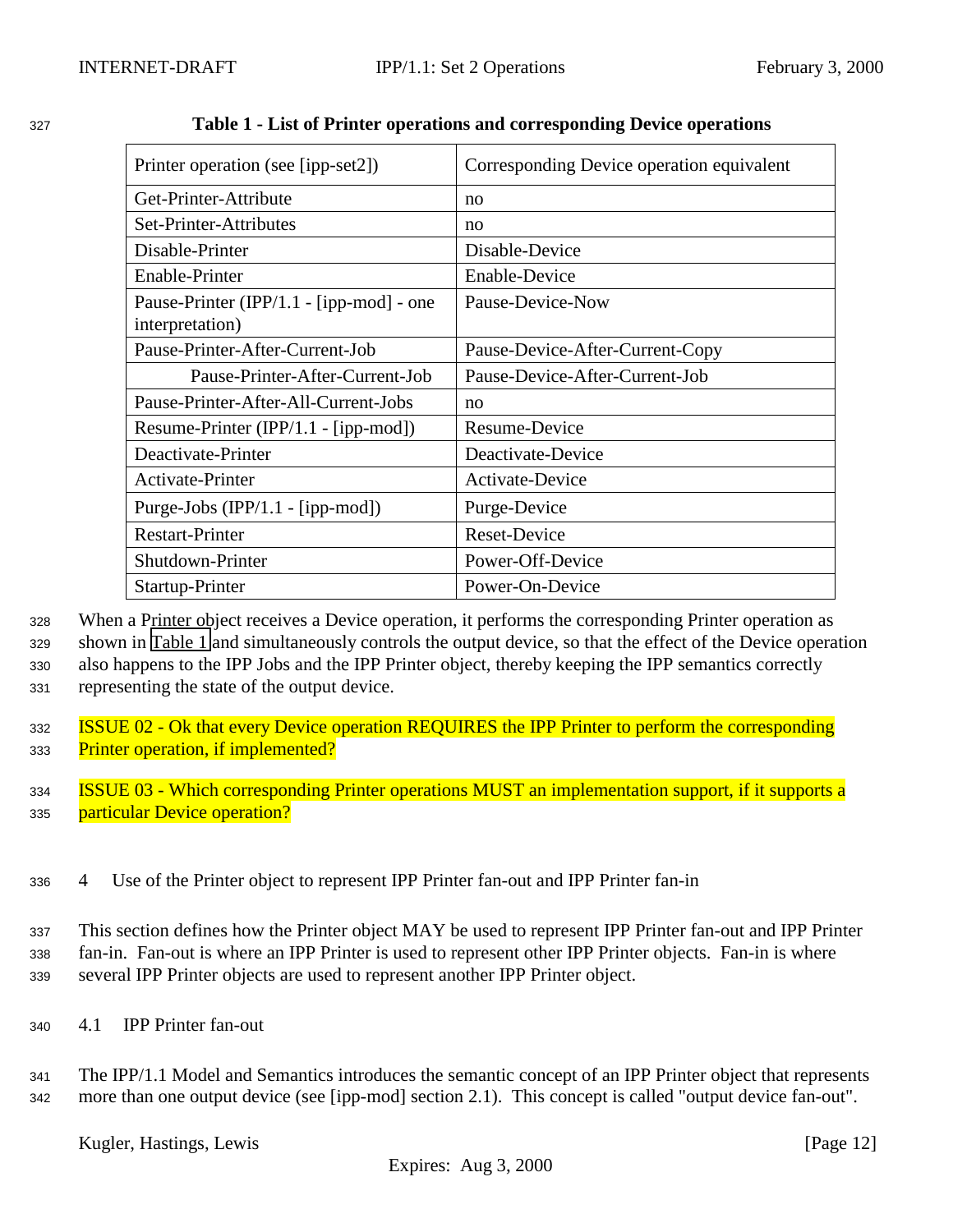<span id="page-12-0"></span> However, there was no way to represent the individual states of the output devices or to perform operations on a specific output device when there was fan-out. This document generalizes the semantics of the Printer object to represent such "subordinate" fan-out output devices as IPP Printer objects. This concept is called "Printer object fan-out". A Printer object that has a subordinate Printer object is called a "non-leaf" Printer object. Thus a "non-leaf" Printer object MAY support one or more subordinate Printer objects in order to represent Printer object fan-out. A Printer object that does not have any subordinate Printer objects is called a "leaf" Printer object.

#### 4.2 IPP Printer fan-in

 The IPP/1.1 Model and Semantics did not preclude the semantic concept of multiple IPP Printer objects that represent a single output device (see [ipp-mod] section 2.1). However, there was no way for the client to determine that there was a fan-in configuration, nor was there a way to perform operations on the subordinate device. This specification generalizes the semantics of the Printer object to allow several "non- leaf" IPP Printer objects to represent a single "subordinate" Printer object. Thus a "non-leaf" Printer object MAY share a subordinate Printer object with one or more other non-leaf Printer objects in order to represent IPP Printer fan-in. As with fan-out (see section [4\)](#page-11-0), when a Printer object is a non-leaf, it MUST NOT have an associated output device. As with fan-out, a leaf Printer object has an associated output device(s). As with fan-out, the non-leaf Printer objects submit jobs to their subordinate Printer objects and otherwise control the subordinate Printer. As with fan-out, whether pending jobs are kept in the non-leaf Printers until the subordinate Printer can accept them or are kept in the subordinate Printer depends on implementation and/or configuration policy.

### 4.3 Printer object attributes used to represent Printer fan-out and Printer fan-in

 Each non-leaf Printer object submits jobs to its immediate subordinate Printers and otherwise controls the subordinate Printers using IPP or other protocols. Whether pending jobs are kept in the non-leaf Printer until a subordinate Printer can accept them or are kept in the subordinate Printers depends on implementation and/or configuration policy. Furthermore, a subordinate Printer object MAY, in turn, have subordinate Printer objects. Thus a Printer object can be both a non-leaf Printer and a subordinate Printer.

- A subordinate Printer object MUST be a conforming Printer object, so it MUST support all of the REQUIRED operations and attributes. However, with access control, the subordinate Printer MAY be configured so that end-user clients are not permitted to perform any operations (or just Get-Printer-
- Attributes) while one or more non-leaf Printer object(s) are permitted to perform any operation.
- The following Printer Description attributes are defined to represent the relationship between Printer object(s) and their subordinate Printer object(s):
- 1. "subordinate-printers-supported" (1setOf uri) contains the URI of the immediate subordinate Printer object(s). Each non-leaf Printer object MUST support this Printer Description attribute. A leaf Printer object either does not support the "subordinate-printers-supported" attribute or does so with the 'no-value' out-of-band value (see [ipp-mod] section 4.1), depending on implementation.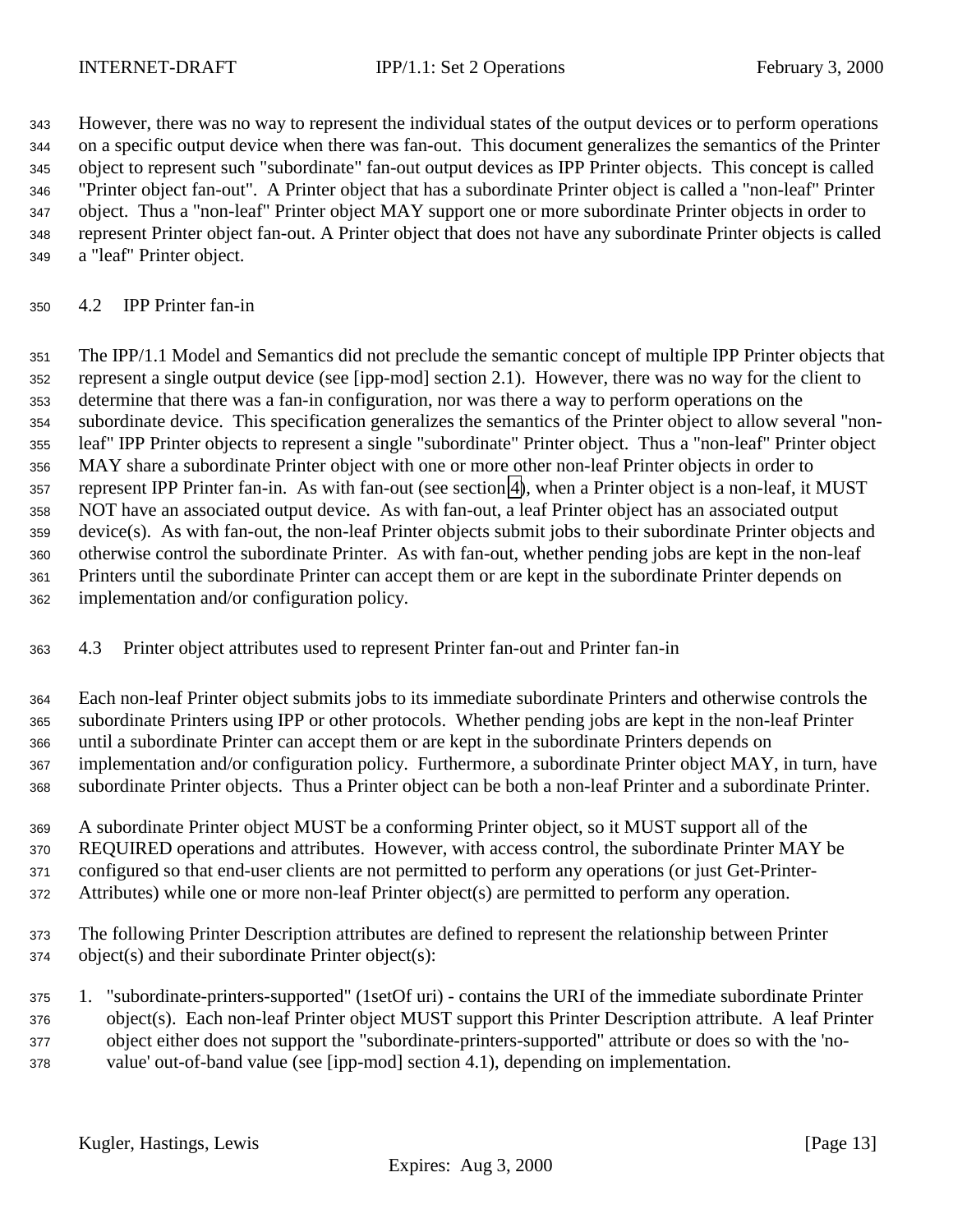<span id="page-13-0"></span>

- 2. "parent-printers-supported (1setOf uri) contains the URI of the non-leaf printer object(s) for which this Printer object is the immediate subordinate, i.e., this Printer's immediate "parent" or "parents". Each subordinate Printer object MUST support this Printer Description attribute. A Printer that has no parents, either does not support the "parent-printers-supported" attribute or does so with the 'no-value' out-of-band value (see [ipp-mod] section 4.1), depending on implementation.
- 4.4 Subordinate Printer URI

 Each subordinate Printer object has a URI which is used as the target of each operation on the subordinate Printer. The means for configuring URIs for subordinate Printer objects is implementation-dependent as are all URIs. However, there are two distinct approaches:

- a. When the implementation wants to make sure that no operation on a subordinate Printer object as a target "sneaks by" the parent Printer object (or the subordinate Printer is fronting for a device that is not networked), the host part of the URI specifies the host of the parent Printer. Then the parent Printer object can easily reflect the state of the subordinate Printer objects in the parent's Printer object state and state reasons as the operation passes "through" the parent Printer object.
- b. When the subordinate Printer is networked and the implementation allows operations to go directly to the subordinate Printer (with proper access control) without knowledge of the parent Printer object, the host part of the URI is different than the host part of the parent Printer object. In such a case, the parent Printer object MUST keep its "printer-state" and "printer-state-reasons" up to date, either by polling the subordinate Printer object or by subscribing to events with the subordinate Printer object (see [ipp-not-spec] for means to subscribe to event notification when the subordinate Printer object supports IPP notification).
- 4.5 Printer object attributes used to represent output device fan-out

 Only Leaf IPP Printer objects are allowed to have one or more associated output devices. Each Leaf Printer object MAY support the "output-devices-supported" (1setOf name(127)) to indicate the user-friendly name(s) of the output device(s) that the leaf Printer object represents. It is RECOMMENDED that each Leaf Printer object have only one associated output device, so that the individual output devices can be represented completely and controlled completely by clients. In other words, the Leaf Printer's "output-devices-supported" attribute SHOULD have only one value.

 Non-Leaf Printer MUST NOT have associated output devices. However, a Non-Leaf Printer SHOULD support an "output-devices-supported" (1setOf name(127)) Printer Description attribute that contains all the values of its immediate Subordinate Printers. Since such Subordinate Printers MAY be Leaf or Non-Leaf, the same rules apply to them, etc. Thus any Non-Leaf Printer SHOULD have an "output-devices- supported" (1setOf name(127)) attribute that contains all the values of the output devices associated with Leaf Printers of its complete sub-tree.

**ISSUE 04 - How is the "output-devices-supported" attribute populated for a Non-Leaf Printer?** By the 414 operator client knowing to fill it in when setting the Non-Leaf Printer's "subordinate-printers" (1setOf uri)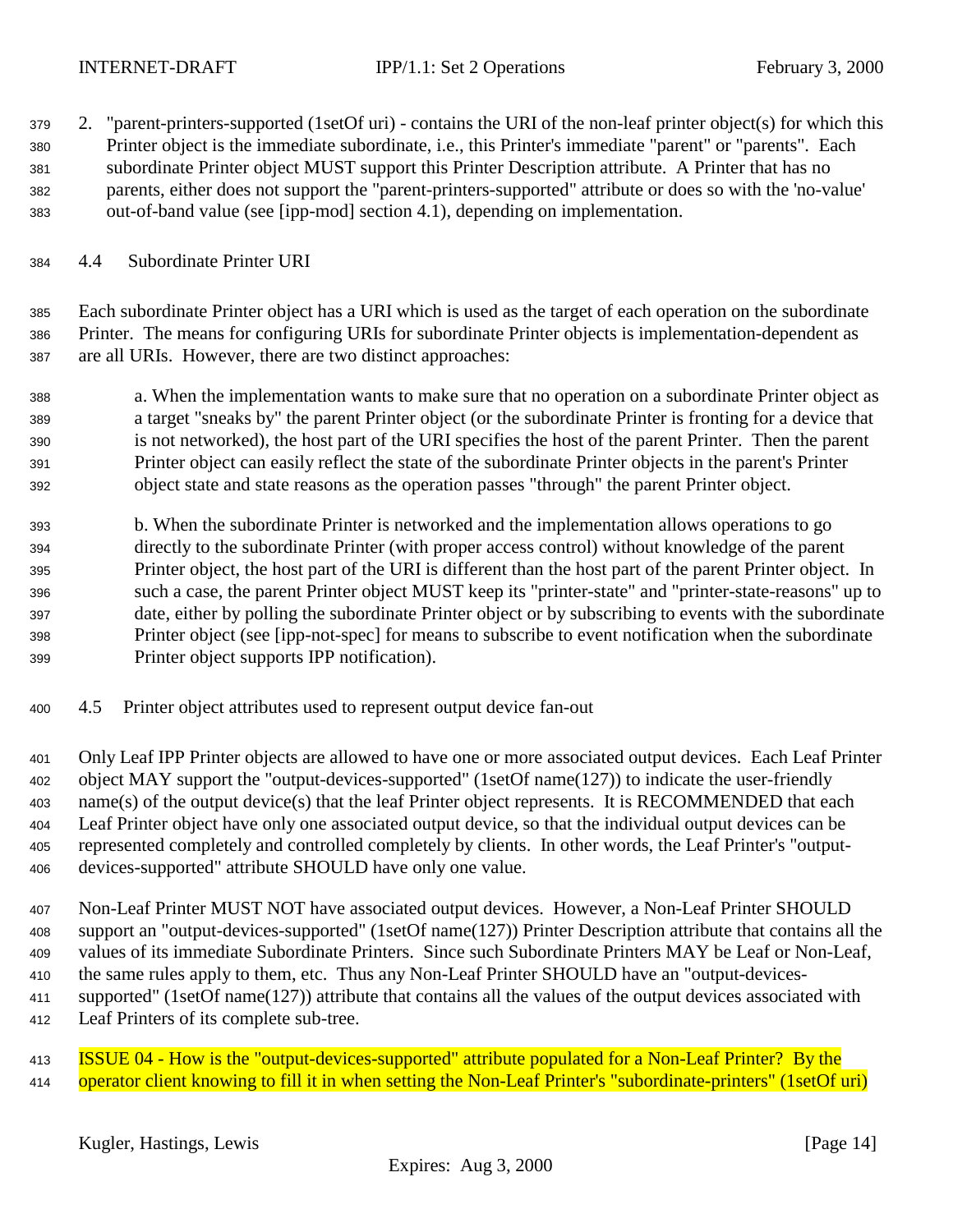- 415 Printer Description attribute or MUST the Non-Leaf Printer fill in its "output-devices-supported" as a 416 defined side effect whenever its "subordinate-printers" attribute is set?
- 417 **ISSUE 05 Since a Non-Leaf Printer has pointers to its subordinate Printers and they have pointer back it is**
- 418 impossible to change both objects in a single Set-Printer-Attributes operation. Therefore, the configuration
- 419 is not consistent unless the tree is populated from top down.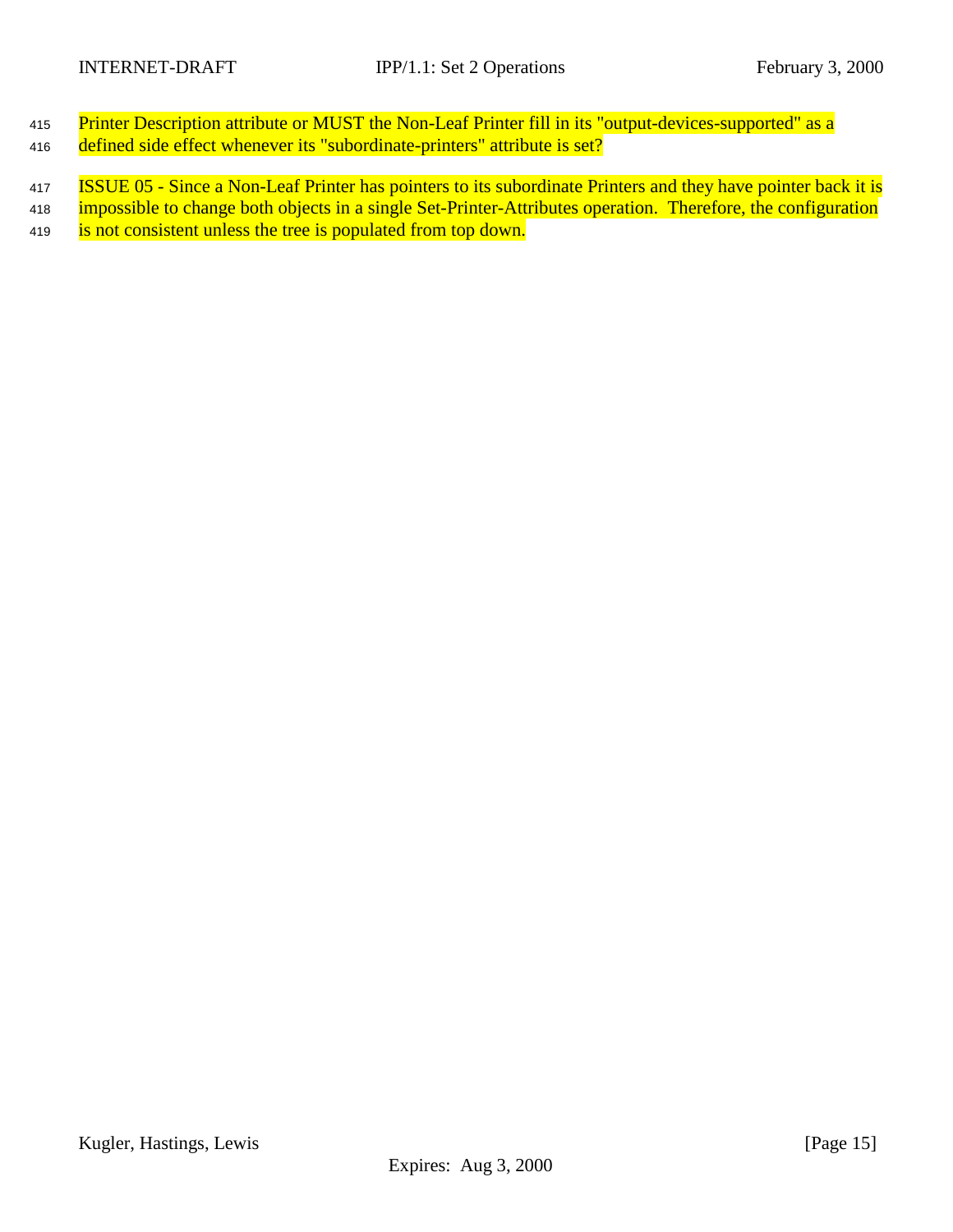<span id="page-15-0"></span> 4.6 Figures to show all possible configurations Figure 1, Figure 2, and Figure 3 are taken from [ipp-mod] to show the configurations possible with IPP/1.0 and IPP/1.1 where all Printer objects are leaf Printer objects. The remaining figures show additional configurations that this document defines using non-leaf and leaf Printer objects. Legend for all figures: ----> indicates a network protocol with the direction of its requests ##### indicates a Printer object which is either: - embedded in an output device or 429 - hosted in a server. The Printer object might or might not be capable of queuing/spooling. any indicates any network protocol or direct connect, including IPP output device +---------------+ | ########### | O +--------+ | # (leaf) # | /|\ | client |------------IPP-----------------># Printer # | / \ +--------+ | # Object # | | ########### | +---------------+ **Figure 1 - Embedded Printer object** ########### output device O +--------+ # (leaf) # +---------------+ /|\ | client |---IPP----># Printer #---any->| | / \ +--------+ # object # | | ########### +---------------+ **Figure 2 - Hosted Printer object** +---------------+  $\vert$  453  $\vert$  +->| output device | ########### any/ | | O +--------+ # (leaf) # / +---------------+ /|\ | client |---IPP----># Printer #--\* / \ +--------+ # Object # \ +---------------+ ########### any\ | | +->| output device | +---------------+ **Figure 3 - Output device fan out**

Kugler, Hastings, Lewis [Page 16] [Page 16]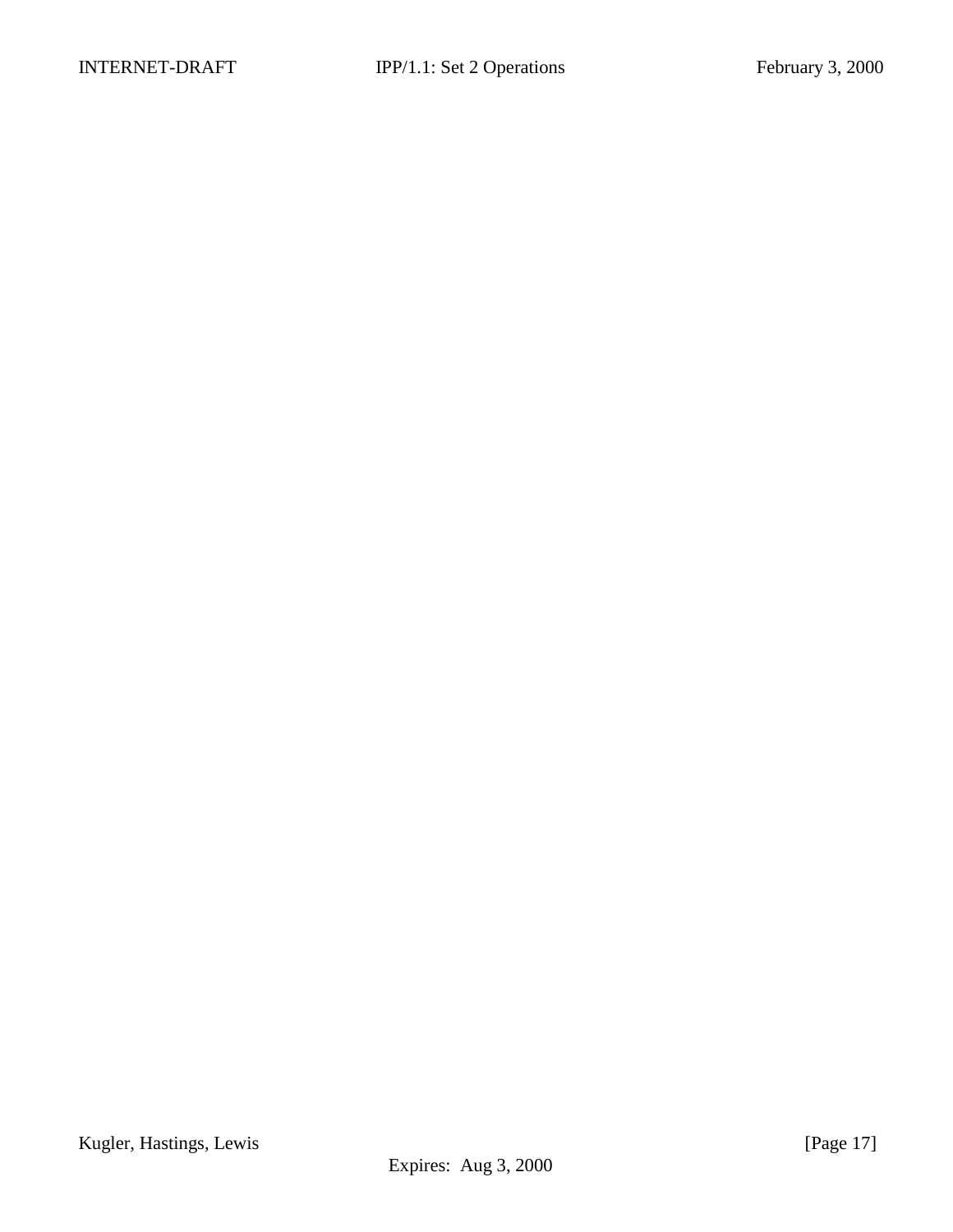<span id="page-17-0"></span> ########### ########### O +--------+ # non-leaf# # subord. # /|\ | client |---IPP----># Printer #---IPP----># Printer # / \ +--------+ # object # # object # ########### ########### The subordinate Printer can be a non-leaf Printer as in Figure 4 to Figure 6, or can be a leaf Printer as in [Figure 1](#page-15-0) to [Figure 3.](#page-15-0) **Figure 4 - Chained IPP Printer** +------IPP--------------------->########### / +---># subord. # / / # Printer # / ########### any # object # 478 O +--------+ # non-leaf# / ############# /|\ | client |---IPP----># Printer #--\* / \ +--------+ # object # \ \ ########### any ###########  $\qquad \qquad \backslash$  \ +---># Printer # +------IPP---------------------># object # ########### The subordinate Printer can be a non-leaf Printer as in Figure 4 to Figure 6, or can be a leaf Printer as in [Figure 1](#page-15-0) to [Figure 3.](#page-15-0) **Figure 5 - IPP Printer fan out** (non-leaf) ########### # non-leaf# +---># Printer #-+ 495 / # object #  $\setminus$  IPP ########### \ ########### O +--------+ / +-IPP-># subord. # /|\ | client |--+-----------IPP---------------># Printer # / \ +--------+ \ +-IPP-># object # IPP ########### / ###########  $\uparrow$   $\uparrow$   $\uparrow$   $\uparrow$   $\uparrow$   $\uparrow$   $\uparrow$   $\uparrow$   $\uparrow$   $\uparrow$   $\uparrow$   $\uparrow$   $\uparrow$   $\uparrow$   $\uparrow$   $\uparrow$   $\uparrow$   $\uparrow$   $\uparrow$   $\uparrow$   $\uparrow$   $\uparrow$   $\uparrow$   $\uparrow$   $\uparrow$   $\uparrow$   $\uparrow$   $\uparrow$   $\uparrow$   $\uparrow$   $\uparrow$   $\uparrow$   $\uparrow$   $\uparrow$   $\uparrow$   $\uparrow$  +---># Printer #-+ # object # ########### (non-leaf) The subordinate Printer can be a non-leaf Printer as in Figure 4, Figure 5, or Figure 6, or can be a leaf Printer as in [Figure 1, Figure 2,](#page-15-0) or [Figure 3.](#page-15-0) **Figure 6 - IPP Printer fan in**

Kugler, Hastings, Lewis [Page 18] [Page 18]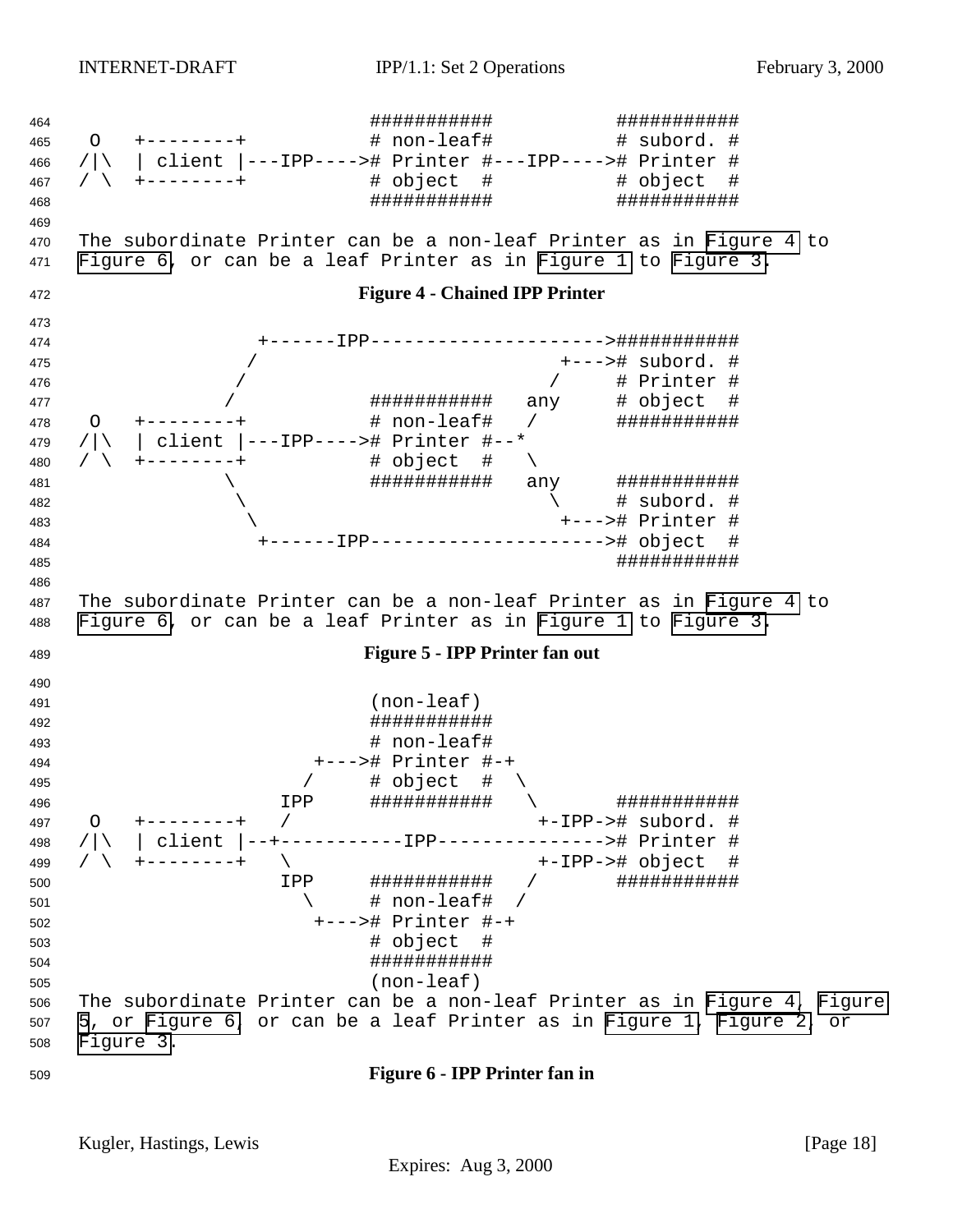<span id="page-18-0"></span><sup>510</sup> 4.7 Forwarding requests

<sup>511</sup> This section describes the forwarding of Job and Printer requests to subordinate Printer objects.

<sup>512</sup> 4.7.1 Forwarding requests that affect Printer objects

 In Printer fan-out, Printer fan-in, and Chained Printers, the non-leaf IPP Printer object MUST NOT forward the Printer operations that affect Printer objects to its subordinate Printer objects. If a client wants to explicitly target a subordinate Printer, the client MUST specify the URI of the subordinate Printer. The client can determine the URI of any subordinate Printers by querying the Printer's "subordinate-printers-supported (1setOf uri) attribute (see section [6.1\)](#page-22-0).

<sup>518</sup> Table 2 lists the operations that affect Printer objects and the forwarding behavior that a non-leaf Printer <sup>519</sup> MUST exhibit to its immediate subordinate Printers. Printer operations that affect jobs have a different

<sup>520</sup> forwarding rule (see section 4.7.2 and [Table 3\)](#page-19-0):

| Printer operation           | Non-leaf Printer action                             |
|-----------------------------|-----------------------------------------------------|
| Set2 Printer operations:    |                                                     |
|                             |                                                     |
| Enable-Printer              | MUST NOT forward to any of its subordinate Printers |
| Disable-Printer             | MUST NOT forward to any of its subordinate Printers |
| Pause-Printer-After-All-    | MUST NOT forward to any of its subordinate Printers |
| Current-Jobs                |                                                     |
| Deactivate-Printer          | MUST NOT forward to any of its subordinate Printers |
| Activate-Printer            | MUST NOT forward to any of its subordinate Printers |
| <b>Restart-Printer</b>      | MUST NOT forward to any of its subordinate Printers |
| Shutdown-Printer            | MUST NOT forward to any of its subordinate Printers |
| Startup-Printer             | MUST NOT forward to any of its subordinate Printers |
| IPP/1.1 Printer operations: | See [ipp-mod]                                       |
| Get-Printer-Attributes      | MUST NOT forward to any of its subordinate Printers |
| Pause-Printer               | MUST NOT forward to any of its subordinate Printers |
| Resume-Printer              | MUST NOT forward to any of its subordinate Printers |
| Set operations:             | See [ipp-set]                                       |
| Set-Printer-Attributes      | MUST NOT forward to any of its subordinate Printers |

#### <sup>521</sup> **Table 2 - Forwarding operations that affect Printer objects**

522

### <sup>523</sup> 4.7.2 Forwarding requests that affect Jobs

 Unlike Printer operations that only affect Printer objects (see section 4.7.1), a non-leaf Printer object MUST forward operations that directly affect jobs to the appropriate Job object(s) in one or more of its immediate subordinate Printer objects. Forwarding is REQUIRED since the purpose of such a Job operation is to affect the indicated job which itself may have been forwarded. Such forwarding MAY be immediate or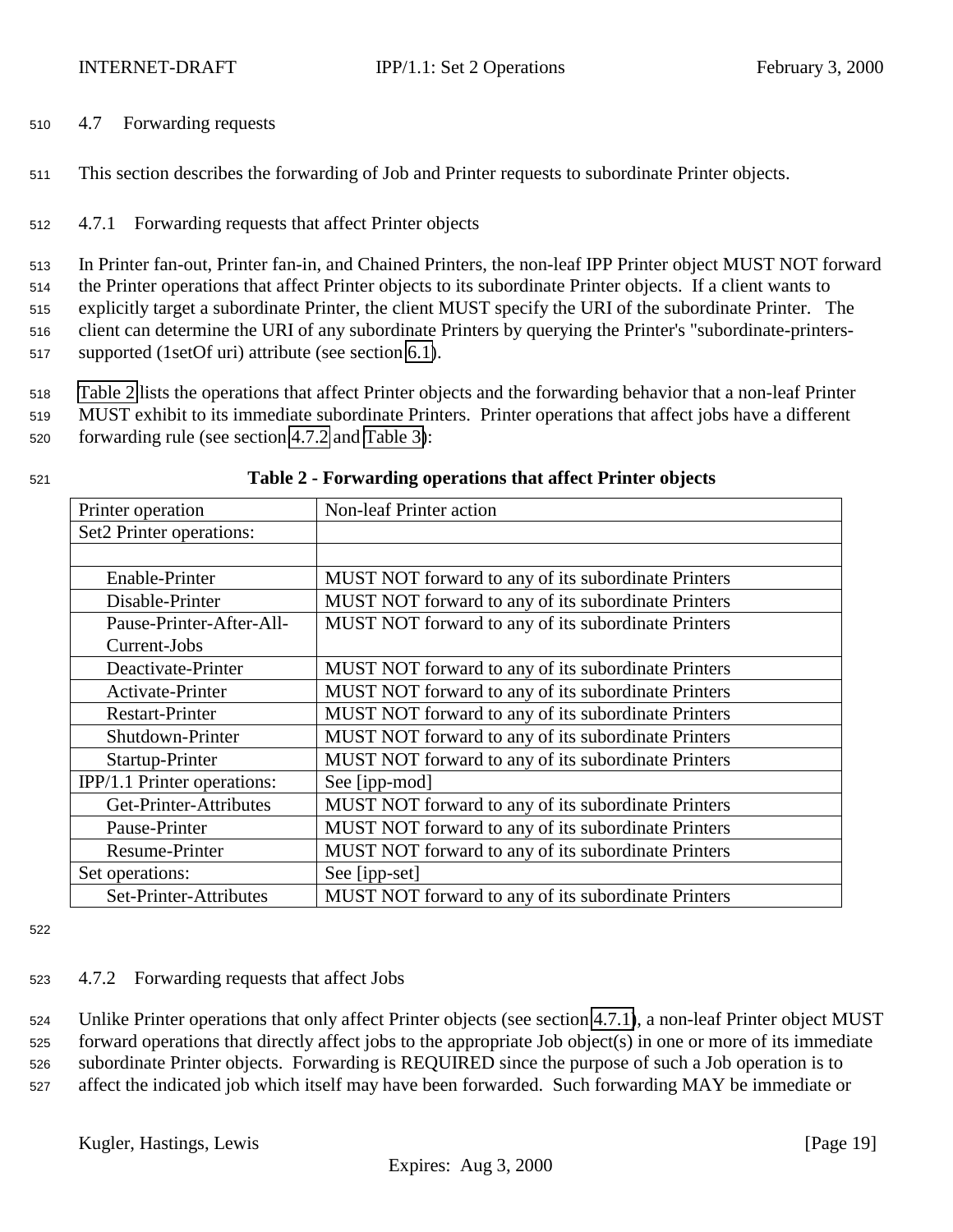<span id="page-19-0"></span> queued, depending on the operation and the implementation. For example, a non-leaf Printer object MAY queue/spool jobs, feeding a job at a time to its subordinate Printer(s), or MAY forward jobs immediately to one of its subordinate Printers. In either case, the non-leaf Printer object is forwarding Job Creation operations to one of its subordinate Printers. Only the time of forwarding of the Job Creation operations depends on whether the policy is to queue/spool jobs in the non-leaf Printer or the subordinate Printer.

 When a non-leaf Printer object creates a Job object in its subordinate Printer, whether that non-leaf Printer object keeps a fully formed Job object or just keeps a mapping from the "job-ids" that it assigned to those assigned by its subordinate Printer object is IMPLEMENTATION-DEPENDENT. In either case, the non- leaf Printer MUST be able to accept and carry out future Job operations that specify the "job-id" that the non-leaf Printer assigned and returned to the job submitting client.

<sup>538</sup> Table 3 lists the operations that directly affect jobs and the forwarding behavior that a non-leaf Printer <sup>539</sup> MUST exhibit to its subordinate Printers:

| I<br>×<br>۰.<br>×<br>۰. |  |
|-------------------------|--|
|                         |  |

| Job operation               | <b>Non-leaf Printer action</b>                                          |  |  |  |  |
|-----------------------------|-------------------------------------------------------------------------|--|--|--|--|
| Set2 Job operations:        |                                                                         |  |  |  |  |
|                             |                                                                         |  |  |  |  |
| Reprocess-Job               | MUST forward to the appropriate Job in one of its subordinate Printers  |  |  |  |  |
| Cancel-Current-Job          | <b>MUST NOT forward</b>                                                 |  |  |  |  |
|                             |                                                                         |  |  |  |  |
| Resume-Job                  | MUST forward to the appropriate Job in one of its subordinate Printers  |  |  |  |  |
| Promote-Job                 | MUST forward to the appropriate Job in one of its subordinate Printers  |  |  |  |  |
| IPP/1.1 Printer operations: |                                                                         |  |  |  |  |
| Print-Job                   | MUST forward immediately or queue to the appropriate subordinate        |  |  |  |  |
|                             | Printer                                                                 |  |  |  |  |
| Print-URI                   | MUST forward immediately or queue to the appropriate subordinate        |  |  |  |  |
|                             | Printer                                                                 |  |  |  |  |
| Validate-Job                | MUST forward to the appropriate subordinate Printer                     |  |  |  |  |
| Create-Job                  | MUST forward immediately or queue to the appropriate subordinate        |  |  |  |  |
|                             | Printer                                                                 |  |  |  |  |
| Get-Jobs                    | MUST forward to all its subordinate Printers                            |  |  |  |  |
| Purge-Jobs                  | <b>MUST</b> forward to <i>all</i> its subordinate Printers              |  |  |  |  |
| IPP/1.1 Job operations:     |                                                                         |  |  |  |  |
| Send-Document               | MUST forward immediately or queue to the appropriate Job in one of      |  |  |  |  |
|                             | its subordinate Printers                                                |  |  |  |  |
| Send-URI                    | MUST forward immediately or queue to the appropriate Job in one of      |  |  |  |  |
|                             | its subordinate Printers                                                |  |  |  |  |
| Cancel-Job                  | MUST forward to the appropriate Job in one of its subordinate Printers  |  |  |  |  |
| Get-Job-Attributes          | MUST forward to the appropriate Job in one of its subordinate Printers, |  |  |  |  |
|                             | if the non-leaf Printer doesn't know the complete status of the Job     |  |  |  |  |
|                             | object                                                                  |  |  |  |  |
| Hold-Job                    | MUST forward to the appropriate Job in one of its subordinate Printers  |  |  |  |  |

#### <sup>540</sup> **Table 3 - Forwarding operations that affect Jobs objects**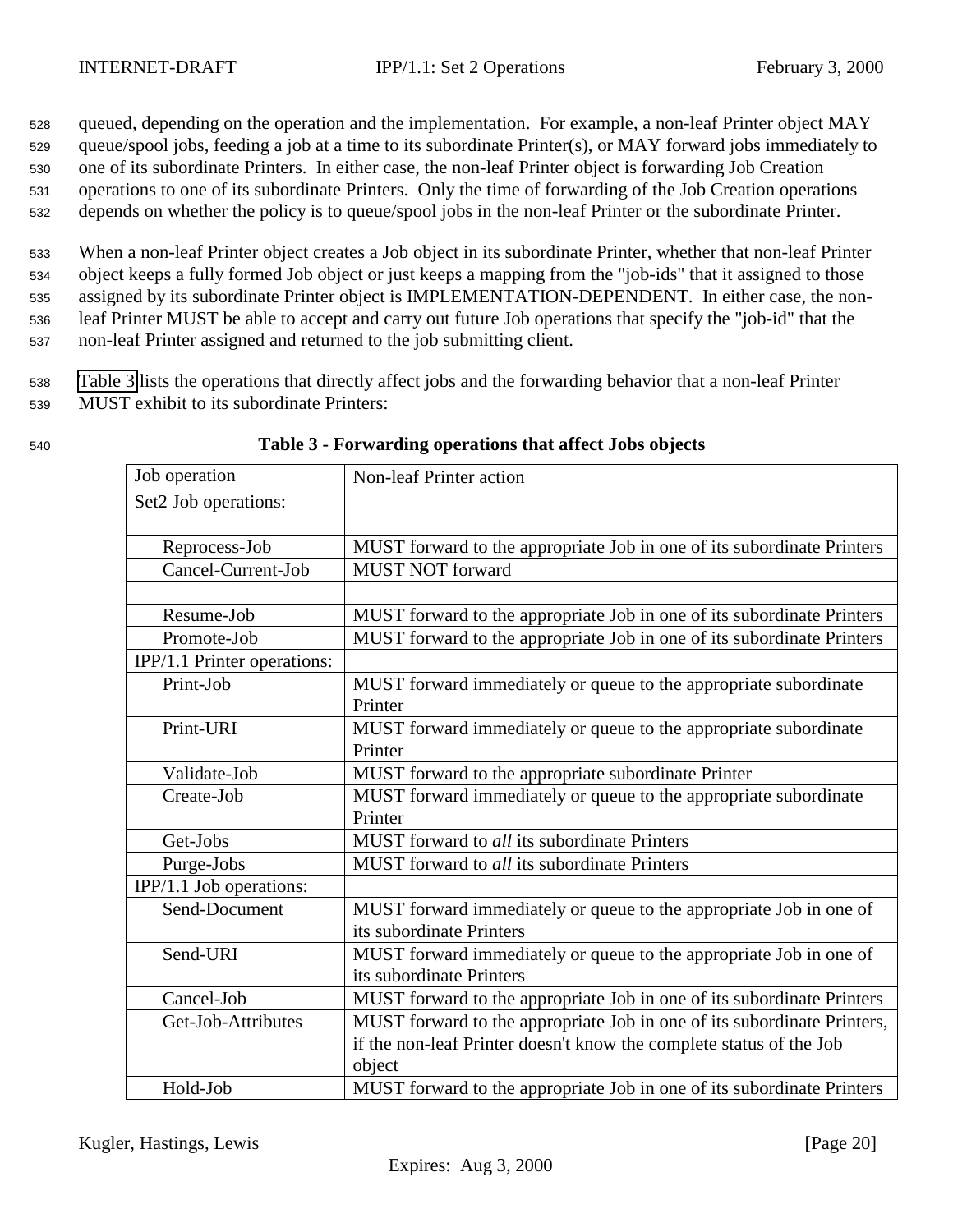<span id="page-20-0"></span>

| Release-Job                | MUST forward to the appropriate Job in one of its subordinate Printers |
|----------------------------|------------------------------------------------------------------------|
| Restart-Job                | MUST forward to the appropriate Job in one of its subordinate Printers |
| <b>IPP</b> Set operations: | See [ipp-set]                                                          |
| Set-Job-Attributes         | MUST forward to the appropriate Job in one of its subordinate Printers |

 ISSUE 06: Do we want to define whether the response to the client for Job operations can happen before 542 the non-leaf Printer gets the response from its subordinate Printer or MUST the non-leaf Printer wait until 543 its gets the response from its subordinate Printer?

- The December minutes said we agreed to "Yes". But which of the two choices were we agreeing to?
- The following Job Description attributes are defined to help represent Job relationships for fan-out and forwarding of jobs:

 1. "output-device-assigned" (name(127)) - from [ipp-mod]: This attribute identifies the output device to which the Printer object has assigned this job. If an output device implements an embedded Printer object, the Printer object NEED NOT set this attribute. If a print server implements a Printer object, the value MAY be empty (zero-length string) or not returned until the Printer object assigns an output device to the job. This attribute is particularly useful when a single Printer object supports multiple devices (so called "fan-out").

- 2. "original-requesting-user-name" (name(MAX)) operation attribute containing the user name of the original user, i.e., corresponds to the "requesting-user-name" operation attribute that the original client supplied to the first Printer object. The IPP/1.1 "requesting-user-name" operation attribute (see [ipp- mod]) is updated by each client to be itself on each hop, i.e., the "requesting-user-name" is the client forwarding the request, not the original client. The "job-originating-user-name" Job Description attribute remains as the authenticated original user, not the parent Printer's authenticated host, and is forwarded by each client without changing the value.
- 5 New Operation attributes

 This section summarizes the usage of the new "printer-message-from-operation" and "job-message-from- operator" operation attributes that set the corresponding Printer and Job Description attributes. These operation attributes are defined for most of the Device and Job operations that operators are likely to perform, respectively, so that operators can indicate the reasons for their actions. See [ipp-set] for the definition of these operation attributes.

[Table 4](#page-21-0) shows the operation attributes that are defined for use with the Printer operations.

- Legend:
- R REQUIRED for a Printer to support
- O OPTIONAL for a Printer to support; the Printer ignores the attribute if not supported
- <blank> not defined for use with the operation; the Printer ignores the attribute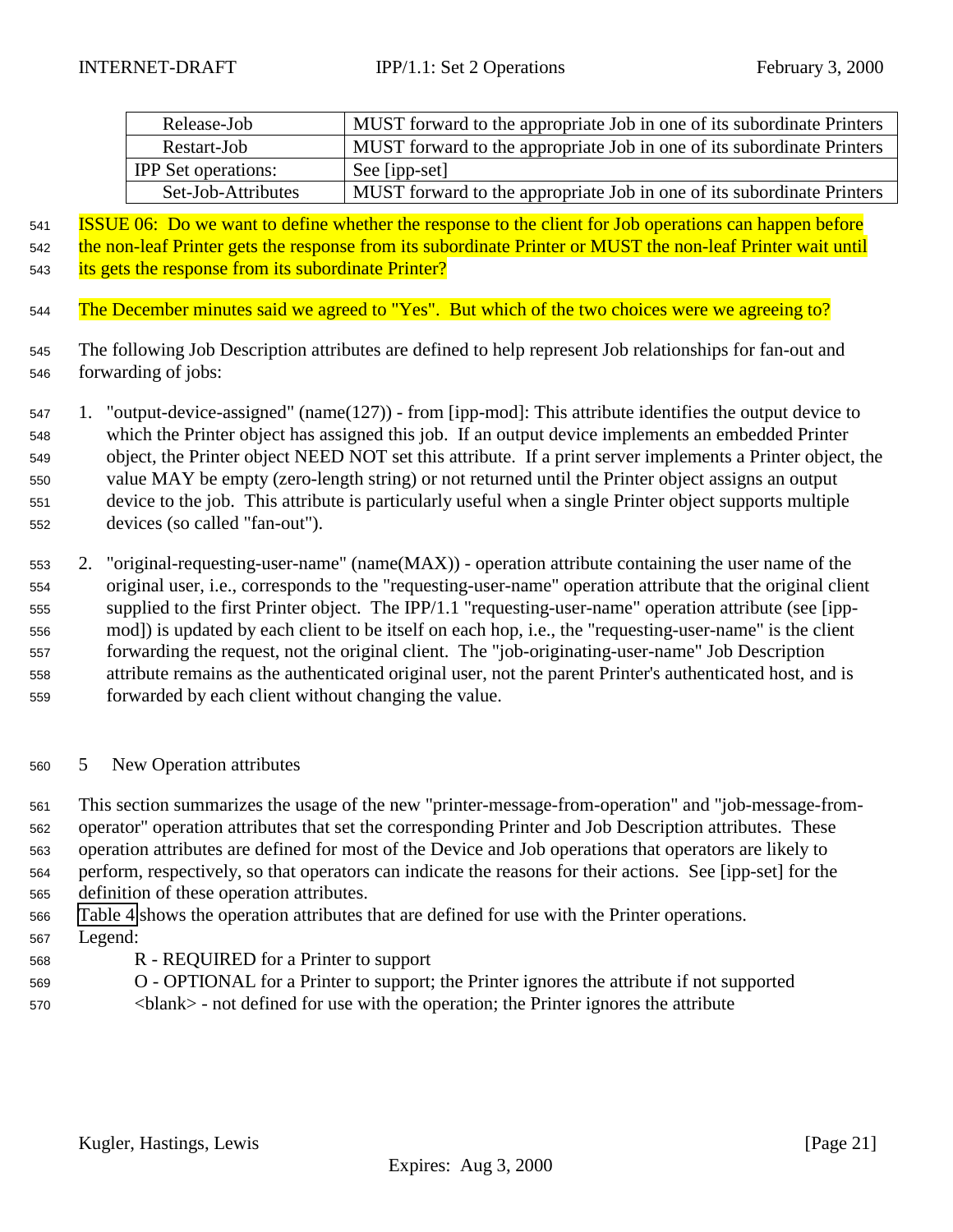| <b>Operation Attribute</b>        | Pause-<br>Printer | Pause-<br>Printer-<br>After-<br>Current<br>$-Job$ | Pause-<br>Printer-<br>After-<br>All-<br>Jobs | Resume<br>-Printer | Purge-<br>Jobs | Get-<br>Printer<br>$\overline{\phantom{a}}$<br>Attrib<br>utes | Set-<br>Printer<br>$\overline{a}$<br>Attrib<br>utes | Enable-<br>Print | Disable<br>-Printer | Restart-<br>Printer | Shut<br>down-<br>Printer |
|-----------------------------------|-------------------|---------------------------------------------------|----------------------------------------------|--------------------|----------------|---------------------------------------------------------------|-----------------------------------------------------|------------------|---------------------|---------------------|--------------------------|
| attributes-charset                | $\mathbb{R}$      | $\mathbb{R}$                                      | $\mathbb{R}$                                 | $\mathbf R$        | $\mathbb{R}$   | $\mathbb{R}$                                                  | $\mathbb{R}$                                        | $\mathbf R$      | $\mathbf R$         | $\mathbf R$         | $\mathbb{R}$             |
| attributes-natural-<br>language   | R                 | $\mathbb{R}$                                      | $\mathbb{R}$                                 | $\mathbb{R}$       | $\mathbb{R}$   | $\mathbb{R}$                                                  | $\mathbb{R}$                                        | $\mathbf R$      | $\mathbb{R}$        | $\mathbb{R}$        | $\mathbb{R}$             |
| printer-uri                       | $\mathbf R$       | $\mathbb{R}$                                      | $\mathbb{R}$                                 | $\mathbf R$        | $\mathbb{R}$   | $\mathbb{R}$                                                  | $\mathbb{R}$                                        | $\mathbf R$      | $\mathbf R$         | $\mathbf R$         | $\mathbb{R}$             |
| requesting-user-name              | $\mathbf R$       | $\mathbb{R}$                                      | $\mathbb{R}$                                 | $\mathbf R$        | $\mathbb{R}$   | $\mathbb{R}$                                                  | $\mathbb{R}$                                        | $\mathbb{R}$     | $\mathbf R$         | $\mathbb{R}$        | $\mathbb{R}$             |
|                                   |                   |                                                   |                                              |                    |                |                                                               |                                                     |                  |                     |                     |                          |
| printer-message-from-<br>operator | $\Omega$          | $\Omega$                                          | $\Omega$                                     | $\Omega$           | $\Omega$       |                                                               |                                                     | $\Omega$         | $\Omega$            | $\Omega$            | $\Omega$                 |
|                                   |                   |                                                   |                                              |                    |                |                                                               |                                                     |                  |                     |                     |                          |

<span id="page-21-0"></span><sup>571</sup> **Table 4 - Operation attribute support for Printer operations**

<sup>572</sup> Table 5 shows the operation attributes that are defined for use with the Job operations.

<sup>573</sup> Legend:

<sup>574</sup> R - REQUIRED for a Printer to support

- <sup>575</sup> O OPTIONAL for a Printer to support; the Printer ignores the attribute if supplied, but not <sup>576</sup> supported
- <sup>577</sup> <blank> not defined for use with the operation; the Printer ignores the attribute
- 

| 578 |  | Table 5 - Operation attribute support for Job operations |
|-----|--|----------------------------------------------------------|
|-----|--|----------------------------------------------------------|

| <b>Operation Attribute</b>      | Cancel<br>-Job | Cancel-<br>Current<br>-Job | Hold<br>-Job | Rel<br>ease<br>-Job | Suspe<br>nd-<br>Curren<br>t-Job | Res<br>ume<br>-Job | Get-Job-<br>Attribute<br>S | Set-Job-<br>Attribute<br>S | Restart-<br>Job | Reproces<br>s-Job | Promo<br>te-Job |
|---------------------------------|----------------|----------------------------|--------------|---------------------|---------------------------------|--------------------|----------------------------|----------------------------|-----------------|-------------------|-----------------|
| attributes-charset              | $\mathbb{R}$   | $\mathbb{R}$               | $\mathbb{R}$ | $\mathbb{R}$        | $\mathsf{R}$                    | $\mathbb{R}$       | $\mathbb{R}$               | $\mathbb{R}$               | $\mathbb{R}$    | $\mathbf R$       | $\mathbb{R}$    |
| attributes-natural-<br>language | $\mathbb{R}$   | $\mathbb{R}$               | $\mathbb{R}$ | $\mathbb{R}$        | $\mathbb{R}$                    | $\mathbf R$        | $\mathbf R$                | $\mathbb{R}$               | $\mathbb{R}$    | $\mathbb{R}$      | $\mathbb{R}$    |
| printer-uri                     | $\mathbb{R}$   | $\mathbf R$                | $\mathbb{R}$ | $\mathbb{R}$        | $\mathbb{R}$                    | $\mathbb{R}$       | $\mathbb{R}$               | $\mathbb{R}$               | $\mathbb{R}$    | $\mathbf R$       | $\mathbf{R}$    |
| job-uri                         | $\mathbb{R}$   |                            | $\mathbb{R}$ | $\mathbb{R}$        |                                 | $\mathbb{R}$       | $\mathbb{R}$               | $\mathbb{R}$               | $\mathbb{R}$    | $\mathbb{R}$      | $\mathbb{R}$    |
| job-id                          | $\mathbb{R}$   | R                          | $\mathbb{R}$ | $\mathbb{R}$        | $\mathsf{R}$                    | $\mathbb{R}$       | $\mathbb{R}$               | $\mathbb{R}$               | $\mathbb{R}$    | $\mathbb{R}$      | $\mathbf{R}$    |
| requesting-user-name            | $\mathbb{R}$   | $\mathbb{R}$               | $\mathbb{R}$ | $\mathbb{R}$        | $\mathbb{R}$                    | $\mathbb{R}$       | $\mathbb{R}$               | $\mathbb{R}$               | $\mathbb{R}$    | $\mathbb{R}$      | $\mathbb{R}$    |
|                                 |                |                            |              |                     |                                 |                    |                            |                            |                 |                   |                 |
| job-message-from-<br>operator   | $\Omega$       | $\Omega$                   | $\Omega$     | $\Omega$            | $\Omega$                        | $\Omega$           |                            |                            | $\Omega$        | $\Omega$          | $\Omega$        |
| message [to-operator]           | $\Omega$       |                            | $\Omega$     | $\Omega$            | $\Omega$                        | $\Omega$           |                            |                            | $\Omega$        | $\Omega$          | $\Omega$        |
| job-hold-until                  |                |                            | $O^*$        | $O^*$               |                                 |                    |                            |                            |                 | $0**$             |                 |

<sup>579</sup> \* The Printer MUST support the "job-hold-until" operation attribute if it supports the "job-hold-until" Job <sup>580</sup> Template attribute.

Kugler, Hastings, Lewis [Page 22]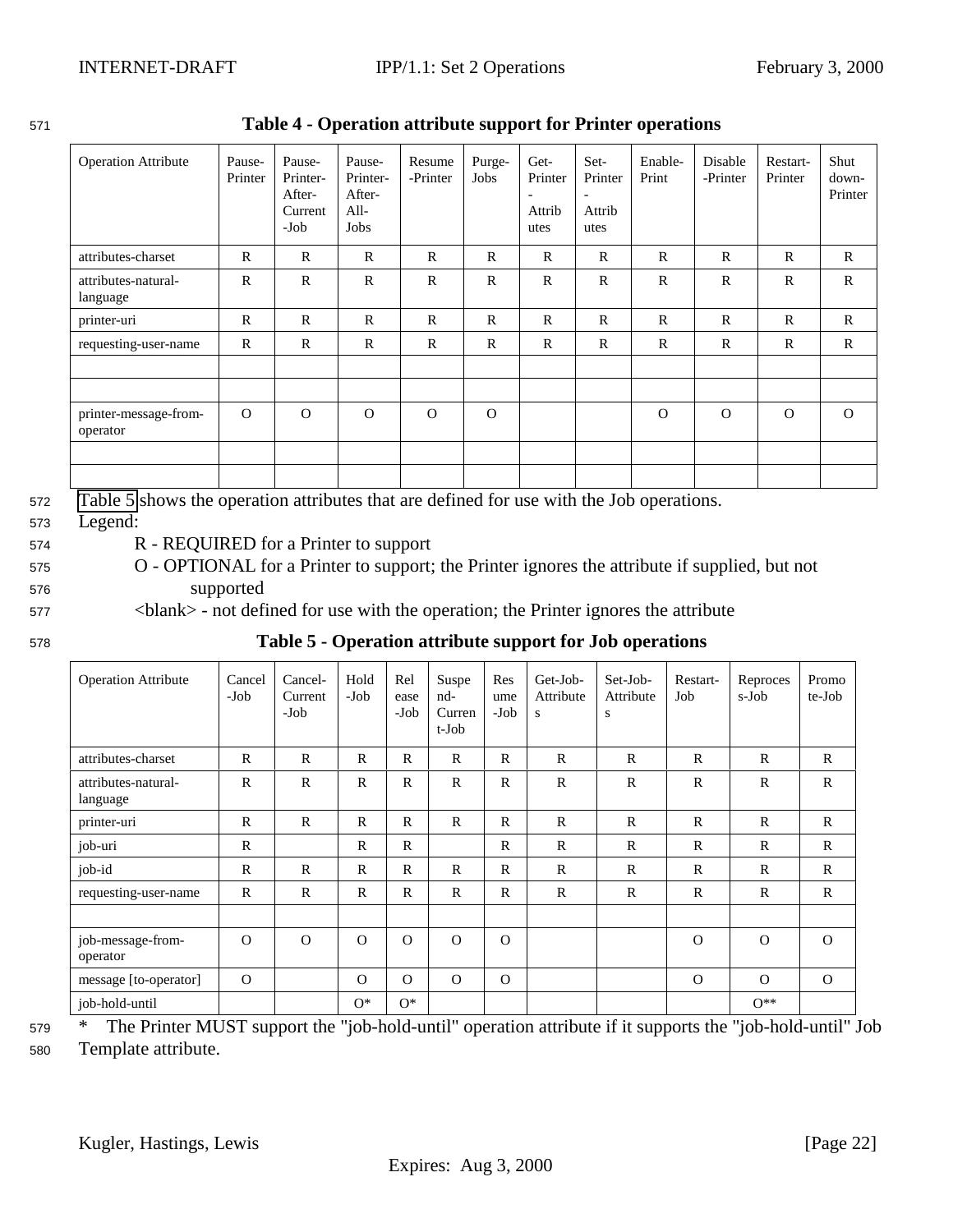<span id="page-22-0"></span> \*\* The Printer MUST support the "job-hold-until" operation attribute if it supports the Set-Job-Attributes operation, so that the client can hold the job with the Reprocess-Job operation and the modify the job before releasing it to be processed.

6 New Printer Description Attributes

 The following new Printer Description attributes are needed to support the new operations defined in this document.

6.1 subordinate-printers-supported (1setOf uri)

 This Printer attribute is REQUIRED if an implementation supports subordinate Printers (see section [4\)](#page-11-0) and contains the URIs of the immediate subordinate Printer object(s) associated with this Printer object.

The precise format of the subordinate Printer URIs is implementation dependent (see section [4.4\)](#page-13-0).

 If the Printer object does not have an associated output device, the value of the subordinate Printer object's "printer-name" MAY be used to populate the Job object's "output-device-assigned" attribute (see [ipp-mod] section 4.3.13). The "output-device-assigned" Job attribute identifies the output device to which the Printer object has assigned a job, for example, when a single Printer object is supporting Device fan-out or Printer fan-out.

- 7 Additional Values for "printer-state-reasons"
- This section defines additional values for the "printer-state-reasons" Printer Description attribute.
- 7.1 'moving-to-paused-all'

 'moving-to-paused-all': Someone has paused the Printer object using the Pause-Printer-After-All- Current-Jobs operation (see section [10.2.3\)](#page-29-0) or other means, but the output-device(s) are taking an appreciable time to stop. Later, when all output has stopped, the "printer-state" becomes 'stopped', and the 'paused' value replaces the 'moving-to-paused' value in the "printer-state-reasons" attribute. This value MUST be supported, if the Pause-Printer-After-All-Current-Jobs operation is supported and the implementation takes significant time to pause a device in certain circumstances. ISSUE 07 - What other 'moving-to-xxx' and 'xxx' values do we need to support the new operations defined in this document, besides 'printer-moving-to-paused-all'?

- 7.2 'printer-deactivated'
- 'printer-deactivated': Someone has issued a Deactivate-Printer operation for the Printer object (see section [10.3.1\)](#page-31-0) and the Printer is in the process of becoming deactivated or has become deactivated. The Printer MUST reject all requests except Activate-Printer, queries (Get-Printer-Attributes, Get-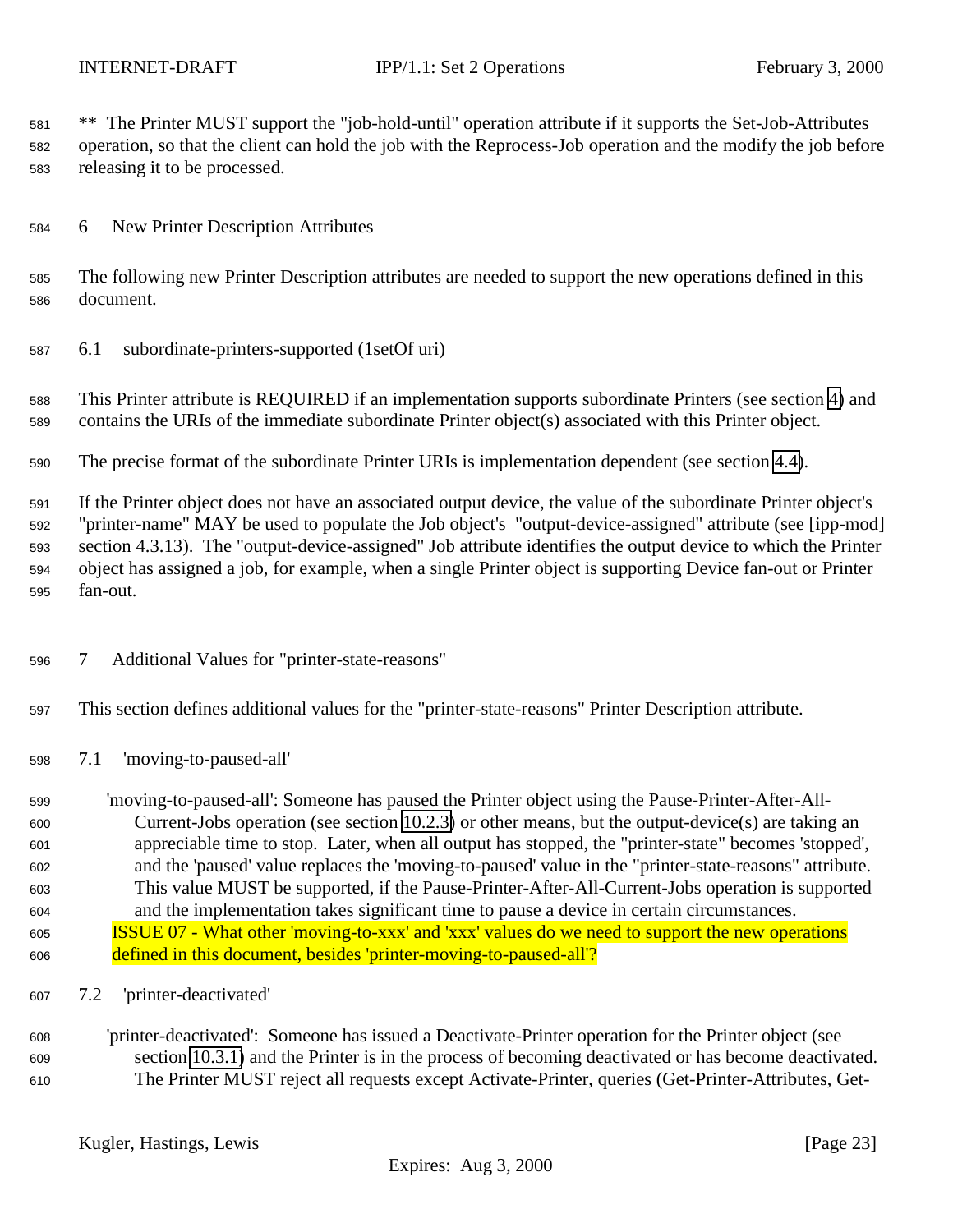<span id="page-23-0"></span>

| 611<br>612<br>613        | Job-Attributes, Get-Jobs, etc.), Send-Document, and Send-URI (so that partial job submission can<br>be completed - see section 10.1.1) and return the 'server-error-service-unavailable' status code.                                                                                                                                               |
|--------------------------|-----------------------------------------------------------------------------------------------------------------------------------------------------------------------------------------------------------------------------------------------------------------------------------------------------------------------------------------------------|
| 614                      | Additional Values for "job-state-reasons"<br>8                                                                                                                                                                                                                                                                                                      |
| 615                      | This section defines additional values for the "job-state-reasons" Job Description attribute.                                                                                                                                                                                                                                                       |
| 616                      | 'job-suspended'<br>8.1                                                                                                                                                                                                                                                                                                                              |
| 617<br>618<br>619<br>620 | 'job-suspended': The job has been suspended while processing using the Suspend-Current-Job<br>operation and other jobs can be processed on the Printer. The Job can be resumed using the<br>Resume-Job operation which removes this value.                                                                                                          |
| 621                      | Additional status codes<br>9                                                                                                                                                                                                                                                                                                                        |
| 622                      | This section defines new status codes used by the operations defined in this document.                                                                                                                                                                                                                                                              |
| 623                      | 'server-error-printer-is-deactivated' (0x????)<br>9.1                                                                                                                                                                                                                                                                                               |
| 624<br>625<br>626<br>627 | The Printer has been deactivated using the Deactivate-Printer operation and is only accepting the Activate-<br>Printer (see section 10.4.1), Get-Job-Attributes, Get-Jobs, Get-Printer-Attributes, and any other Get-Xxxx<br>operations. An operator can perform the Activate-Printer operation to allow the Printer to accept other<br>operations. |
| 628                      | 10 Definition of the Set 2 Printer operations                                                                                                                                                                                                                                                                                                       |
| 629<br>630<br>631        | All Printer operations are directed at Printer objects. A client MUST always supply the "printer-uri"<br>operation attribute in order to identify the correct target of the operation. These descriptions assume all of<br>the common semantics of IPP/1.1 Model and Semantics document [ipp-mod] section 3.1.                                      |
| 632                      | The Set 2 Printer operations are summarized in Table 6:                                                                                                                                                                                                                                                                                             |
| 633                      | Table 6 - Printer operation Operation-Id assignments                                                                                                                                                                                                                                                                                                |

| <b>Operation Name</b> |         | Operation - Brief description                               |
|-----------------------|---------|-------------------------------------------------------------|
|                       | Id      |                                                             |
|                       |         |                                                             |
| Enable-Printer        | $0x$ ?? | Allows the target Printer to accept Job Creation operations |
| Disable-Printer       | $0x$ ?? | Prevents the target Printer from accepting Job Creation     |
|                       |         | operations                                                  |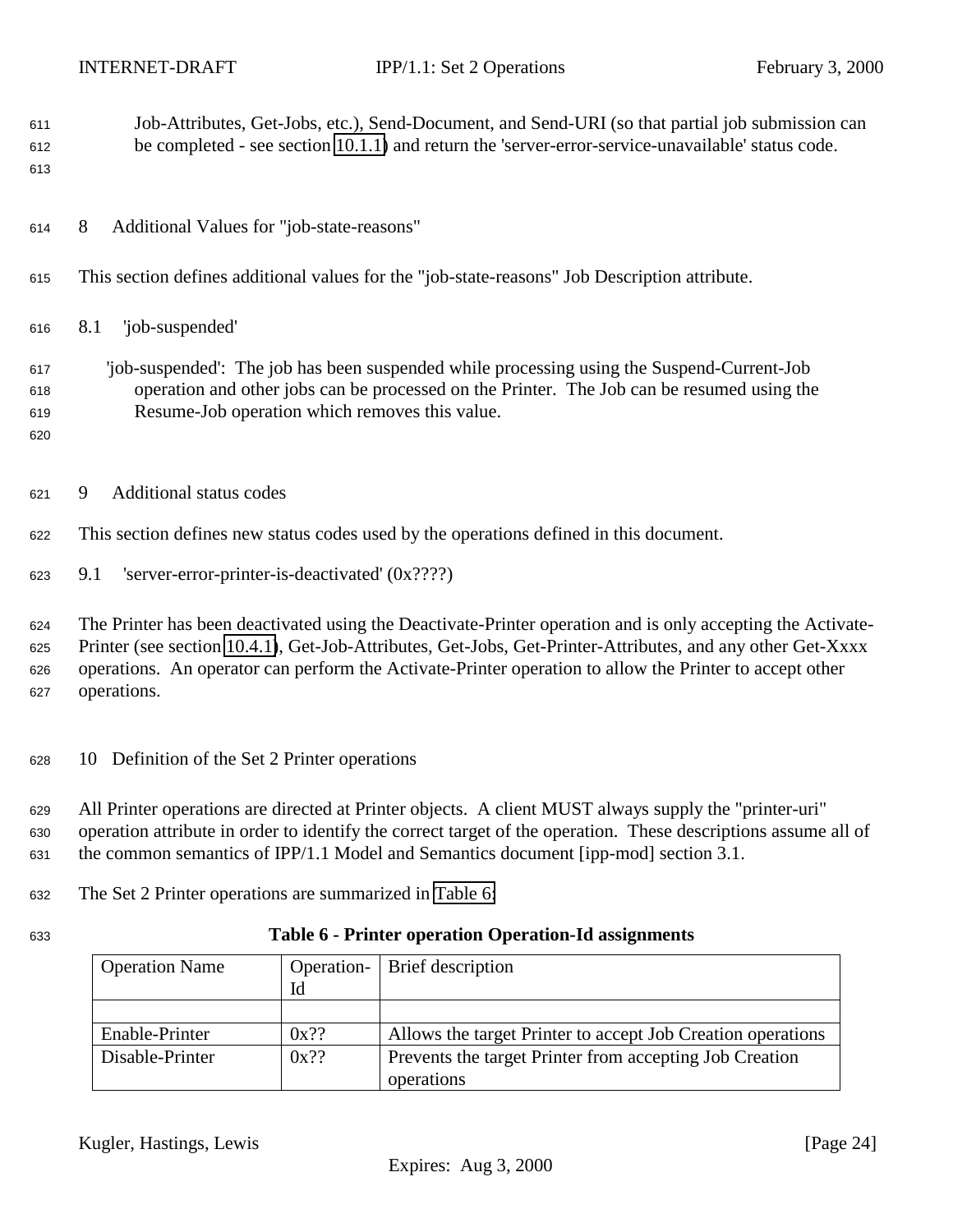| <b>Operation Name</b>  | Operation- | Brief description                                            |
|------------------------|------------|--------------------------------------------------------------|
|                        | Id         |                                                              |
| Pause-Printer-After-   | $0x$ ??    | Finishes processing all currently pending jobs. Any new      |
| All-Current-Jobs       |            | jobs are placed in the 'pending-held' state.                 |
| Deactivate-Printer     | $0x$ ??    | Puts the Printer into a read-only deactivated state.         |
| Activate-Printer       | $0x$ ??    | Restores the Printer to normal activity                      |
| <b>Restart-Printer</b> | $0x$ ??    | Restarts the target Printer and re-initializes the software  |
| Shutdown-Printer       | $0x$ ??    | Shuts down the target Printer so that it cannot be restarted |
|                        |            | or queried                                                   |
| Startup-Printer        | $0x$ ??    | Starts up the instance of the Printer object                 |

<sup>634</sup> All of the operations in this document are OPTIONAL for an IPP object to support. Unless the

<sup>635</sup> specification of an OPTIONAL operation requires support of another OPTIONAL operation, conforming <sup>636</sup> implementations may support any combination of these operations. Many of the operations come in pairs <sup>637</sup> and so both are REQUIRED if either one is implemented.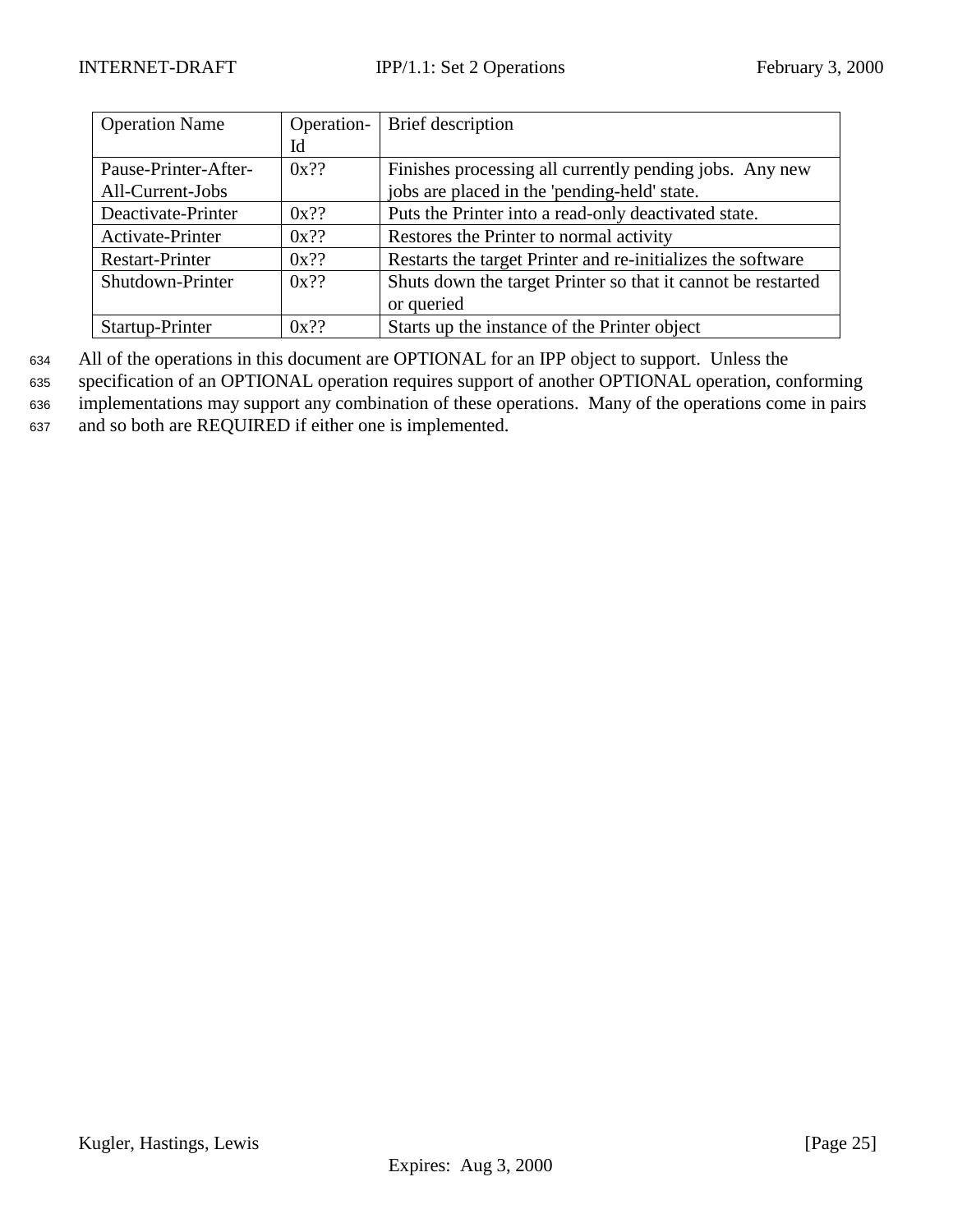# <span id="page-25-0"></span>10.1 The Disable and Enable Printer Operations

 This section defines the OPTIONAL Disable-Printer and Enable-Printer operations that stop and start the IPP Printer object from accepting new IPP jobs. If either of these operations are supported, both MUST be supported.

 These operations allow the operator to control whether or not the Printer will accept new Job Creation (Print-Job, Print-URI, and Create-Job) operations. These operations have no other effect on the Printer, so that the Printer continues to accept all other operations and continues to schedule and process jobs normally. In other words, these operation control the "input of new jobs" to the IPP Printer while the Pause and Resume operations (see section [10.2\)](#page-26-0) independently control the "output of new jobs" from the IPP Printer to the output device.

 The Disable and Enable Printer operations MUST NOT affect the submission of jobs using other job submission protocols to the associated output device; the Disable and Enable Device operations (see [ipp-set3]) are intended to stop the acceptance of all jobs by the associated output device(s).

10.1.1 Disable-Printer Operation

 This OPTIONAL operation allows a client to stop the Printer object from accepting new jobs, i.e., cause the Printer to reject subsequent Job Creation operations and return the 'server-error-not-accepting-jobs' status code. The Printer still accepts all other operations, including Validate-Job, Send-Document and Send-URI operations. Thus a Disable-Printer operation allows a client to continue submitting multiple documents of a multiple document job if the Create-Job operation had already been accepted. All previously created or submitted Jobs and currently processing Jobs continue unaffected.

 The IPP Printer MUST accept the request in any state. The Printer sets the value of its "printer-is- accepting-jobs" READ-ONLY Printer Description attribute to 'false' (see [ipp-mod] section 4.4.20), no matter what the previous value was. This operation has no immediate or direct effect on the Printer's "printer-state" and "printer-state-reasons" attributes.

- *Access Rights:* The authenticated user (see [ipp-mod] section 8.3) performing this operation must be an operator or administrator of the Printer object (see [ipp-mod] Sections 1 and 8.5).
- The Disable-Printer Request and Disable-Printer Response have the same attribute groups and attributes as the Pause-Printer operation (see [ipp-mod] sections 3.2.7.1 and 3.2.7.2), including the new "printer-message-from-operator" operation attribute (see section [5\)](#page-20-0).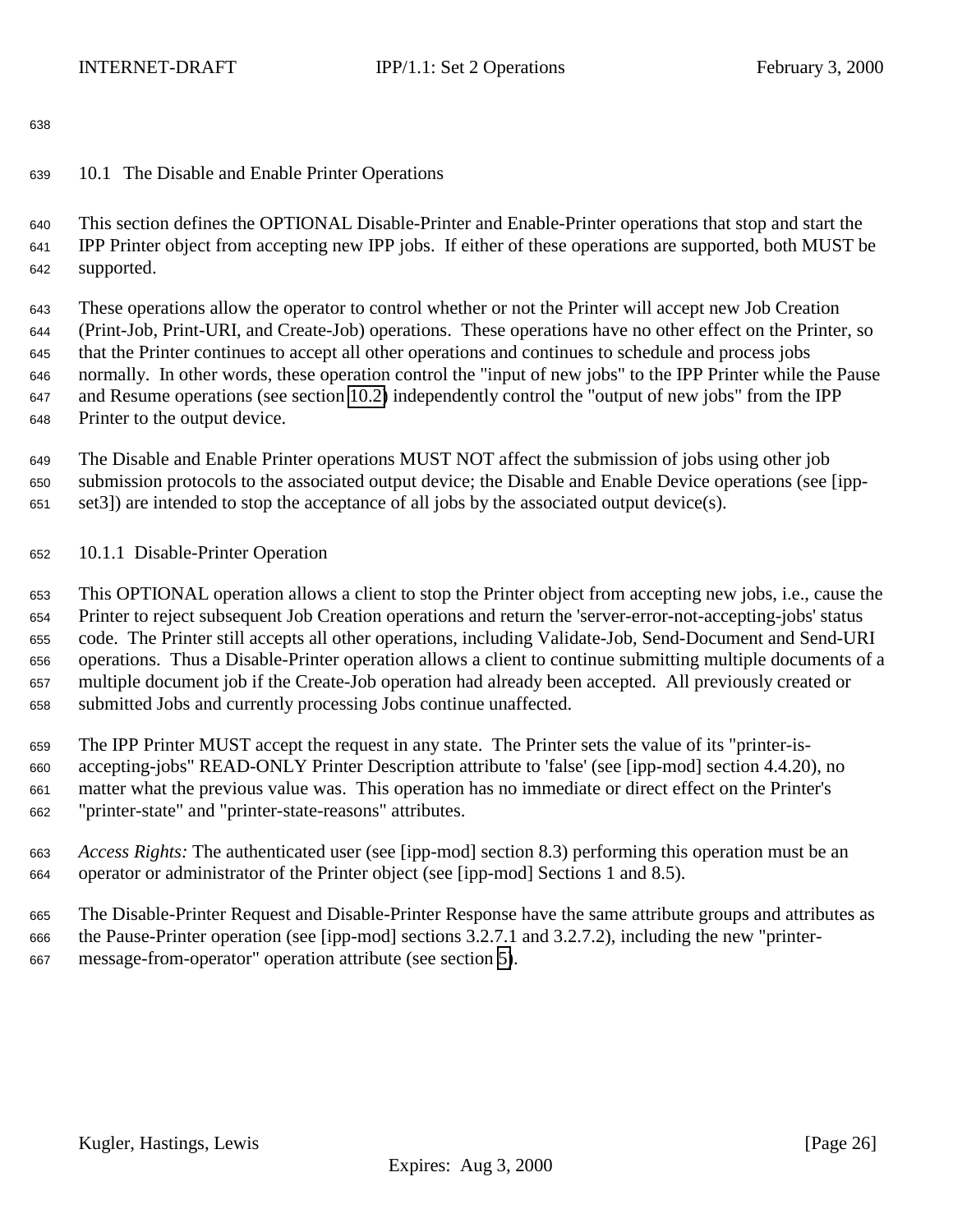<span id="page-26-0"></span>10.1.2 Enable-Printer Operation

 This OPTIONAL operation allows a client to start the Printer object accepting jobs, i.e., cause the Printer to accept subsequent Job Creation operations. The Printer still accepts all other operations. All previously submitted Jobs and currently processing Jobs continue unaffected.

 The IPP Printer MUST accept the request in any state. The Printer sets the value of its "printer-is- accepting-jobs" READ-ONLY Printer Description attribute to 'true' (see [ipp-mod] section 4.4.20), no matter what the previous value was. This operation has no immediate or direction effect on the Printer's "printer-state" and "printer-state-reasons" attributes.

 *Access Rights:* The authenticated user (see [ipp-mod] section 8.3) performing this operation must be an operator or administrator of the Printer object (see [ipp-mod] Sections 1 and 8.5).

 The Enable-Printer Request and Enable-Printer Response have the same attribute groups and attributes as the Pause-Printer operation (see [ipp-mod] sections 3.2.8.1 and 3.2.8.2), including the new "printer-message-from-operator" operation attribute (see section [5\)](#page-20-0).

10.2 The Pause and Resume Printer operations

 This section clarifies the OPTIONAL IPP/1.1 Pause-Printer (to be Pause-Printer-After-Current-Job) and Resume-Printer (see [ipp-mod] sections 3.2.7 and 3.2.8) and defines the OPTIONAL Pause-Printer-After- All-Current-Jobs operations. These operations affect the scheduling of IPP jobs. If either of the Pause operations are supported, then the Resume-Printer operation MUST be supported.

 These operations allow the operator to control whether or not the Printer will send new IPP jobs to the associated output device(s) that the IPP Printer object represents. These operations have no other effect on the Printer, so that the Printer continues to accept all operations. In other words, these operation control the "output of new jobs" to the output device(s) while the Disable and Enable Printer operations (see section [10.1\)](#page-25-0) independently control the "input of new jobs" to the IPP Printer.

 The Pause and Resume Printer operations MUST NOT affect jobs that were submitted using other job submission protocols to the associated output device; the Pause and Resume Device operations (see [ipp-set3]) are intended to stop the acceptance of all jobs by the associated output device(s).

- 10.2.1 IPP/1.1 Pause-Printer operation and Set2 Pause operations
- IPP/1.1 defines the Pause-Printer operation (see [ipp-mod] section 3.2.7) with a number of implementation options:
- This OPTIONAL operation allows a client to stop the Printer object from scheduling jobs on all its devices. Depending on implementation, the Pause-Printer operation MAY also stop the Printer from processing the current job or jobs. Any job that is currently being printed is either stopped as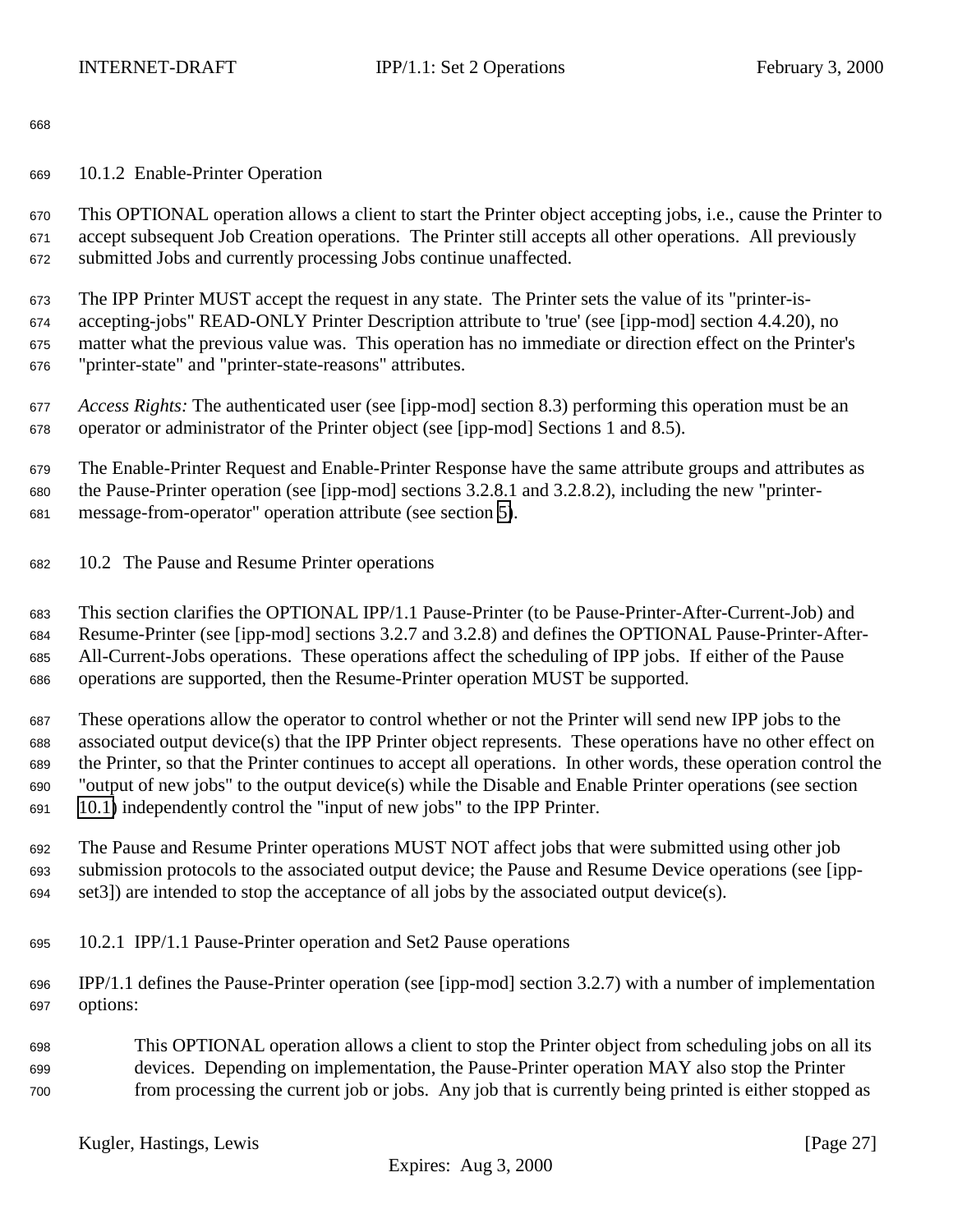- <span id="page-27-0"></span><sup>701</sup> soon as the implementation permits or is completed, depending on implementation. The Printer <sup>702</sup> object MUST still accept create operations to create new jobs, but MUST prevent any jobs from <sup>703</sup> entering the 'processing' state.
- <sup>704</sup> If the Pause-Printer operation is supported, then the Resume-Printer operation MUST be supported, <sup>705</sup> and vice-versa.

 The IPP Printer stops the current job(s) on its device(s) that were in the 'processing' or 'processing- stopped' states as soon as the implementation permits. If the implementation will take appreciable time to stop, the IPP Printer adds the 'moving-to-paused' value to the Printer object's "printer-state- reasons" attribute (see section [ipp-mod] 4.4.12). When the device(s) have all stopped, the IPP Printer transitions the Printer object to the 'stopped' state, removes the 'moving-to-paused' value, if present, and adds the 'paused' value (see [ipp-mod] 4.4.12) to the Printer object's "printer-state-reasons" attribute.

 The Set2 and Set3 documents define distinct operations in order to disambiguate the Pause-Printer operation as shown in Table 7. Set2 Printer operations affect only Jobs submitted using IPP, while Set3 Device operations affect all jobs no matter what job submission protocol was used to submit them to the output device.

| Set2 and Set3 Pause and Resume<br>Printer and Device operations | Description                                                                                                                                                                          |
|-----------------------------------------------------------------|--------------------------------------------------------------------------------------------------------------------------------------------------------------------------------------|
| Pause-Printer-After-Current-Job                                 | Stops the IPP Printer from sending new IPP Jobs to the<br>output device(s) after the current jobs finish                                                                             |
| Pause-Printer-After-All-Current-Jobs                            | Stops the IPP Printer from sending IPP Jobs that are<br>accepted subsequently to the output device(s). All<br>currently pending jobs are scheduled and printed.                      |
| <b>Resume-Printer</b>                                           | Starts the IPP Printer sending IPP Jobs to the output<br>device again.                                                                                                               |
| Pause-Device-Now                                                | Stops the output device immediately from producing<br>marked media (current page, sheet, depending on<br>implementation) for any job. Like the Pause button on<br>the output device. |
| Pause-Device-After-Current-Copy                                 | Stops the output device from producing marked media<br>after the current copy of the current job.                                                                                    |
| Pause-Device-After-Current-Job                                  | Stops the output device from producing marked media<br>after the current job.                                                                                                        |
| Resume-Device                                                   | Starts the output device processing any jobs again.                                                                                                                                  |

# <sup>717</sup> **Table 7 - Set2 and Set3 Pause and Resume operations**

<sup>718</sup> 10.2.2 Pause-Printer-After-Current-Job

<sup>719</sup> This OPTIONAL operation allows a client to stop the Printer object from starting to send IPP jobs to any of <sup>720</sup> its output devices or subordinate Printers. If the IPP Printer is in the middle of sending an IPP job to an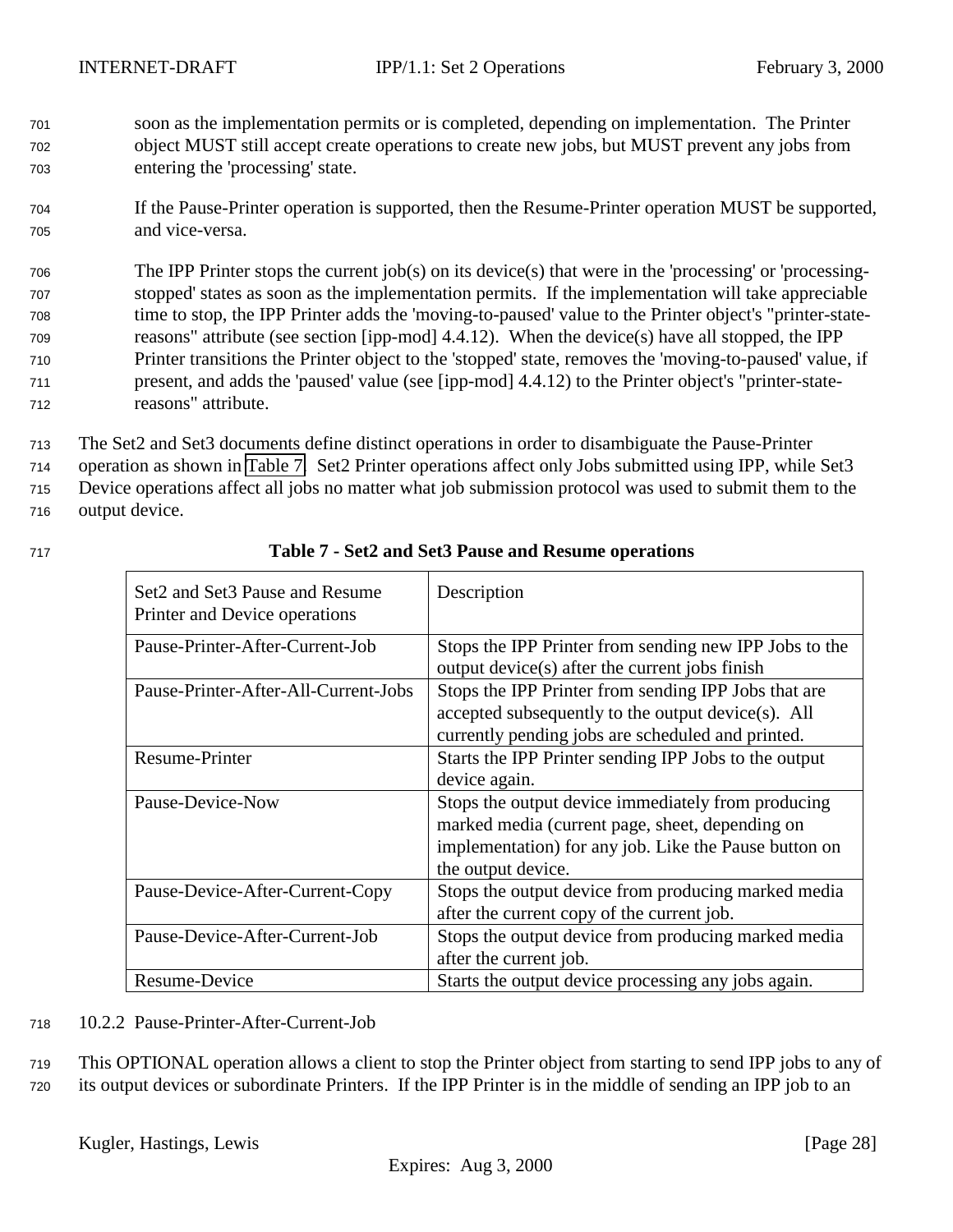output device or subordinate Printer, the IPP Printer MUST complete sending that Job. However, after receiving this operation, the IPP Printer MUST NOT start to send any additional IPP jobs to any of its output devices or subordinate Printers. In addition, after having received this operation, the IPP Printer MUST NOT start processing any more jobs, so additional jobs MUST NOT enter the 'processing' state.

 If the IPP Printer is not sending an IPP Job to the output device or subordinate Printer (whether or not the output device or subordinate Printer is busy processing any jobs), the IPP Printer object transitions immediately to the 'stopped' state by setting its "printer-state" attribute to 'stopped', removing the 'moving- to-paused' value, if present, from its "printer-state-reasons" attribute, and adding the 'paused' value to its "printer-state-reasons" attribute.

 If the implementation will take appreciable time to complete sending an IPP job that it has started sending to an output device or subordinate Printer, the IPP Printer adds the 'moving-to-paused' value to the Printer object's "printer-state-reasons" attribute (see section [ipp-mod] 4.4.12). When the IPP Printer has completed sending IPP jobs that it was in the process of sending, the Printer object transitions to the 'stopped' state by setting its "printer-state" attribute to 'stopped', removing the 'moving-to-paused' value, if present, from its "printer-state-reasons" attribute, and adding the 'paused' value to its "printer-state-reasons" attribute.

- This operation MUST NOT affect the acceptance of Job Creation requests (see Disable-Printer section [10.1.1\)](#page-25-0).
- For any jobs that are 'pending' or 'pending-held', the 'printer-stopped' value of the jobs' "job-state-reasons" attribute also applies. However, the IPP Printer NEED NOT update those jobs' "job-state-reasons" attributes and only need return the 'printer-stopped' value when those jobs are queried using the Get-Job-
- Attributes or Get-Jobs operations (so-called "lazy evaluation").

 The IPP Printer MUST accept the request in any state and transition the Printer to the indicated new "printer-state" and MUST add the indicated value to "printer-state-reasons" attribute before returning as follows: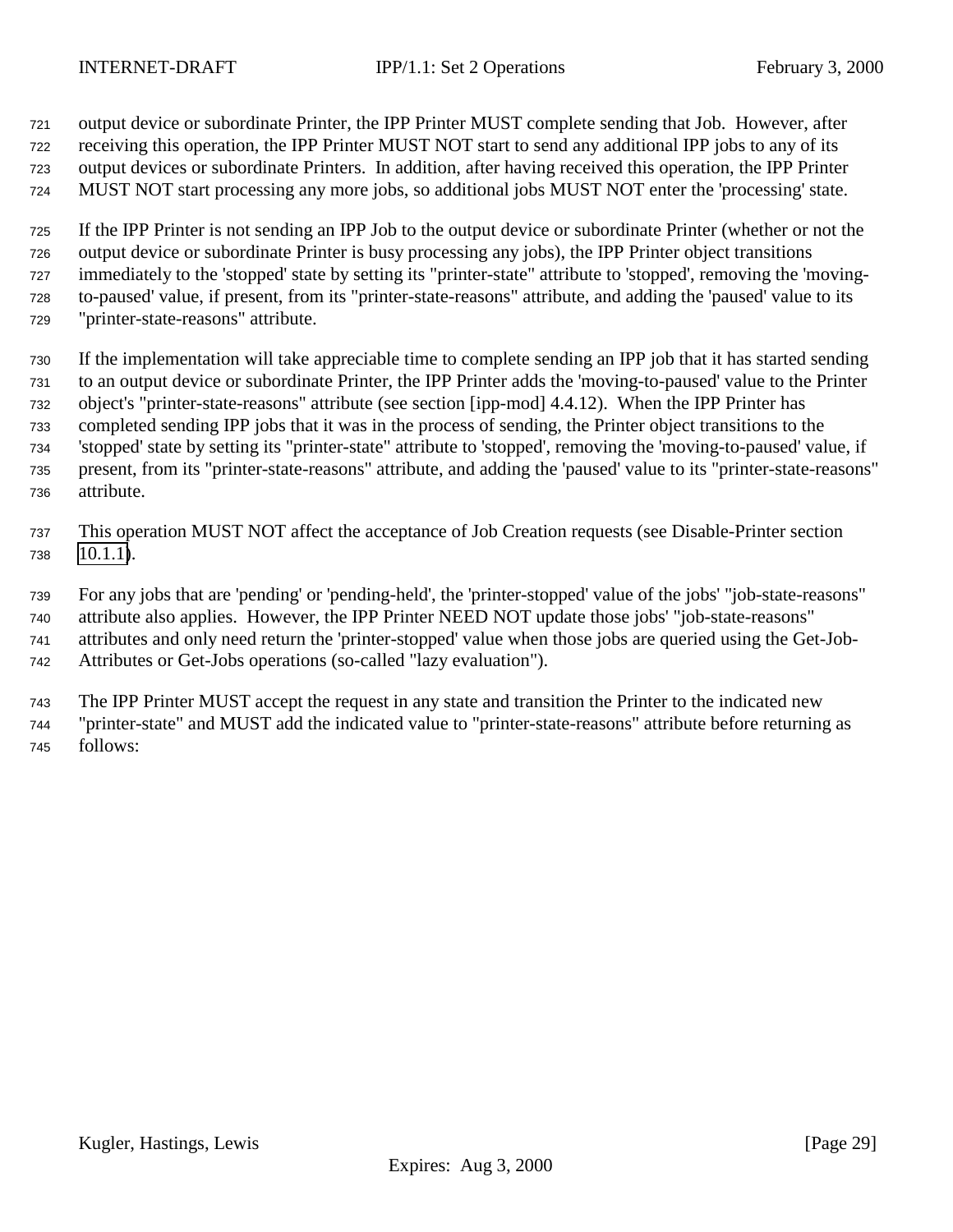<span id="page-29-0"></span>

| Current                | <b>New</b>                |                                    | IPP Printer's response status code and action:                                                                                                                                                                                                                                                     |
|------------------------|---------------------------|------------------------------------|----------------------------------------------------------------------------------------------------------------------------------------------------------------------------------------------------------------------------------------------------------------------------------------------------|
| "printer-state"        | "printer-state"           | state-<br>reasons"                 | REQUIRED/OPTIONAL state transition for a<br>Printer to support                                                                                                                                                                                                                                     |
| 'idle'<br>'processing' | 'stopped'<br>'processing' | 'paused'<br>'moving-to-<br>paused' | REQUIRED: 'successful-ok'<br>OPTIONAL: 'successful-ok';<br>Later, when the IPP Printer has finished sending<br>IPP jobs to an output device, the "printer-state"<br>becomes 'stopped', and the 'paused' value<br>replaces the 'moving-to-paused' value in the<br>"printer-state-reasons" attribute |
| 'processing'           | 'stopped'                 | 'paused'                           | REQUIRED: 'successful-ok'; the IPP Printer<br>wasn't in the middle of sending an IPP job to an<br>output device                                                                                                                                                                                    |
| 'stopped'              | 'stopped'                 | 'paused'                           | REQUIRED: 'successful-ok'                                                                                                                                                                                                                                                                          |

<sup>746</sup> *Access Rights:* The authenticated user (see [ipp-mod] section 8.3) performing this operation must be an <sup>747</sup> operator or administrator of the Printer object (see [ipp-mod] Sections 1 and 8.5).

<sup>748</sup> The Pause-Printer-After-Current-Job Request and Pause-Printer-After-Current-Job Response have the same <sup>749</sup> attribute groups and attributes as the Pause-Printer operation (see [ipp-mod] sections 3.2.7.1 and 3.2.7.2), <sup>750</sup> including the new "printer-message-from-operator" operation attribute (see section [5\)](#page-20-0).

<sup>751</sup> 10.2.3 Pause-Printer-After-All-Current-Jobs

 ISSUE 08: Would a better name for Pause-Printer-After-All-Current-Jobs be Hold-Future-Jobs? Unfortunately, unlike Pause-Printer-After-All-Current-Jobs which gets to 'paused', the state transition would just be to 'idle' when all of the current jobs have completed? But what operation would undo this condition? Do-Not-Hold-Future-Jobs, Release-All-Jobs? Or how about having a single Schedule-Jobs operation that has a parameter that says whether to hold all future jobs or not?

 This OPTIONAL operation allows a client to complete the current 'pending' IPP Jobs but not start processing any subsequently received IPP Jobs. If the IPP Printer is in the middle of sending an IPP job to an output device or subordinate Printer, the IPP Printer MUST complete sending that Job. Furthermore, the IPP Printer MUST send all of the current 'pending' IPP Jobs to the output device(s) or subordinate IPP Printer object(s). Any subsequently received Job Creation operations will cause the IPP Printer to put the Job into the 'pending-held' state until the Printer is resumed using the Resume-Printer operation.

 If the IPP Printer has no 'pending' IPP Jobs and is not sending an IPP Job to an output device or subordinate Printer (whether or not the output device or subordinate Printer is busy processing any jobs), the IPP Printer object transitions immediately to the 'stopped' state by setting its "printer-state" attribute to 'stopped', removing the 'moving-to-paused-all' value, if present, from its "printer-state-reasons" attribute, and adding the 'paused' value to its "printer-state-reasons" attribute.

<sup>768</sup> ISSUE 09: Any better name than 'moving-to-paused-all' Printer state reason to distinguish Pause-Printer-<sup>769</sup> After-All-Current-Jobs from Pause-Printer-After-Current-Job which uses 'moving-to-paused'?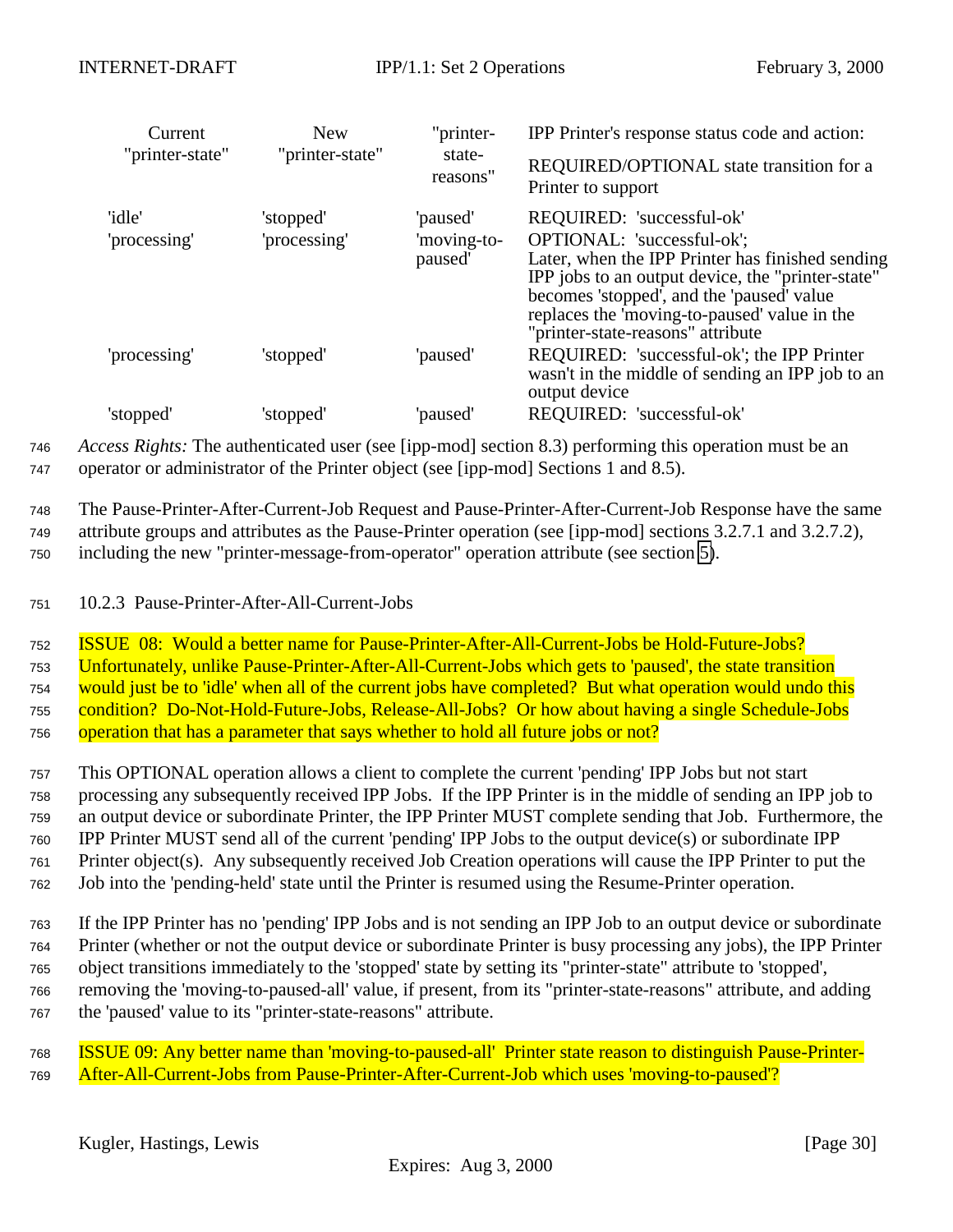<sup>770</sup> If the IPP Printer has 'pending' jobs or the implementation will take appreciable time to complete sending

<sup>771</sup> an IPP job that it has started sending to an output device or subordinate Printer, the IPP Printer adds the

<sup>772</sup> 'moving-to-paused-all' value to the Printer object's "printer-state-reasons" attribute (see section [ipp-mod]

<sup>773</sup> 4.4.12). When the IPP Printer has completed sending IPP jobs that it was in the process of sending and all

<sup>774</sup> its 'pending' jobs, the Printer object transitions to the 'stopped' state by setting its "printer-state" attribute to <sup>775</sup> 'stopped', removing the 'moving-to-paused-all' value, if present, from its "printer-state-reasons" attribute,

<sup>776</sup> and adding the 'paused' value to its "printer-state-reasons" attribute.

<sup>777</sup> This operation MUST NOT affect the acceptance of Job Creation requests (see Disable-Printer section <sup>778</sup> [10.1.1\)](#page-25-0), except to put the Jobs into the 'pending-held' state, instead of the 'pending' or 'processing' state.

<sup>779</sup> For any jobs that are 'pending' or 'pending-held', the 'printer-stopped' value of the jobs' "job-state-reasons" <sup>780</sup> attribute also applies. However, the IPP Printer NEED NOT update those jobs' "job-state-reasons"

<sup>781</sup> attributes and only need return the 'printer-stopped' value when those jobs are queried using the Get-Job-<sup>782</sup> Attributes or Get-Jobs operations (so-called "lazy evaluation").

<sup>783</sup> The IPP Printer MUST accept the request in any state and transition the Printer to the indicated new <sup>784</sup> "printer-state" and MUST add the indicated value to "printer-state-reasons" attribute before returning as <sup>785</sup> follows:

| Current         | New             | "printer-                  | IPP Printer's response status code and action:                                                                                                                                                                                                         |
|-----------------|-----------------|----------------------------|--------------------------------------------------------------------------------------------------------------------------------------------------------------------------------------------------------------------------------------------------------|
| "printer-state" | "printer-state" | state-<br>reasons"         | REQUIRED/OPTIONAL state transition for a<br>Printer to support                                                                                                                                                                                         |
| 'idle'          | 'stopped'       | 'paused'                   | REQUIRED: 'successful-ok'                                                                                                                                                                                                                              |
| 'processing'    | 'processing'    | 'moving-to-<br>paused-all' | REQUIRED: 'successful-ok';<br>Later, when the IPP Printer has finished sending<br>IPP jobs, the "printer-state" becomes 'stopped',<br>and the 'paused' value replaces the 'moving-to-<br>paused-all' value in the "printer-state-reasons"<br>attribute |
| 'processing'    | 'stopped'       | 'paused'                   | REQUIRED: 'successful-ok'; the IPP Printer<br>didn't have any 'pending' jobs and wasn't in the<br>middle of sending an IPP job to the output<br>device                                                                                                 |
| 'stopped'       | 'stopped'       | 'paused'                   | REQUIRED: 'successful-ok'                                                                                                                                                                                                                              |

<sup>786</sup> *Access Rights:* The authenticated user (see [ipp-mod] section 8.3) performing this operation must be an <sup>787</sup> operator or administrator of the Printer object (see [ipp-mod] Sections 1 and 8.5).

<sup>788</sup> The Pause-Printer-After-All-Current-Jobs Request and Pause-Printer-After-All-Current-Jobs Response <sup>789</sup> have the same attribute groups and attributes as the Pause-Printer operation (see [ipp-mod] sections 3.2.7.1 <sup>790</sup> and 3.2.7.2), including the new "printer-message-from-operator" operation attribute (see section [5\)](#page-20-0).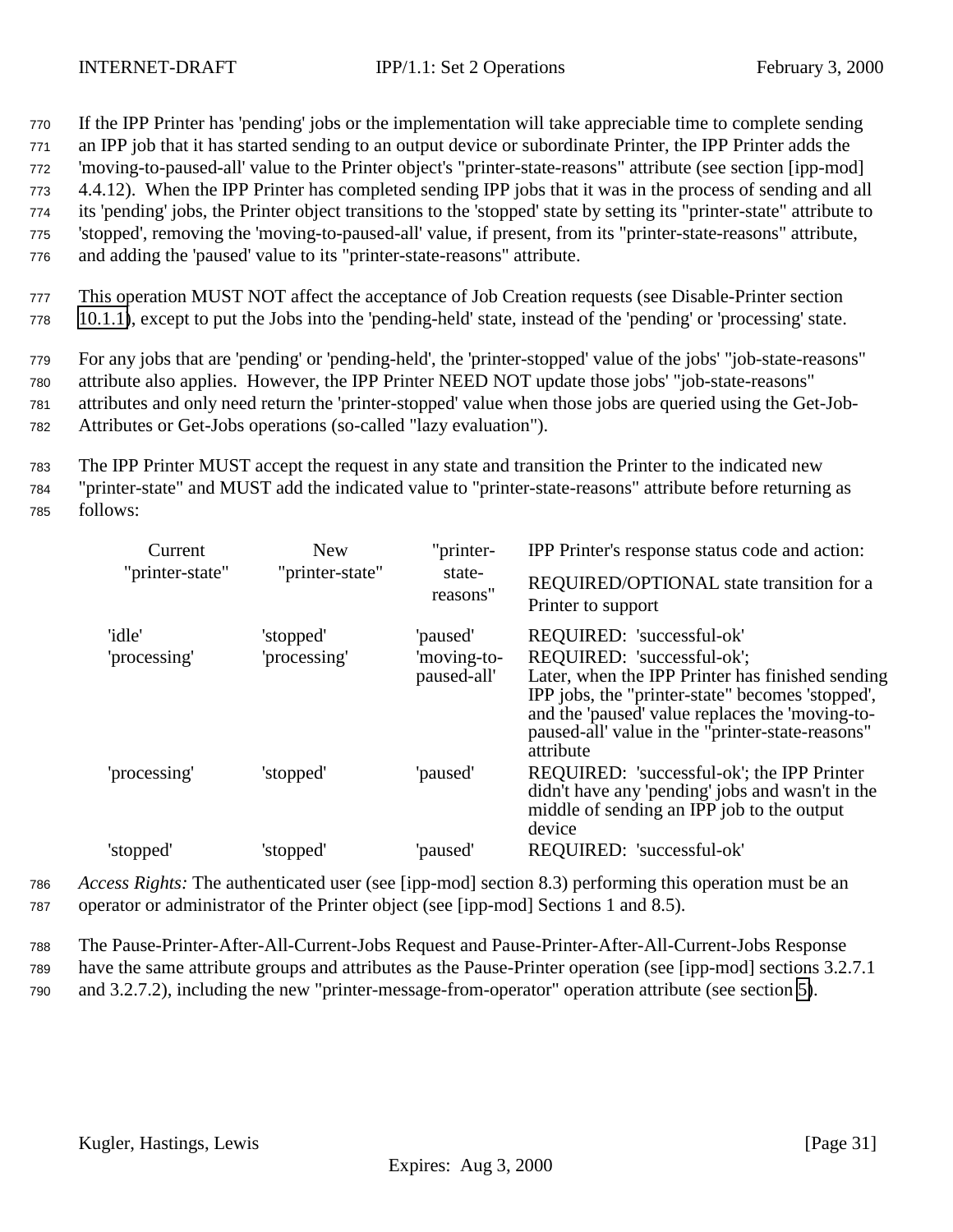<span id="page-31-0"></span>10.3 Deactivate and Activate Printer operations

 This section defines the OPTIONAL Deactivate-Printer and Activate-Printer operations that stop and start the IPP Printer object from accepting all requests except queries and performing work. If either of these operations are supported, both MUST be supported.

 These operations allow the operator to put the Printer into a dormant read-only condition and to take it out of such a condition. These operations are a combination of the Deactivate and Pause operations, plus preventing the acceptance of any other requests, except queries.

 The Deactivate and Activate Printer operations MUST NOT affect the submission of jobs using other job submission protocols to the associated output device; the Deactivate and Activate Device operations (see [ipp-set3]) are intended to stop the associated output device(s) from performing work and accepting operations, except query operations.

### 10.3.1 Deactivate-Printer operation

 This OPTIONAL operation allows a client to stop the Printer object from starting to send IPP jobs to any of its output devices or subordinate Printers (Pause-Printer-After-Current-Job) and stop the Printer object from accepting any, but query requests. The Printer performs a Disable-Printer and a Pause-Printer-After- Current-Job operation immediately, including use of all of the "printer-state-reasons" if these two operations cannot be completed immediately. In addition, the Printer MUST immediately reject all requests, except Activate-Printer, queries (Get-Printer-Attributes, Get-Job-Attributes, Get-Jobs, etc.), Send- Document, and Send-URI (so that partial job submission can be completed - see section [10.1.1\)](#page-25-0) and return the 'server-error-service-unavailable' status code.

- The IPP Printer MUST accept the request in any state. Immediately, the Printer MUST set the 'printer-deactivated' value in its "printer-state-reasons" attribute.
- **ISSUE 10 Ok that Deactivate-Printer sets the 'printer-deactivated' "printer-state-reasons" value, in addition** 814 to performing both a Disable-Printer and a Pause-Printer-After-Current-Job, neither of which set this value?
- *Access Rights:* The authenticated user (see [ipp-mod] section 8.3) performing this operation must be an operator or administrator of the Printer object (see [ipp-mod] Sections 1 and 8.5).

 The Deactivate-Printer Request and Deactivate-Printer Response have the same attribute groups and attributes as the Pause-Printer operation (see [ipp-mod] sections 3.2.7.1 and 3.2.7.2), including the new "printer-message-from-operator" operation attribute (see section [5\)](#page-20-0).

10.3.2 Activate-Printer operation

 This OPTIONAL operation allows a client to undo the effects of the Deactivate-Printer, i.e., allow the Printer object to start sending IPP jobs to any of its output devices or subordinate Printers (Pause-Printer-After-Current-Job) and start the Printer object from accepting any requests. The Printer performs an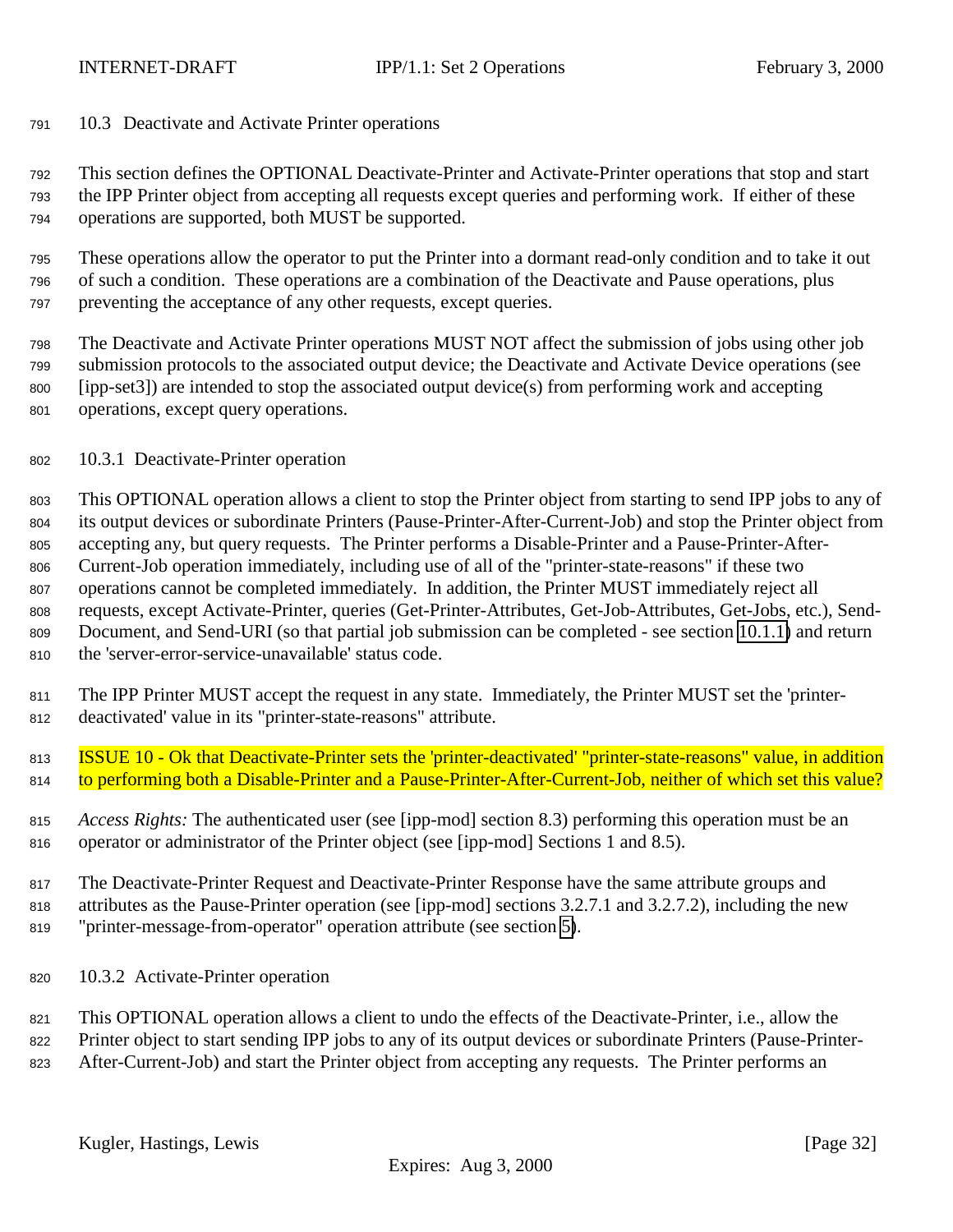- <span id="page-32-0"></span> Enable-Printer and a Resume-Printer operation immediately. In addition, the Printer MUST immediately start accepting all requests.
- 826 The IPP Printer MUST accept the request in any state. Immediately, the Printer MUST immediately remove the 'printer-deactivated' value from its "printer-state-reasons" attribute.
- *Access Rights:* The authenticated user (see [ipp-mod] section 8.3) performing this operation must be an operator or administrator of the Printer object (see [ipp-mod] Sections 1 and 8.5).

 The Activate-Printer Request and Activate-Printer Response have the same attribute groups and attributes as the Pause-Printer operation (see [ipp-mod] sections 3.2.7.1 and 3.2.7.2), including the new "printer-message-from-operator" operation attribute (see section [5\)](#page-20-0).

10.4 Restart-Printer, Shutdown-Printer, and Startup-Printer operations

 This section defines the OPTIONAL Restart-Printer, Shutdown-Printer, and Startup-Printer operations that initialize, shutdown, and startup the Printer object, respectively. Each of these operations is OPTIONAL and any combination MAY be supported.

 The Restart-Printer, Shutdown-Printer, and Startup-Printer operations MUST NOT affect the submission of jobs using other job submission protocols to the associated output device; the Reset-Device and Power-Off-Device operations (see [ipp-set3]) are intended to initialize or power off the associated output device(s).

10.4.1 Restart-Printer operation

 This OPTIONAL operation allows a client to restart a Printer object whose operation is in need of initialization because of incorrect or erratic behavior, i.e., perform the effect of a software re-boot. The implementation MUST attempt to save any information about Jobs and the Printer object before re- initializing. However, this operation MAY have drastic consequences on the running system, so the operator should first try the Deactivate-Printer to minimize the effect on the current state of the system. 846 The effects of previous Disable-Printer, Pause Printer, and Deactivate-Printer operations are lost.

- The IPP Printer MUST accept the request in any state. The Printer object MUST initialize its Printer's "printer-state" to 'idle', remove the state reasons from its "printer-state-reasons" attribute, and its "printer-is-accepting-jobs" attribute to 'true'.
- *Access Rights:* The authenticated user (see [ipp-mod] section 8.3) performing this operation must be an operator or administrator of the Printer object (see [ipp-mod] Sections 1 and 8.5).
- The Restart-Printer Request and Restart-Printer Response have the same attribute groups and attributes as the Pause-Printer operation (see [ipp-mod] sections 3.2.8.1 and 3.2.8.2), including the new "printer-message-from-operator" operation attribute (see section [5\)](#page-20-0).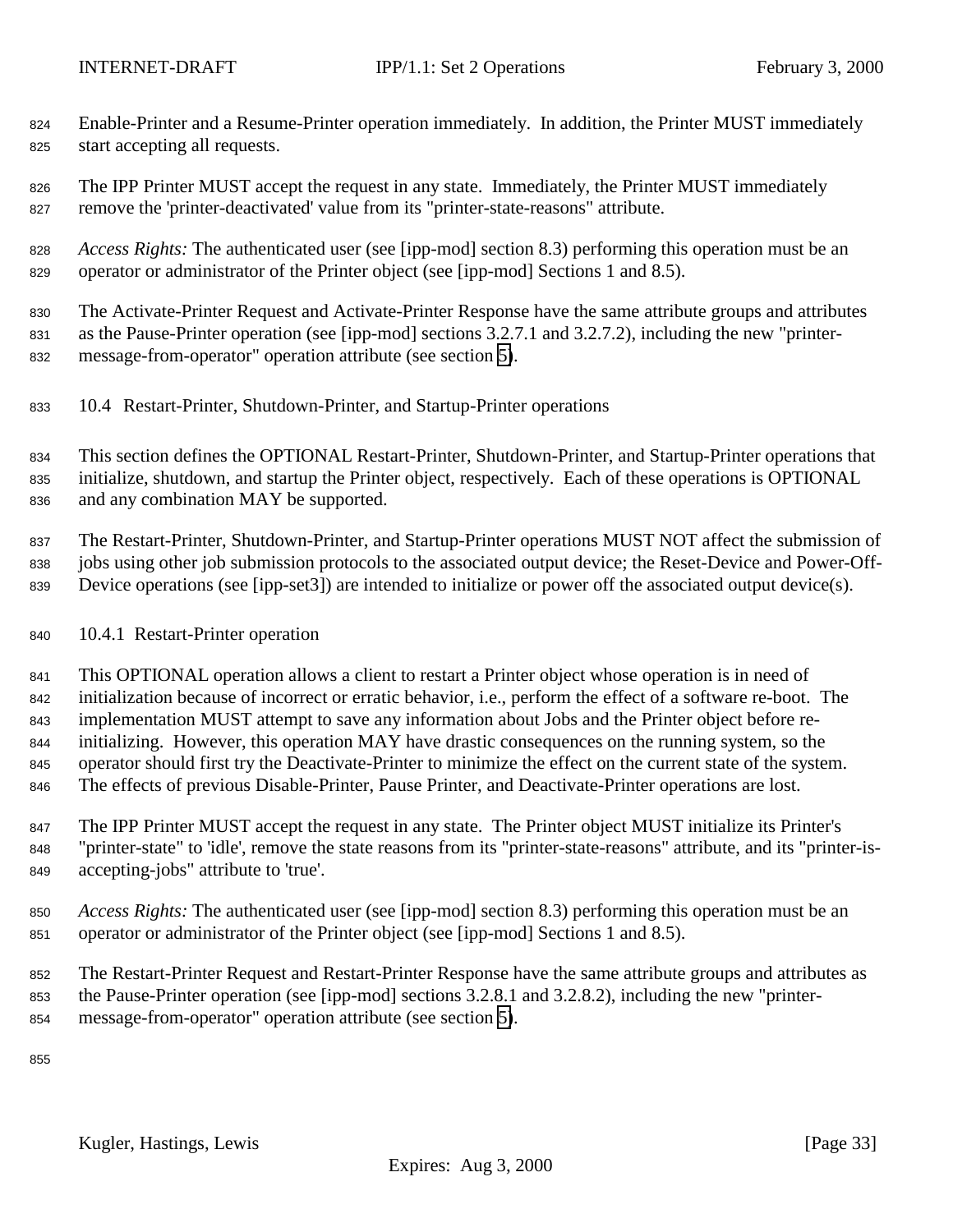## <span id="page-33-0"></span>10.4.2 Shutdown-Printer Operation

 This OPTIONAL operation allows a client to shutdown a Printer, i.e., stop processing jobs and make the Printer object no longer available for any operations using the IPP protocol without losing any jobs. There is no way to bring the instance of the Printer object back to being used, except for the Startup-Printer (see section 10.4.3) which starts up a new instance of the Printer object for hosted implementations. The purpose of Shutdown-Printer is to shutdown the Printer for an extended period, not to reset the device(s) or modify a Printer attribute. See Restart-Printer (section [10.4.1\)](#page-32-0), Startup-Printer (section ), and Reset-Device [ipp-set3] for the way to initialize the software or reset the output device(s). See the Disable-Printer operation (section [10.1\)](#page-25-0) for a way for the client to stop the Printer from accepting Job Creation requests without stopping processing or shutting down.

 The Printer MUST add the 'shutdown' value (see [ipp-mod] section 4.4.11) immediately to its "printer-state- reasons" Printer Description attribute and performs a Deactivate-Printer operation (see section [10.3.1\)](#page-31-0) which performs a Disable-Printer and Pause-Printer-After-Current-Job operation).

 Note: In order to shutdown the Printer after all the currently submitted jobs have completed, the operator issues a Disable-Printer operation (see section [10.1.1\)](#page-25-0) and then waits until all the jobs have completed and the Printer goes into the 'idle' state before issuing the Shutdown-Printer operation.

 The Printer object MUST accept this operation in any state and transition the Printer object through the "printer-states" and "printer-state-reasons" defined for the Pause-Printer-After-Current-Job operation until the activity is completed and the Printer object disappears.

 *Access Rights:* The authenticated user (see [ipp-mod] section 8.3) performing this operation must be an operator or administrator of the Printer object (see [ipp-mod] Sections 1 and 8.5).

 The Shutdown-Printer Request and Shutdown-Printer Response have the same attribute groups and attributes as the Pause-Printer operation (see [ipp-mod] sections 3.2.7.1 and 3.2.7.2), including the new "printer-message-from-operator" operation attribute (see section [5\)](#page-20-0).

10.4.3 Startup-Printer operation

 This OPTIONAL operation allows a client to startup an instance of a Printer object, provided that there isn't already one instantiated. The purpose of Startup-Printer is to allow a hosted implementation of the IPP Printer object to be started after the host is available (by means outside this document). See Restart-Printer (section [10.4.1\)](#page-32-0) and Reset-Device [ipp-set3] for the way to initialize the software or reset the output device(s) when the IPP Printer object has already been instantiated.

 The host MUST accept this operation only when the Printer object has not been instantiated. If the Printer object already exists, the host must return the 'client-error-not-possible' status code.

 The result of this operation MUST be with the Printer object's "printer-state" set to 'idle', the state reasons removed from its "printer-state-reasons" attribute, and its "printer-is-accepting-jobs" attribute set to 'true'. If the operator wants to change the configuration, he/she should immediately issue a Disable-Printer operation (or have changed the configuration before the Shutdown-Printer operation.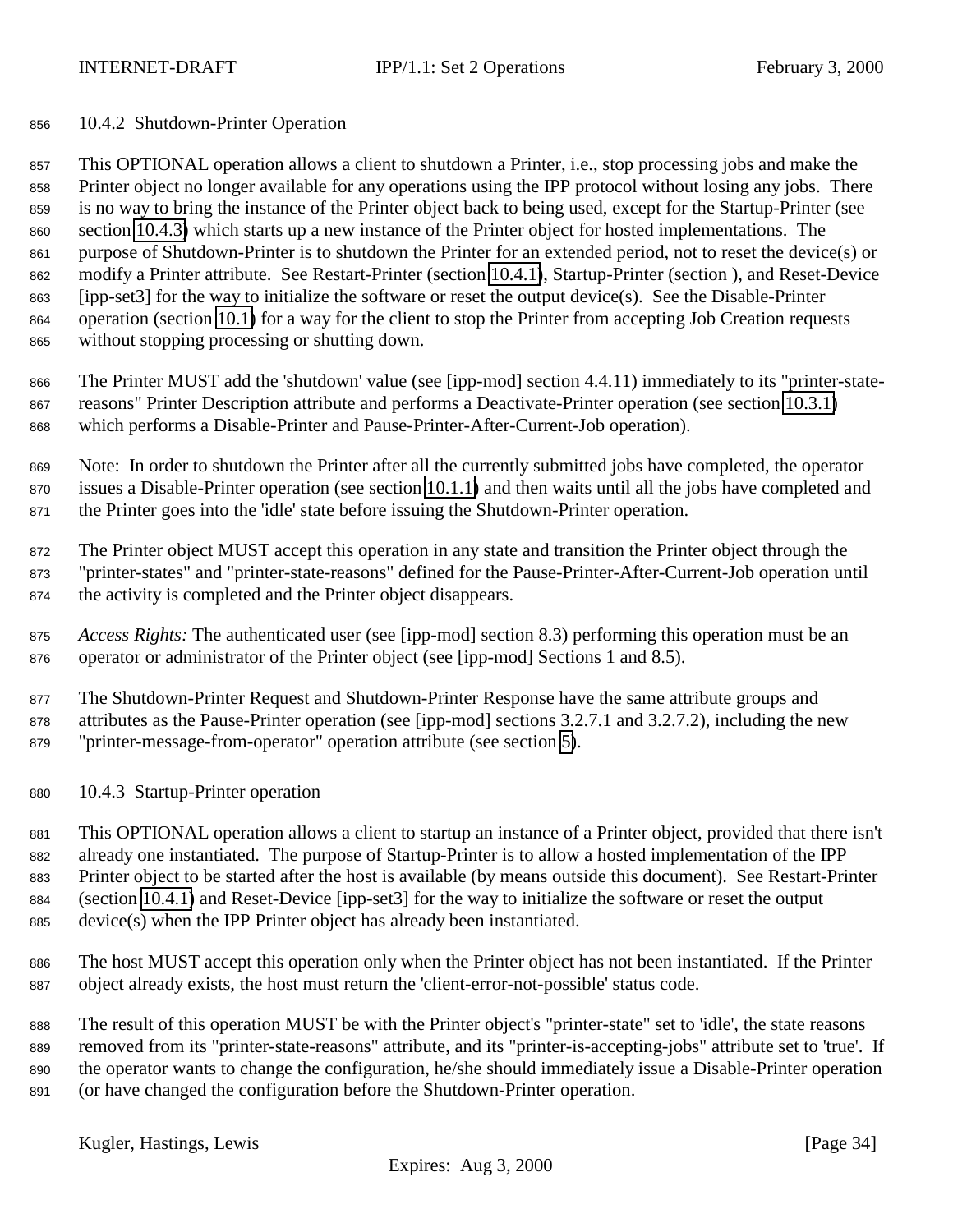892 **ISSUE 11 - Ok that Startup-Printer sets the "printer-is-accepting-jobs" to 'true'?** If the operator wants to 893 change the configuration, he/she should immediately issue a Disable-Printer operation (or have changed the 894 configuration before the Shutdown-Printer operation.

<sup>895</sup> *Access Rights:* The authenticated user (see [ipp-mod] section 8.3) performing this operation must be an <sup>896</sup> operator or administrator of the Printer object (see [ipp-mod] Sections 1 and 8.5).

<sup>897</sup> The Shutdown-Printer Request and Shutdown-Printer Response have the same attribute groups and <sup>898</sup> attributes as the Pause-Printer operation (see [ipp-mod] sections 3.2.7.1 and 3.2.7.2), including the new <sup>899</sup> "printer-message-from-operator" operation attribute (see section [5\)](#page-20-0).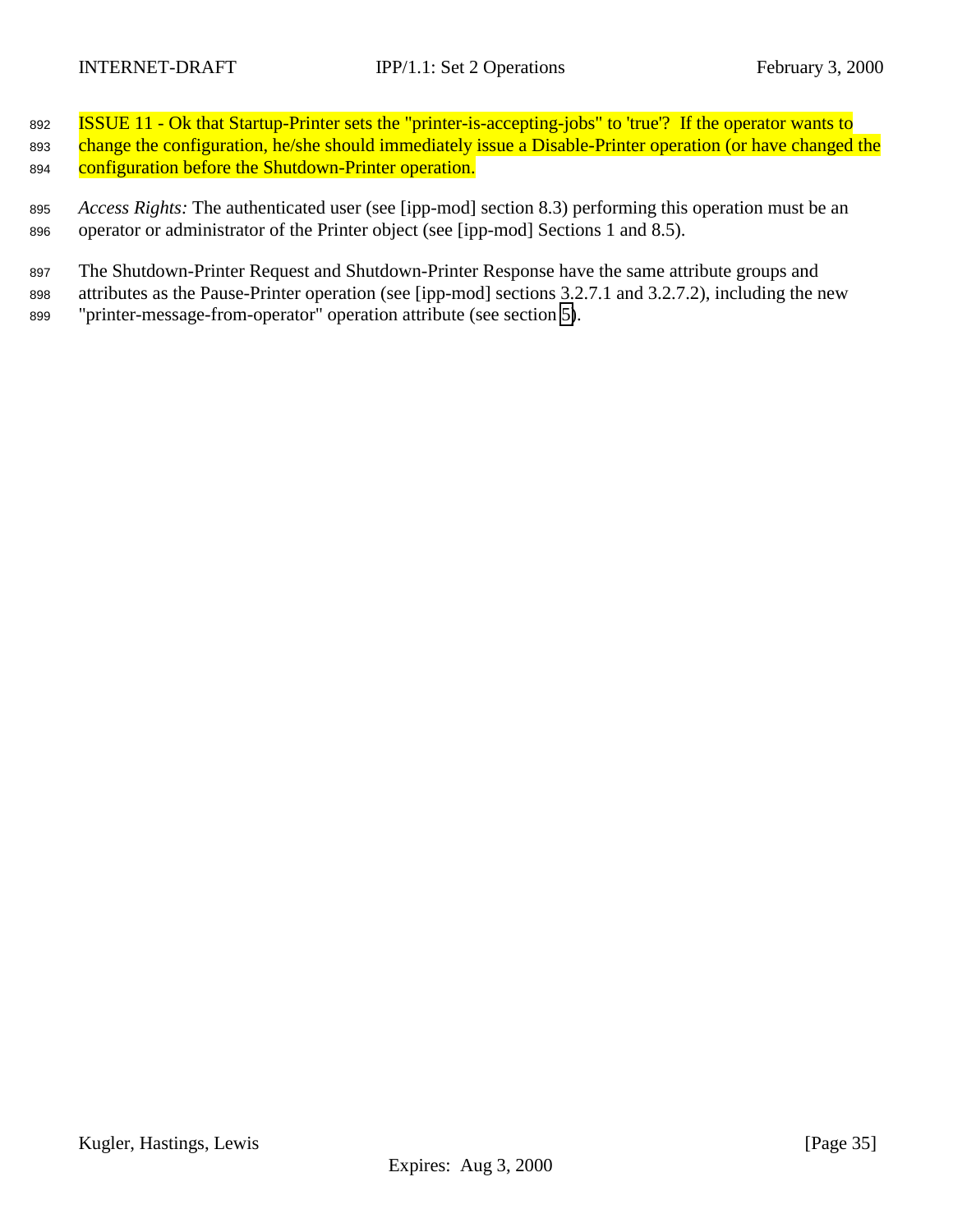<span id="page-35-0"></span><sup>901</sup> 11 Definition of the Set2 Job Operations

 All Job operations are directed at Job objects. A client MUST always supply some means of identifying the Job object in order to identify the correct target of the operation. That job identification MAY either be a single Job URI or a combination of a Printer URI with a Job ID. The IPP object implementation MUST support both forms of identification for every job.

<sup>906</sup> The Set2 Job Operations are summarized in Table 8:

| 907 | Table 8 - Job operation Operation-Id assignments |
|-----|--------------------------------------------------|
|     |                                                  |

| <b>Operation Name</b> | Operation- | Brief description                                               |
|-----------------------|------------|-----------------------------------------------------------------|
|                       | Id         |                                                                 |
|                       |            |                                                                 |
| Reprocess-Job         | $0x$ ??    | Creates a copy of a completed target job with a new Job ID      |
|                       |            | and processes it                                                |
| Cancel-Current-Job    | $0x$ ??    | Cancels the current job on the target Printer or the            |
|                       |            | specified job if it is the current job                          |
| Suspend-Current-Job   | $0x$ ??    | Suspends the current processing job on the target Printer or    |
|                       |            | the specified job if it is the current job, allowing other jobs |
|                       |            | to be processed instead                                         |
| Resume-Job            | $0x$ ??    | Resume the paused target job                                    |
| Promote-Job           | $0x$ ??    | Promote the pending target job to be next after the current     |
|                       |            | $job(s)$ complete                                               |

908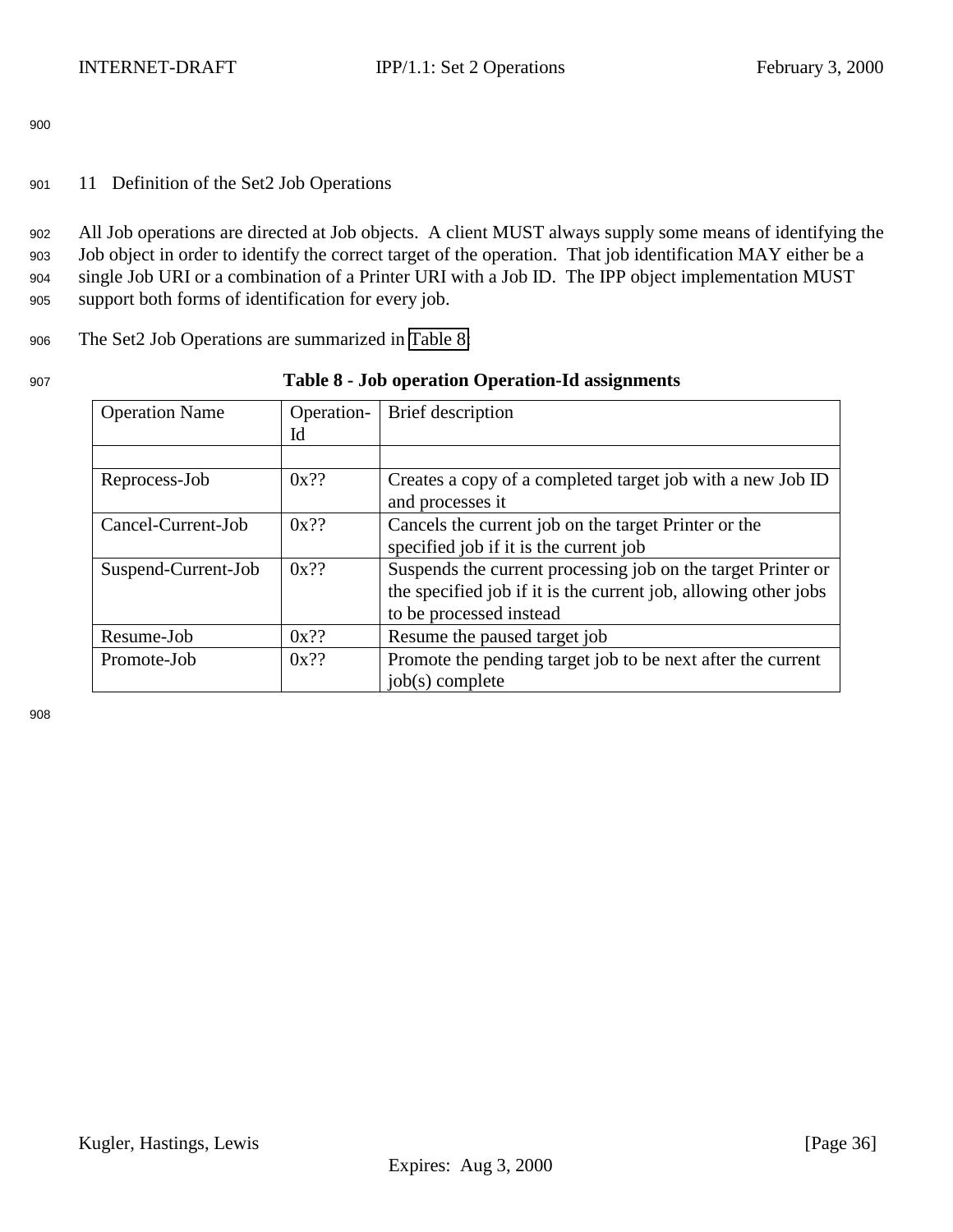# <span id="page-36-0"></span>11.1 Reprocess-Job Operation

 This OPTIONAL operation is a create job operation that allows a client to re-process a copy of a job that had been retained in the queue after processing completed, was canceled, or was aborted (see [ipp-mod] section 4.3.7.2). This operation is the same as the Restart-Job operation (see [ipp-mod] section 3.3.7), except that the Printer creates a new job that is a copy of the target job and the target job is unchanged. The new job is assigned new values to the "job-uri" and "job-id" attributes and the new job's Job Description attributes that accumulate job progress, such as "job-impressions-completed", "job-media-sheets- completed", and "job-k-octets-processed", are initialized to 0 as with any create job operation. The target job moves to the Job History after a suitable period, independent of whether one or more Reprocess-Job operations have been performed on it.

 If the Set-Job-Attributes operation is supported, then the "job-hold-until" operation attribute MUST be supported with at least the 'indefinite' value, so that a client can modify the new job before it is scheduled for processing using the Set-Job-Attributes operation. After modifying the job, the client can release the job for processing, by using the Release-Job operation specifying the newly assigned "job-uri" or "job-id" for the new job.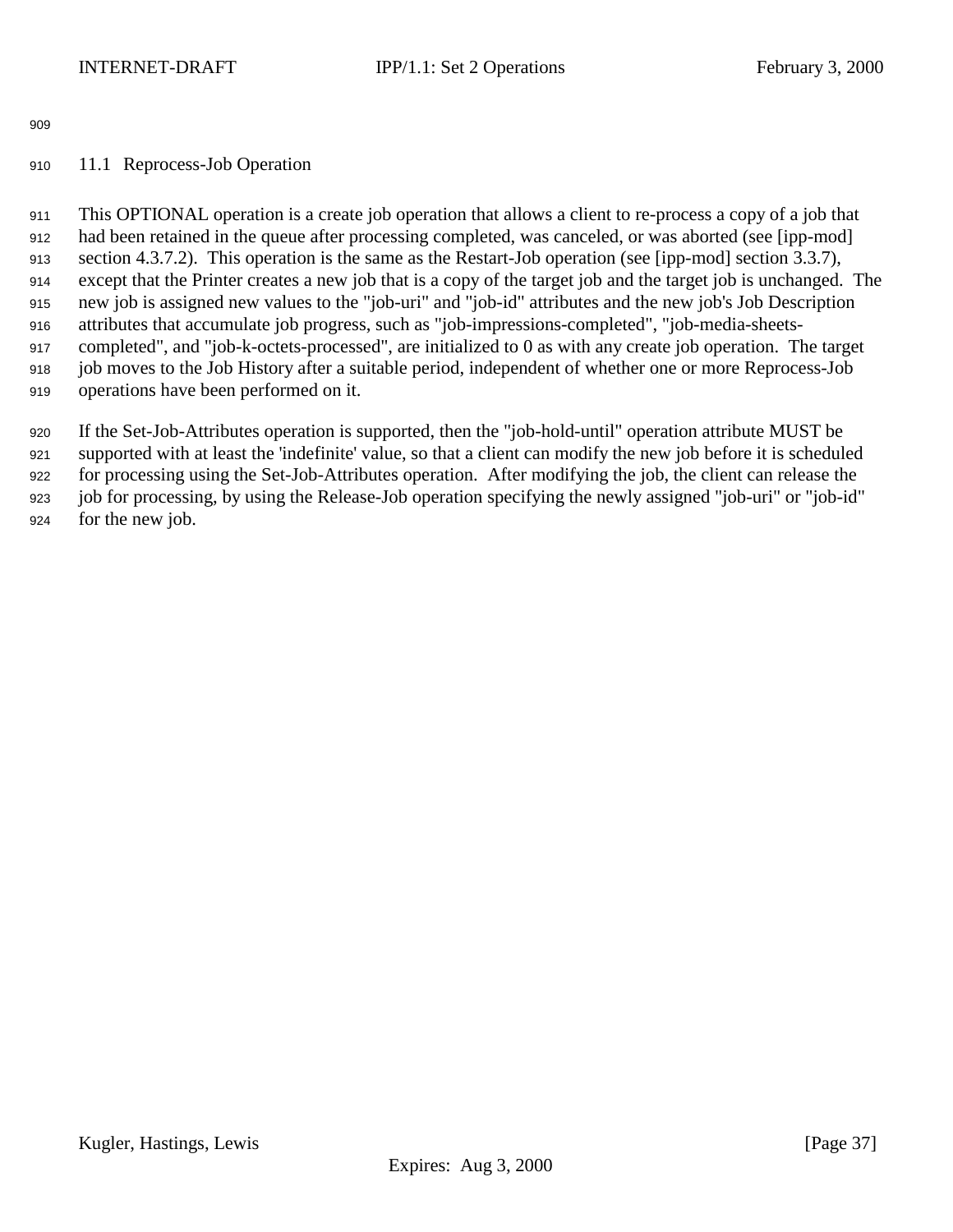## <span id="page-37-0"></span>11.2 Cancel-Current-Job Operation

 This OPTIONAL operation allows a client to cancel the current job on the target Printer or the specified job if it is the current job on the Printer. See [ipp-mod] section 3.3.3 for the semantics of canceling a job. Since a Job might already be marking by the time a Cancel-Current-Job is received, some media sheet pages might be printed before the job is actually terminated.

 ISSUE 12: At the December meeting we agreed to move Cancel-Current-Job to the Set3 spec and call it 932 something like Cancel-Current-Device-Job. The problem is that the output device may not have a concept 933 of a job. So ok to keep Cancel-Current-Job in the Set2 spec as a Printer operation?

 If the client does not supply a "job-id" operation attribute, the Printer MUST accept the request and cancel the current job if there is a current job in the 'processing' or 'processing-stopped' state; otherwise, it MUST reject the request and return the 'client-error-not-possible' status code. If more than one job is in the 'processing' or 'processing-stopped' states, the one that is marking is canceled and the others are unaffected.

 Warning: On a shared printer, there is a race condition. Between the time that a user issues this operation and its acceptance, the current job might change to a different job. If the user or operator is authenticated to cancel the new job, the wrong job is canceled. To prevent this race from canceling the wrong job, the client MAY supply the "job-id" operation attribute which is checked against the current job's job-id. If the job identified by the "job-id" attribute is not the current job on the Printer, i.e., is not in the 'processing' or 'processing-stopped' states, the Printer MUST reject this operation and return the 'client-error-not-possible' status code. Otherwise, the Printer cancels the specified job.

 *Access Rights:* The authenticated user (see [ipp-mod] section 8.3) performing this operation must either be the job owner (as determined in the Job Creation operation) or an operator or administrator of the Printer object (see [ipp-mod] Sections 1 and 8.5).

 The Cancel-Current-Job Request and Cancel-Current-Job Response have the same attribute groups and attributes as the Resume-Printer operation (see [ipp-mod] section 3.2.8), including the new "job-message- from-operator" operation attribute (see section [5\)](#page-20-0), with the addition of the following Group 1 Operation attributes in the request:

"job-id" (integer(1:MAX)):

 The client OPTIONALLY supplies this Operation attribute in order to verify that the identified job is still the current job on the target Printer object. The IPP object MUST supports this operation attribute, if it supports this operation.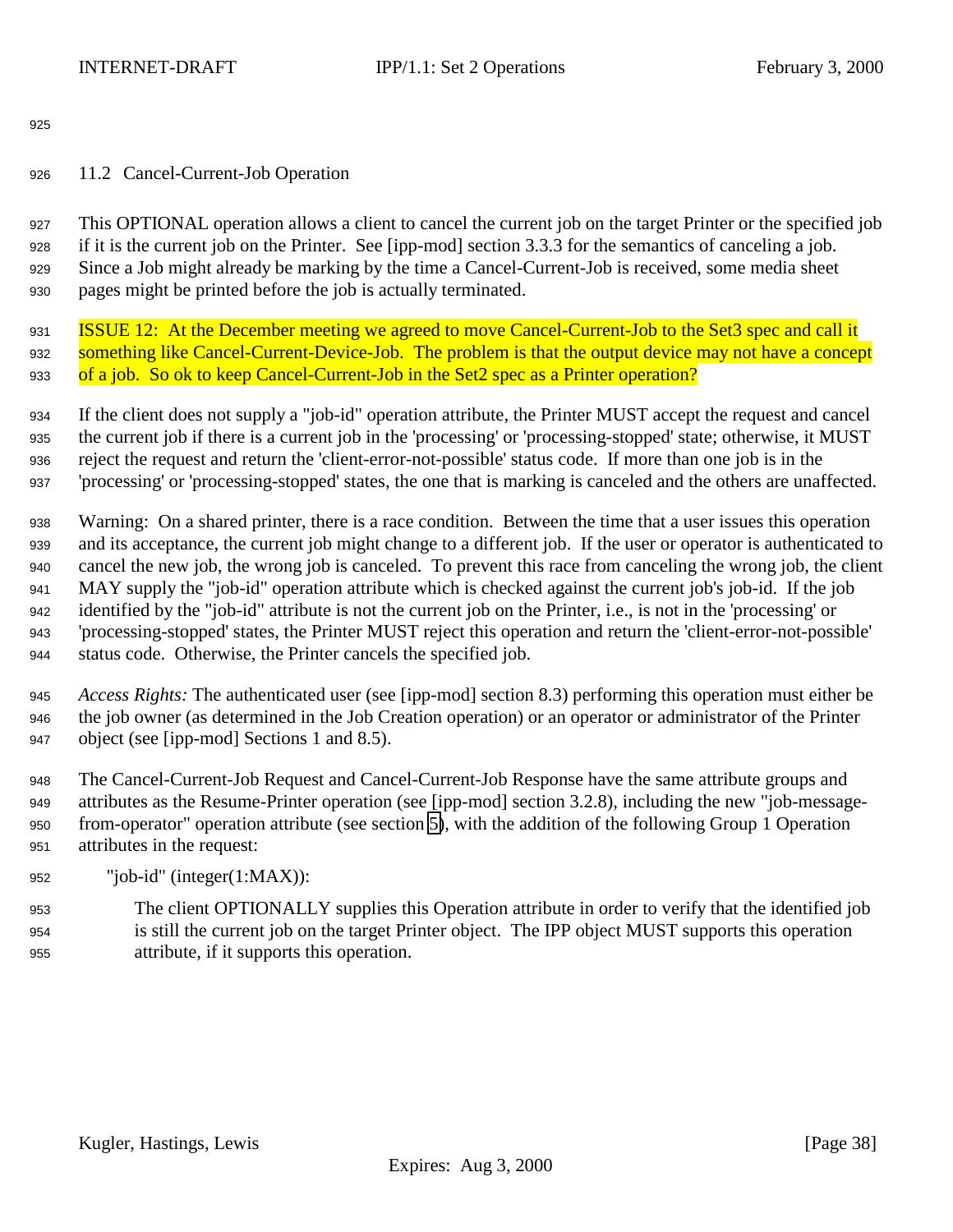<span id="page-38-0"></span>11.3 Suspend and Resume Job operations

 This section defines the Suspend-Current-Job and Resume-Job operations. These operations allow an operator or user to suspend a job while it is processing and allow other jobs to be processed and the resume the suspended job at a later point in time without losing any of the output.

If either of these operations is supported, they both MUST be supported.

 The Hold-Job and Release-Job operations ([ipp-mod] section 3.3.5) are for holding and releasing held jobs, not suspending and resuming suspended jobs.

11.3.1 Suspend-Current-Job operation

 This OPTIONAL operation allows a client to stop the current job on the target Printer or the specified job if it is the current job on the Printer, and allow other jobs to be processed instead. The Printer moves the current job or the target job to the 'processing-stopped' state and sets the 'job-suspended' value (see section [8.1\)](#page-23-0) in the job's "job-state-reasons" attribute and processes other jobs.

 If the client does not supply a "job-id" operation attribute, the Printer MUST accept the request and suspend the current job if there is a current job in the 'processing' or 'processing-stopped' state; otherwise, it MUST reject the request and return the 'client-error-not-possible' status code. If more than one job is in the 'processing' or 'processing-stopped' states, all of them are suspended.

 Warning: On a shared printer, there is a race condition. Between the time that a user issues this operation and its acceptance, the current job might change to a different job. If the user or operator is authenticated to suspend the new job, the wrong job is suspended. To prevent this race from pausing the wrong job, the client MAY supply the "job-id" operation attribute which is checked against the current job's job-id. If the job identified by the "job-id" attribute is not the current job on the Printer, i.e., is not in the 'processing' or 'processing-stopped' states, the Printer MUST reject this operation and return the 'client-error-not-possible' status code. Otherwise, the Printer suspends the specified job and processed other jobs.

 The Printer MUST reject a Resume-Job request (and return the 'client-error-not-possible') for a job that has been suspended , i.e., for a job in the 'processing-stopped' state, with the 'job-suspended' value in its "job-state-reasons" attribute.

 *Access Rights:* The authenticated user (see [ipp-mod] section 8.3) performing this operation must either be the job owner (as determined in the Job Creation operation) or an operator or administrator of the Printer object (see [ipp-mod] Sections 1 and 8.5).

 The Suspend-Current-Job Request and Suspend-Current-Job Response have the same attribute groups and attributes as the Pause-Printer operation (see [ipp-mod] section 3.2.8 ), including the new "job-message- from-operator" operation attribute (see section [5\)](#page-20-0), with the addition of the following Group 1 Operation attributes in the request: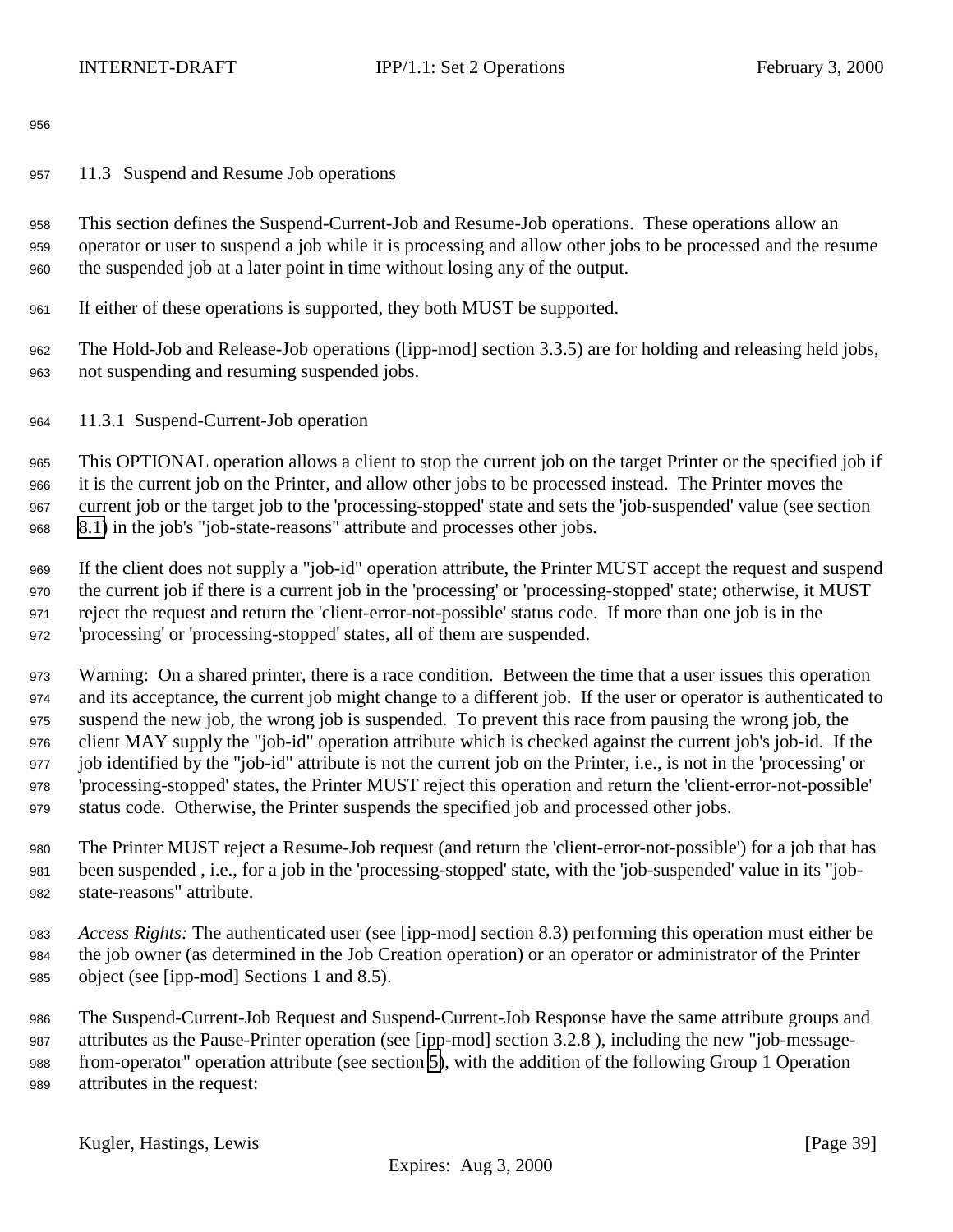<span id="page-39-0"></span>"job-id" (integer(1:MAX)):

 The client OPTIONALLY supplies this Operation attribute in order to verify that the identified job is still the current job on the target Printer object. The IPP object MUST supports this operation attribute, if it supports this operation.

11.3.2 Resume-Job operation

 This OPTIONAL operation allows a client to resume the target job at the point where it was suspended. The Printer moves the target job to the 'pending' state and removes the 'job-suspended' value from the job's "job-state-reasons" attribute.

 If the target job is not in the 'processing-stopped' state with the 'job-suspended' value in the job's "job-state- reasons" attribute, the Printer rejects the request and returns the 'client-error-not-possible' status code, since the job was not suspended.

 *Access Rights:* The authenticated user (see [ipp-mod] section 8.3) performing this operation must either be the job owner (as determined in the Job Creation operation) or an operator or administrator of the Printer object (see [ipp-mod] Sections 1 and 8.5).

 The Resume-Job Request and Resume-Job Response have the same attribute groups and attributes as the Release-Job operation (see [ipp-mod] section 3.3.6), including the new "job-message-from-operator" operation attribute (see section [5\)](#page-20-0).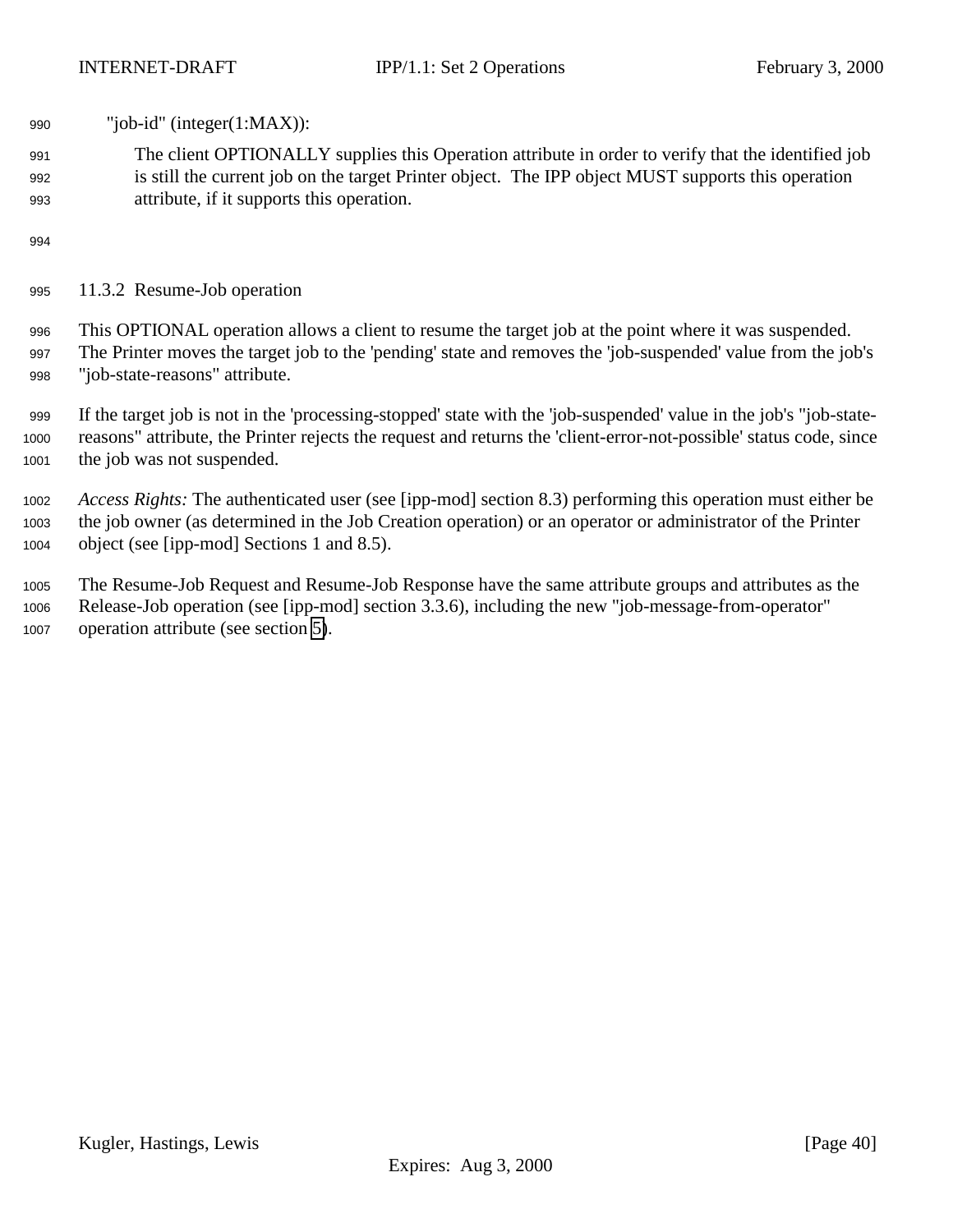<span id="page-40-0"></span>11.4 Promote-Job operation

 This OPTIONAL operation allows a client to make the pending target job be processed next after the current job completes. This operation is specially useful in a production printing environment where the operator is involved in job scheduling.

 If the target job is in the 'pending' state, this operation does not change the job's state, but causes the job to be processed after the current job(s) complete. If the target job is not in the 'pending' state, the Printer rejects the request and returns the 'client-error-not-possible' status code. The Printer returns the target job immediately after the current job(s) in a Get-Jobs response (see [ipp-mod] section 3.2.6) for the 'not-completed' jobs.

 When the current job completes, is canceled, suspended, or aborted, the target of this operation is processed next.

 If a client issues this request (again) before the target of the operation of the original request started processing, the target of this new request is scheduled before the previous job that was to be processed next.

 IPP is specified not to require queues for job scheduling, since there are other implementation techniques for scheduling multiple jobs, such as re-evaluating a criteria function for each job on a scheduling cycle. However, if an implementation does implement queues for jobs, then the Promote-Job puts the specified job at the front of the queue. A subsequent Promote-Job before the first job starts processing puts that specified job at the front of the queue, so that it is "in front" of the previously promoted job.

 *Access Rights:* The authenticated user (see [ipp-mod] section 8.3) performing this operation must be an operator or administrator of the Printer object (see [ipp-mod] Sections 1 and 8.5).

 The Promote-Job Request and Promote-Job Response have the same attribute groups and attributes as the Cancel-Job operation (see [ipp-mod] section 3.3.3), including the new "job-message-from-operator" operation attribute (see section [5\)](#page-20-0).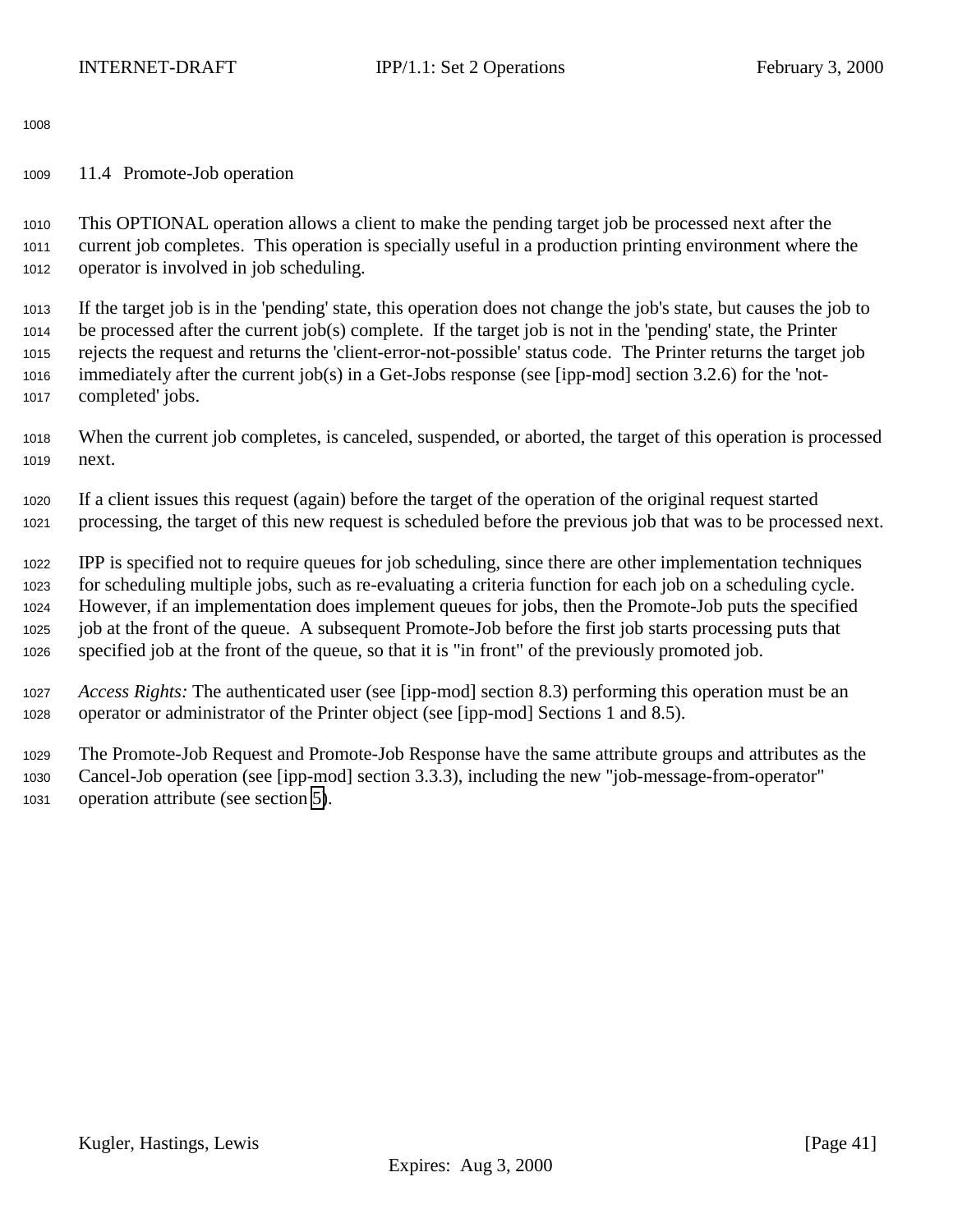<span id="page-41-0"></span><sup>1033</sup> 12 Conformance Requirements

<sup>1034</sup> The Set2 operations are OPTIONAL operations. However, some Set2 operations MUST be implemented if <sup>1035</sup> others are implemented as shown in Table 9.

| 1036 | Table 9 - Conformance Requirement Dependencies for Operations |
|------|---------------------------------------------------------------|
|------|---------------------------------------------------------------|

| <b>Operations REQUIRED</b>                                            | If any of these operations are supported:                                                |
|-----------------------------------------------------------------------|------------------------------------------------------------------------------------------|
| Enable-Printer                                                        | Disable-Printer                                                                          |
| Disable-Printer                                                       | Enable-Printer                                                                           |
| Pause-Printer                                                         | Resume-Printer                                                                           |
| Resume-Printer                                                        | Pause-Printer, Pause-Printer-After-Current-Job, Pause-Printer-After-All-<br>Current-Jobs |
| Activate-Printer, Disable-Printer,<br>Pause-Printer-After-Current-Job | Deactivate-Printer                                                                       |
| Deactivate-Printer, Enable-<br>Printer, Resume-Printer                | Activate-Printer                                                                         |
| <b>Restart-Printer</b>                                                | none                                                                                     |
| Shutdown-Printer                                                      | none                                                                                     |
| Startup-Printer                                                       | none                                                                                     |
| Reprocess-Job                                                         | none                                                                                     |
| Cancel-Current-Job                                                    | none                                                                                     |
| Resume-Job                                                            | Suspend-Current-Job                                                                      |
| Suspend-Current-Job                                                   | Resume-Job                                                                               |
| Promote-Job                                                           | none                                                                                     |

<sup>1037</sup> Table 10 and [Table 11l](#page-42-0)ist the "printer-state-reasons" and "job-state-reasons" values that are REQUIRED if <sup>1038</sup> the indicated operations are supported.

# <sup>1039</sup> **Table 10- Conformance Requirement Dependencies for "printer-state-reasons" Values**

| "printer-state-reasons" values: | Conformance<br>Requirement | If any of the following Printer operations are supported:   |
|---------------------------------|----------------------------|-------------------------------------------------------------|
| 'paused'                        | <b>REQUIRED</b>            | Pause-Printer, Pause-Printer-After-Current-Job, or Pause-   |
|                                 |                            | Printer-After-All-Jobs, Deactivate-Printer                  |
| 'moving-to-paused'              | <b>REQUIRED</b>            | Pause-Printer-After-All-Jobs                                |
| 'moving-to-paused'              | <b>OPTIONAL</b>            | Pause-Printer, Pause-Printer-After-Current-Job, Deactivate- |
|                                 |                            | Printer                                                     |
| 'printer-deactivated'           | <b>REQUIED</b>             | Deactivate-Printer                                          |

1040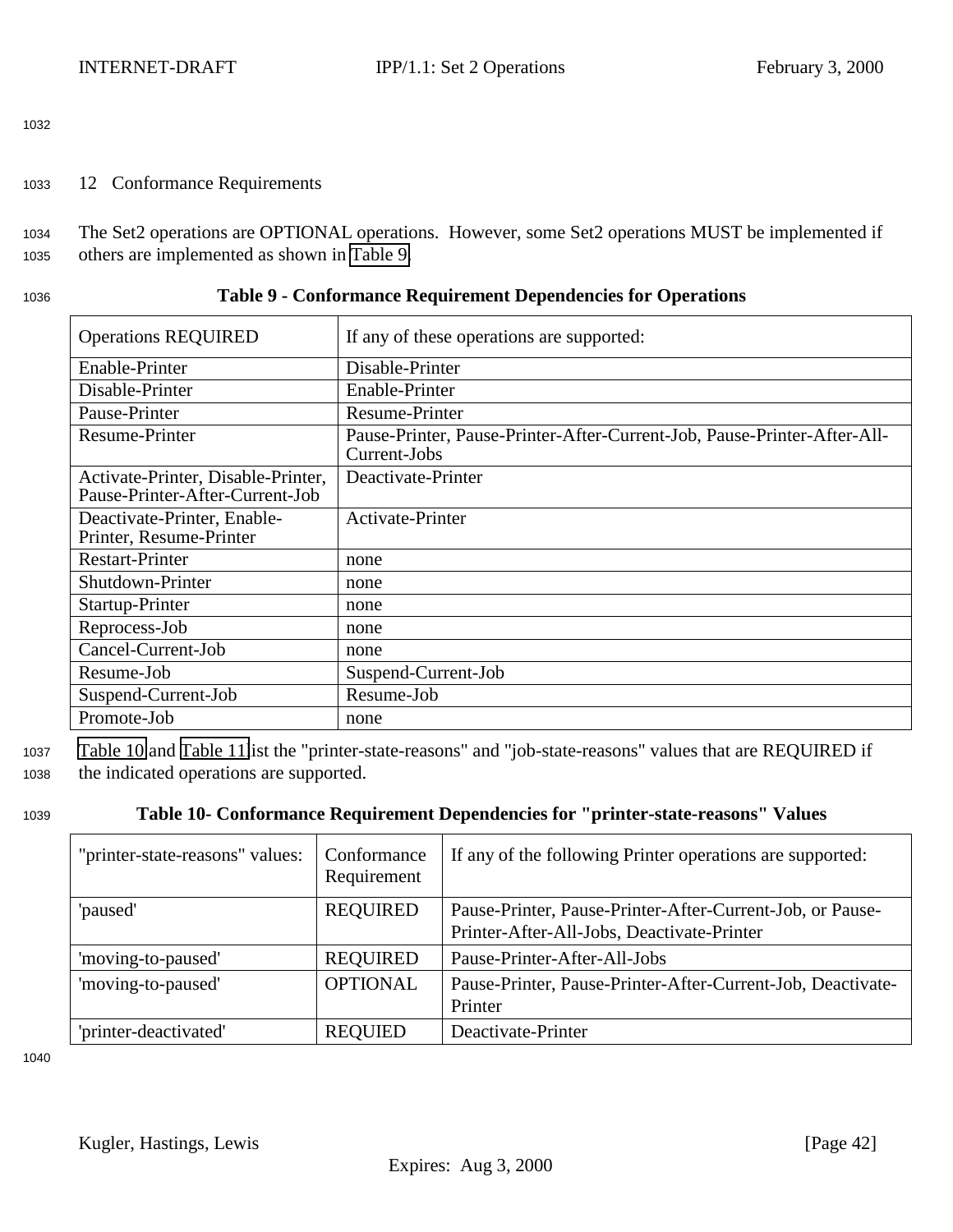| "job-state-reasons" values: | Conformance<br>Requirement | If any of the following Job operations are supported: |
|-----------------------------|----------------------------|-------------------------------------------------------|
| 'job-suspended'             | <b>REQUIRED</b>            | Suspend-Current-Job                                   |
| 'printer-stopped'           | <b>REQUIRED</b>            | always REQUIRED                                       |

#### <span id="page-42-0"></span>**Table 11- Conformance Requirement Dependencies for "job-state-reasons" Values**

### 13 IANA Considerations

 The operations and attributes in this registration proposal will be published by IANA according to the procedures in RFC 2566 [rfc2566] section 6.4 for operations with the following URL:

- ftp.isi.edu/iana/assignments/ipp/operations/set2.txt
- 14 Internationalization Considerations
- This document has the same localization considerations as the [ipp-mod].
- 15 Security Considerations

 The IPP Model and Semantics document [ipp-mod] discusses high level security requirements (Client Authentication, Server Authentication and Operation Privacy). Client Authentication is the mechanism by which the client proves its identity to the server in a secure manner. Server Authentication is the mechanism by which the server proves its identity to the client in a secure manner. Operation Privacy is defined as a mechanism for protecting operations from eavesdropping.

16 Author's Addresses

| 1056 | Carl Kugler               |
|------|---------------------------|
| 1057 | <b>IBM</b>                |
| 1058 | Boulder CO                |
| 1059 |                           |
| 1060 | Phone: (303) 924-5060     |
| 1061 | FAX:                      |
| 1062 | e-mail: kugler@us.ibm.com |
| 1063 |                           |
| 1064 | Tom Hastings              |
| 1065 | <b>Xerox Corporation</b>  |
| 1066 | 737 Hawaii St. ESAE 231   |
| 1067 | El Segundo, CA 90245      |
|      |                           |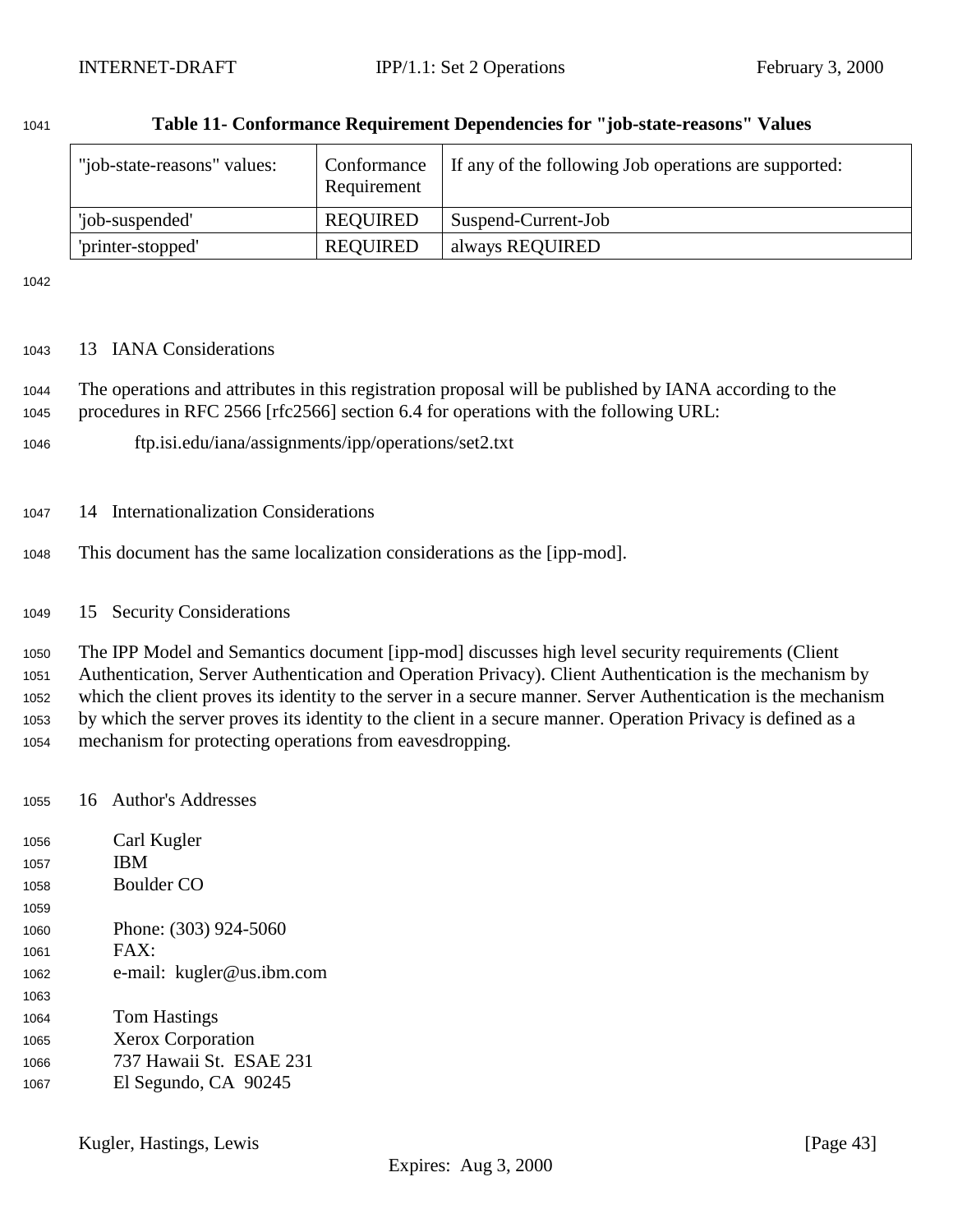<span id="page-43-0"></span>

| 1068 |                                                                                                           |  |  |
|------|-----------------------------------------------------------------------------------------------------------|--|--|
| 1069 | Phone: 310-333-6413                                                                                       |  |  |
| 1070 | Fax: 310-333-5514                                                                                         |  |  |
| 1071 | e-mail: hastings@cp10.es.xerox.com                                                                        |  |  |
| 1072 |                                                                                                           |  |  |
| 1073 | Harry Lewis                                                                                               |  |  |
| 1074 | <b>IBM</b>                                                                                                |  |  |
| 1075 | <b>Boulder CO</b>                                                                                         |  |  |
| 1076 |                                                                                                           |  |  |
| 1077 | Phone: (303) 924-5337                                                                                     |  |  |
| 1078 | FAX:                                                                                                      |  |  |
| 1079 | e-mail: harryl@us.ibm.com                                                                                 |  |  |
| 1080 |                                                                                                           |  |  |
|      |                                                                                                           |  |  |
|      |                                                                                                           |  |  |
| 1081 | References<br>17                                                                                          |  |  |
|      |                                                                                                           |  |  |
| 1082 | [ipp-mod]                                                                                                 |  |  |
| 1083 | R. deBry, T. Hastings, R. Herriot, S. Isaacson, P. Powell, "Internet Printing Protocol/1.0: Model and     |  |  |
| 1084 | Semantics", <draft-ietf-ipp-model-v11-04.txt>, June 23, 1999.</draft-ietf-ipp-model-v11-04.txt>           |  |  |
| 1085 | [RFC2566]                                                                                                 |  |  |
| 1086 | R. deBry, T. Hastings, R. Herriot, S. Isaacson, P. Powell, "Internet Printing Protocol/1.0: Model and     |  |  |
| 1087 | Semantics", RFC 2566, April 1999.                                                                         |  |  |
|      |                                                                                                           |  |  |
|      |                                                                                                           |  |  |
|      |                                                                                                           |  |  |
| 1088 | <b>Change History</b><br>18                                                                               |  |  |
|      |                                                                                                           |  |  |
| 1089 | This section summarizes the changes. Each sub-section is in reverse chronological order. Adding or        |  |  |
| 1090 | removing ISSUES that don't change the document are not listed here.                                       |  |  |
|      |                                                                                                           |  |  |
| 1091 | 18.1 Changes to the December 8, 1999 version to make the February 3, 2000 version                         |  |  |
|      |                                                                                                           |  |  |
| 1092 | The following changes to the December 8, 1999 version to make the February 3, 2000 version as a result of |  |  |
| 1093 | the December 1999 IPP WG meeting:                                                                         |  |  |
|      |                                                                                                           |  |  |
| 1094 | 1. The Set-Printer-Attributes and Set-Job-Attributes operations were moved to a new "Job and Printer Set" |  |  |
| 1095 | operations" spec [ipp-set], along with the "printer-message-from-operator" & "job-message-from-           |  |  |
| 1096 | operator" operation attributes, the "printer-settable-attributes", "job-settable-attributes", "printer-   |  |  |
| 1097 | message-time" (integer), and "printer-message-date-time" (dateTime) Printer Description attributes, the   |  |  |
| 1098 | 'client-error-attributes-not-settable' status code, and the 'not-settable' out-of-band value.             |  |  |
|      |                                                                                                           |  |  |
| 1099 | 2. Deleted the "printer-message-operation: (type2 keyword) altogether.                                    |  |  |
|      |                                                                                                           |  |  |
| 1100 | 3. Add a requirement to startup a powered-off device, say, Power-On-Device.                               |  |  |
|      |                                                                                                           |  |  |
|      | Kugler, Hastings, Lewis<br>[Page $44$ ]                                                                   |  |  |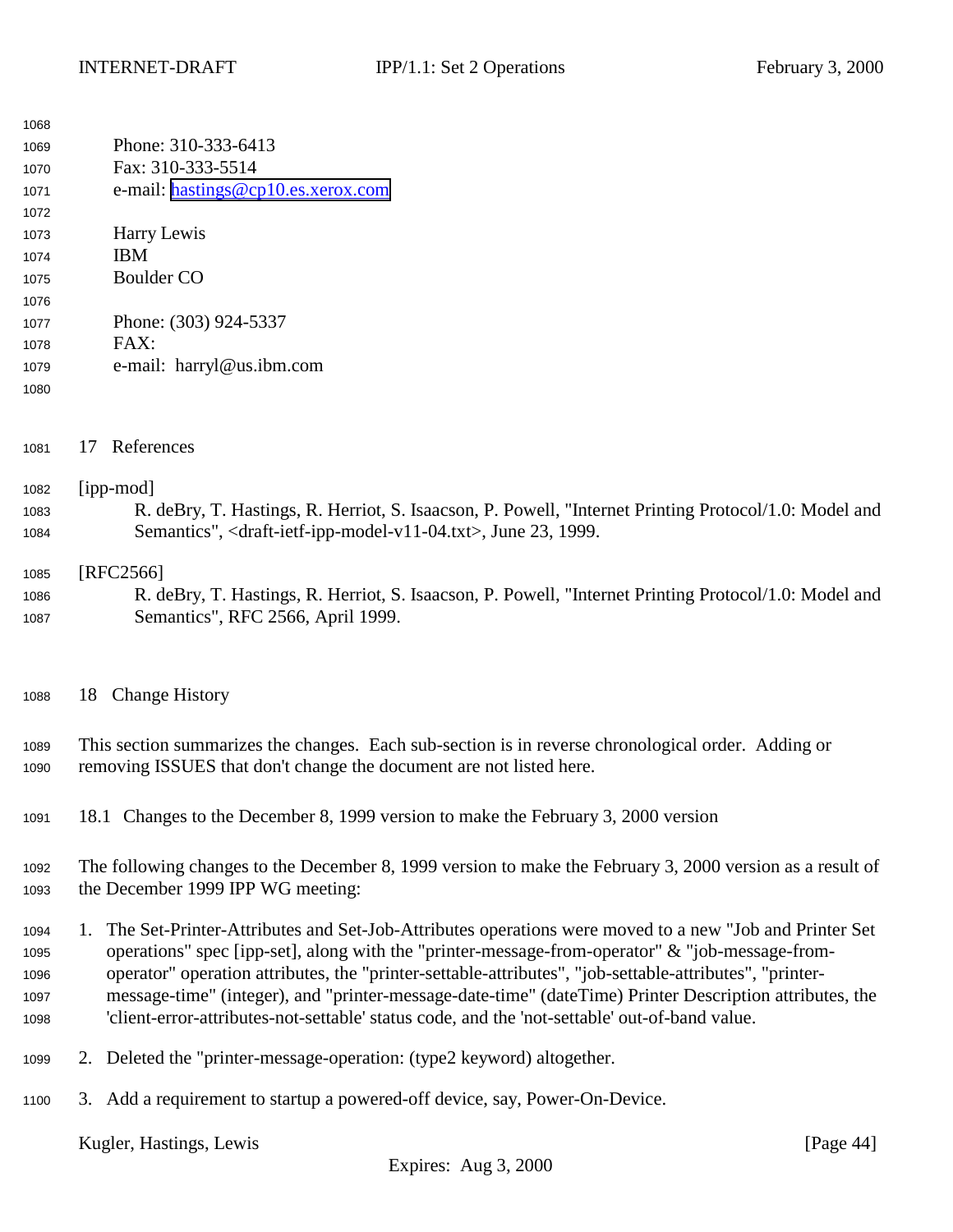<span id="page-44-0"></span> 4. Deleted the Interpreter object. Functionality moved to the [ipp-set] spec through the addition of a "document-format-varying-attributes" (1setOf type2 keyword) Printer Description attribute instead. 5. Clarified that, while a Non-Leaf Printer MUST NOT have associated devices, it SHOULD have an "output-devices-supported" (1setOf name(127)) Printer Description attribute which is a roll up of its subordinate "output-devices-supported" attributes. 6. Changed Suspend-Current-Job operation so that the Printer MUST NOT forward it to subordinate Printers. 7. Clarified that as jobs are forwarded, the IPP/1.1 "requesting-user-name" operation attribute is the immediate submitting client while the "job-originating-user-name" Job Description attribute is the authenticated original user. 8. Left IPP/1.1 Pause-Printer operation unchanged with multiple interpretations. The Pause-Printer-After- Current-Job, Pause-Device-Now, Pause-Device-After-Current-Copy, and Pause-Device-After-Current- Job all provide unambiguous interpretations. 9. Clarified that the 'paused' values is REQUIRED if the Pause-Printer or Pause-Printer-After-Current-Job operations are supported, but that 'moving-to-paused' depends on implementation. 10. Clarified that the 'paused' and 'moving-to-paused-all' values is REQUIRED if the Pause-Printer-After- All-Jobs operation is supported. 11. Clarified that the Shutdown-Printer operation MUST NOT lose any jobs. 12. Added a Conformance section which as a "Conformance Requirement Dependencies For Operations" table and a "Conformance Requirement Dependencies for State Reasons Values" table. 18.2 Changes to the November 16, 1999 version to make the December 8, 1999 version The following changes to the November 16, 1999 version to make the December 8, 1999 version as a result of the IPP WG telecons and mailing list discussion: 1. Introduced the separation of Printer operation from Device operations. Removed the "printer-controls- other-protocols" (boolean) Printer Description attribute. Printer operations affect only IPP jobs and objects, while the Device operations affect the output device. Set2 has the Printer operations and Set3 has the Device operations. But do both sets of operations with only the Printer object and only the "printer-uri" target. 2. Remove the "when" operation attribute and added distinct Pause operations instead: Pause-Printer- After-Current-Job (IPP/1.1 Pause-Printer clarified), Pause-Printer-After-All-Current-Jobs 3. Added Deactivate-Printer and Activate-Printer which do Disable-Printer, Pause-Printer-After-Current- Job, and only allow query, Send-Document, Send-URI, and Activate-Printer operations. This is a clearer "shutdown" that can be brought back up using the protocol.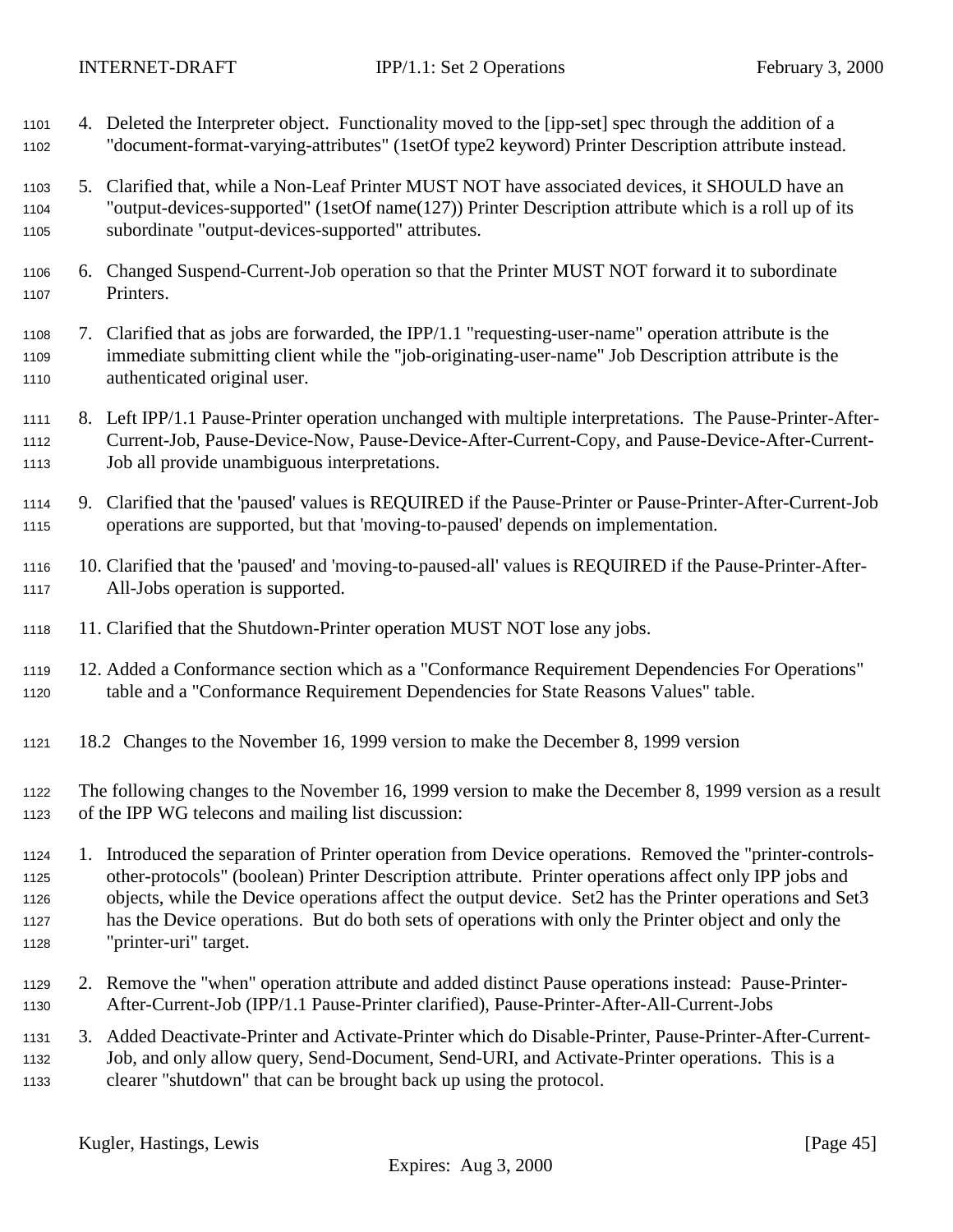- <span id="page-45-0"></span> 4. Clarified that Shutdown-Printer cannot be brought back via the protocol, though added Startup-Printer for hosted implementations to instantiate a fresh copy of the Printer object.
- 5. Changed the name of Pause-Current-Job to Suspend-Current-Job, since other jobs can be processed on the Printer (unlike Pause-Printer).
- 6. Added the Terminology section
- 7. Added the Requirements and Use Cases section
- 8. Added pictures of chained Printers, Printer fan-out, and Printer fan-in.
- 9. Added the concept of subordinate Printers and the "subordinate-printers-supported" (1setOf uri) Printer Description attribute to describe the configuration.
- 10. Added the forwarding rules: IPP Printer objects MUST NOT forward Printer operations to subordinate IPP Printer objects, except for the chained Printer configuration. IPP Printer objects MUST forward Job operations to the intended Job object.
- 11. Removed the "synchronize" operation attribute from all operations.
- 12. Renamed 'standby' to 'deactivated' Printer state reason.
- 13. Added 'moving-to-paused-all' Printer state reason for use with Pause-Printer-After-All-Current-Jobs
- 14. Added 'printer-deactivated' Printer state reason for use with Deactivate-Printer.
- 15. Renamed job-paused' to 'job-suspended' to go with the rename Suspend-Current-Job operation.
- 16. Renamed 'server-error-printer-is-in-standby-mode' status code to 'server-error-printer-is-deactivate'.
- 17. Grouped attributes that come in pairs.
- 18. Changed Shutdown-Printer so that there is no operation to come back to life, except Startup-Printer which starts a new instance (but there can only be one instance per Printer object).
- 18.3 Changes to the November 1, 1999 version to make the November 16, 1999 version
- 1. Formally defined IPP Printer fan-out, IPP Printer fan-in, and output device fan-out. Added figures to show IPP Printer fan-out and IPP Printer fan-in.
- 2. Added "parent-printers-supported (1setOf uri) Printer Description attribute to point back up the Printer hierarchy.
- 3. Added the requirements for forwarding operations that affect Jobs and for not forwarding operations that affect Printers.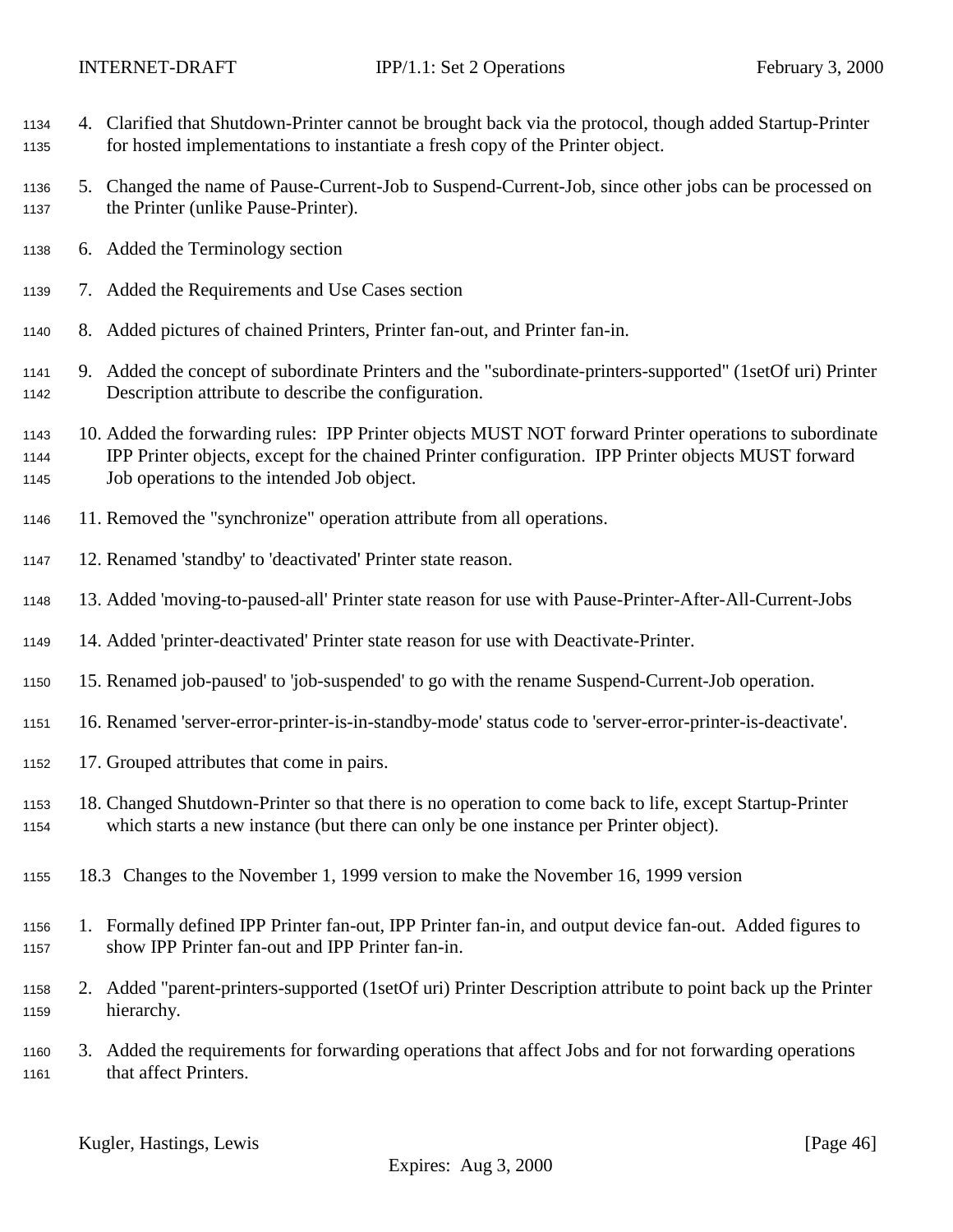- <span id="page-46-0"></span> 4. Added "original-requesting-user-name" (name(MAX)) to represent the original end user, not the parent Printer's host.
- 5. Changed the default for "when" for the Pause-Printer operation from 'after-current-job' to 'now', since that is the behavior in IPP/1.1 where the "when" operation attribute is not defined.
- 6. Allowed a non-leaf Printer to have only one subordinate Printer.
- 7. Changed most of the "parent" Printer terminology to "non-leaf" Printer to contrast more clearly with "leaf" Printer objects. The term "parent" is only used when talking about a subordinate's immediate parent Printer object.
- 8. Added "original-requesting-user-name" (name (MAX)) to the list of READ-ONLY Job Description attributes.
- 18.4 Changes to the October 22, 1999 version to make the November 1, 1999 version

 The following changes to the October 22, 1999 version to make the November 1, 1999 version as a result of the IPP WG meeting in Durham, 10/99:

- 1. Removed the Reset-Printer, Non-Process-Run-Out, and Space-Current-Job operations from this Set2 spec and moved them to a new Set3 spec for use with the new Device object, renaming them appropriately, to Reset-Device, Non-Process-Run-Out-Device, and Space-Device.
- 2. Added the concept of parent and subordinate Printer objects to formally represent fan-out. Mentioned the Device object that is in a new [ipp-set3] spec.
- 3. Distributed the definition of the "when" operation attribute to the Pause-Printer (IPP/1.1), Shutdown- Printer, and Pause-Current-Job operations and listed the values that are appropriate to that operation only:
- Pause-Printer: 'now', 'after-current-copy', 'after-current-job' (default), and 'after-all'.
- Shutdown-Printer: 'now', 'after-current-job' (default), and 'after-all'
- Pause-Current-Job: 'now', 'after-current-copy' (default)
- 4. Deleted the "device-name" operation attribute and the "device-names-supported" (1setOf name(127)) Printer Description attribute. The latter will be part of the [ipp-set3] document.
- 5. Kept the "job-settable-attributes" (1setOf type2 keyword) and "printer-settable-attributes" (1setOf type2 keyword), but deleted the "interpreter-settable-attributes (1setOf type2 keyword), since the Interpreter object and its attributes are really a sub-class of the Printer object.
- 6. Deleted the "when-values-supported" (1setOf type2 keyword) Printer Description attribute.
- 7. Added the "subordinate-printers-supported" (1setOf uri) Printer Description attribute.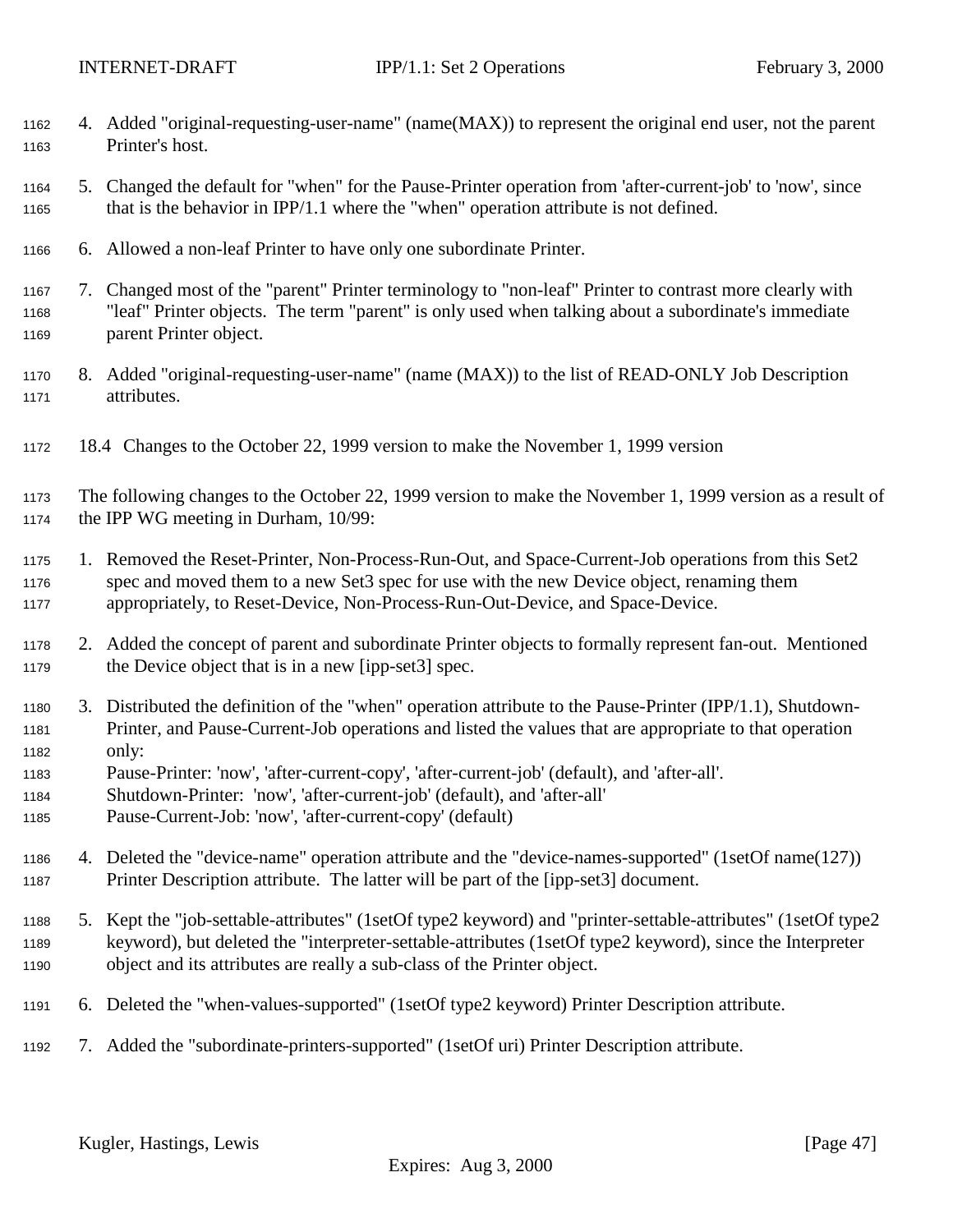<span id="page-47-0"></span>18.5 Changes to the September 19, 1999 version to make the October 22, 1999 version

 Adding or removing ISSUES that don't change the document are not listed here. The following changes to the September 19, 1999 version to make the October 22, 1999 version as a result of the IPP WG meeting in Denver, 9/99:

- 1. Added the Interpreter object.
- 2. Added the "device-name" operation attribute to handle passing operations through the IPP Printer object to the device.
- 3. Added the out-of-band 'not-settable' to allow the Set-Job-Attributes and Set-Printer-Attributes response to indicate the difference between an unsupported attribute and a supported, but not settable, attribute in the Unsupported Attributes Group.
- 4. Removed "when-values-supported" and "job-settable-attributes" and "printer-settable-attributes" and "interpreter-settable-attributes" from the list of attributes that MUST be read-only. So an administrator could sub-set the policy on what when values are supported or which attributes can be set.
- 18.6 Changes to the July 19, 1999 version to make the September 19, 1999 version
- The following changes to the July 19, 1999 version to make the September 19, 1999 version as a result of the IPP WG meeting in Alaska, 8/99:
- 1. Refer to proposal as "Set2" rather than "Administrative" operations.
- 2. Revise the emphasis on administrator throughout the document, although the word administrator remains wherever appropriate.
- 3. Convert non-process-run-out from an operations attribute to an operation.
- 4. Added Issue 21: For all these "access" caveats, why not just say... 'authentication and access control (see ipp-mod sections 1, 8.3 and 8.5) applies to this operation".?
- 5. Added Issue 22: Why? This is backward, if you ask me (HRL).

 6. Per resolution of Issue 2, the "settable-attributes" Printer Description attribute, was replaced with three Printer Description attributes: "printer-settable-attributes", "job-settable-attributes", and "interpreter- settable-attributes". The latter for those implementations that have different values for Printer attributes in the Get-Printer-Attributes and Set-Printer-Attributes operations, depending on the value of the "document-format" operation attribute supplied by the client. If and when we get a Document object, then we can add a "document-settable-attributes" Printer Description attribute.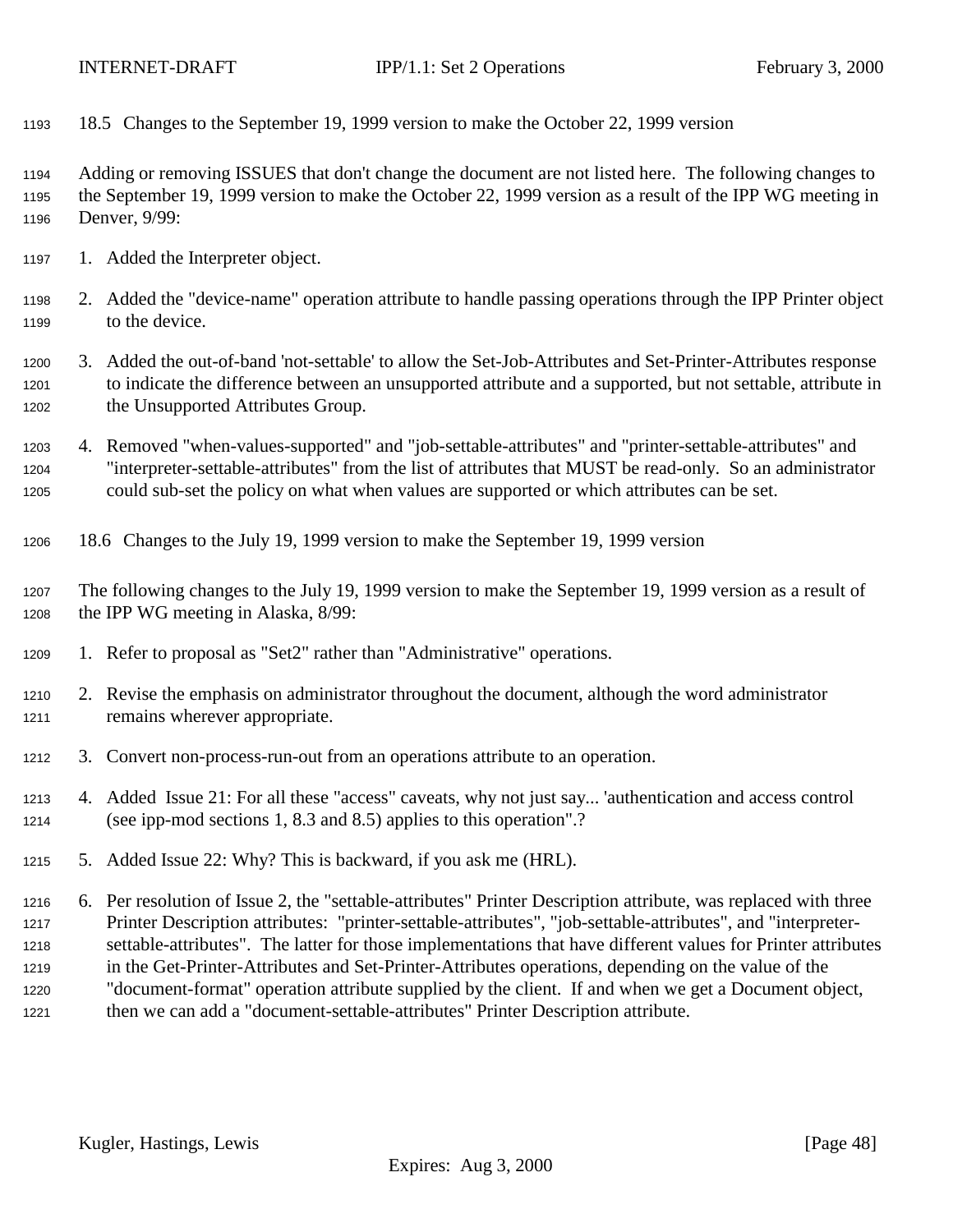- <span id="page-48-0"></span>18.7 Changes to the June 30, 1999 version to make the July 19, 1999 version
- The following changes to the June 30, 1999 version to make the July 19, 1999 version as a result of the IPP WG meeting in Copenhagen, 7/7/99-7/8/99, and the IPP telecon, 7/14/1999:
- 1. Sections 2.1 and 2.2: Clarified that the way to remove a message from the operator was for the client to supply a zero-length or all white space text string which is copied as usual to the "xxx-message-from-operator" attribute.
- 2. Section 2.3: Added "factory-settings" (boolean) operation attribute to the Get-Printer-Attributes operation.
- 3. Section 2.4: Added the "when" operation attribute to the Pause-Current-Job operation.
- 4. Section 2.4: Made the "when" operation attribute OPTIONAL for use in operations (Pause-Printer, Reset-Printer, Shutdown-Printer, and Pause-Current-Job operations).
- 5. Sections 2.5: Added table of operation attributes for the Printer operations to make it easy to compare.
- 6. Sections 2.6: Added table of operation attributes for the Job operations to make it easy to compare.
- 7. Section 3.1: Added "settable-attributes" (1setOf type2 keyword) READ-ONLY Printer Description attribute.
- 8. Section 3.2: Added "printer-controls-other-protocols" (boolean) Printer Description attribute
- 9. Section 3.3: Added the READ-ONLY "printer-message-time" (integer(MIN:MAX)) Printer Description attribute to keep time message updated in time ticks.
- 10. Section 4.2: Deleted the 'process-next' "job-state-reasons" value, so that repeated Promote-Job operations promote each job "to the front of the queue".
- 11. Sections 6.1.1.1 and 6.2.1.1: Replaced the table that listed all attributes with one that lists only the attributes that MUST be READ-ONLY.
- 12. Section 6.1.1.1: Indicated that attributes that are not specified as READ-ONLY in this document MAY be settable. If they control behavior, that changing their values MUST change the behavior.
- 13. Section 6.1.1.2 and 6.2.1.2: Deleted the "ipp-attribute-fidelity" operation attribute from the Set-Printer-Attributes and Set-Job-Attributes operations. All set operations are atomic.
- 14. Section 6.1.1.2: Add the concept of the Interpreter object to handle attributes whose values vary in the Set-Printer-Attributes and Get-Printer-Attributes, depending on the value of the "document-format" operation attribute.
- 15. Sections 6.1.1.3 and 6.2.1.2: Changed the "out-of-band" 'not-settable' value back to the existing 'not-supported' value.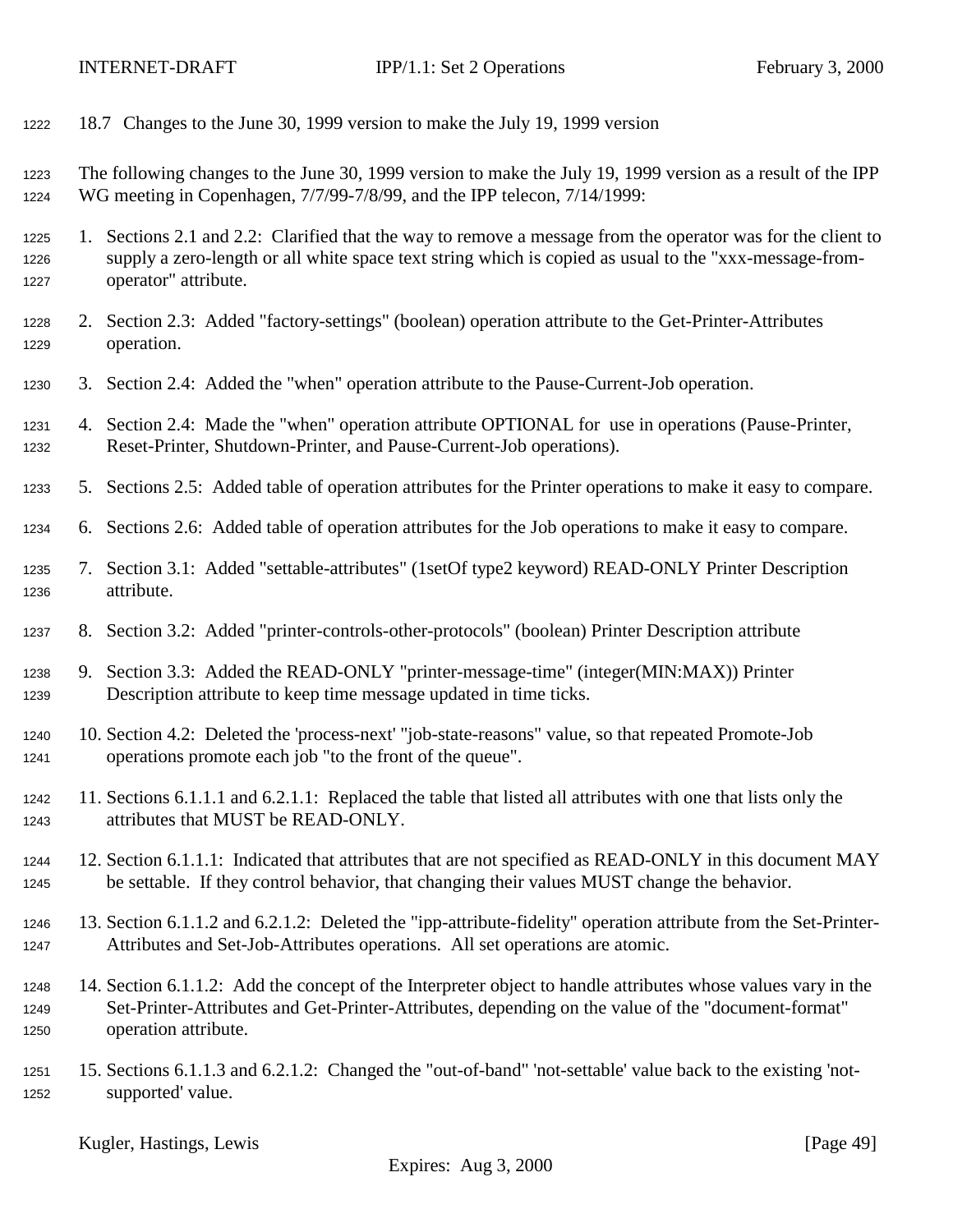- <span id="page-49-0"></span> 16. Section 6.1.2 and 6.1.3: Added "job-type" operation attribute to Disable-Printer and Enable-Printer operations with values: 'network-jobs', 'walk-up-jobs', and 'all-jobs'.
- 17. Section 6.1.5: Clarified that Restart-Printer brings up the Printer disabled and paused, since that is the eventual state that Shutdown-Printer leaves the printer in.
- 18. Section 6.1.5: Indicated that if Restart-Printer is supported, then Shutdown-Printer MUST be supported.
- 19. Section 6.1.6: Deleted Space-Printer operation. Keep Space-Current-Job operation only which has a "job-id" operation attribute that a client MAY supply.
- 20. Section 6.1.6: Clarified that Shutdown-Printer is for a long period of time, not just to reset the device or change attribute values. Also that Shutdown performs an immediate Disable-Printer and an eventual Pause-Printer.
- 21. Sections 6.2.3, 6.2.4, and 6.2.7 : Added a "job-id" operation attribute to Cancel-Current-Job, Pause- Current-Job, and Space-Current-Job that a client MAY supply to check for race condition where current job changes
- 22. Section 6.2.4: Combined Pause-Job into Pause-Current-Job operation.
- 23. Sections 6.2.4 and 6.2.5: Pause-Current-Job puts job in 'processing-stopped' state, not 'pending-held' state.
- 24. Section 6.2.6: Simplified Promote-Job, so that it behaves as if the job were put at the front of the queue.
- 19 Appendix A: Full Copyright Statement
- Copyright (C) The Internet Society (1998,1999). All Rights Reserved

 This document and translations of it may be copied and furnished to others, and derivative works that comment on or otherwise explain it or assist in its implementation may be prepared, copied, published and distributed, in whole or in part, without restriction of any kind, provided that the above copyright notice and this paragraph are included on all such copies and derivative works. However, this document itself may not be modified in any way, such as by removing the copyright notice or references to the Internet Society or other Internet organizations, except as needed for the purpose of developing Internet standards in which case the procedures for copyrights defined in the Internet Standards process must be followed, or as required to translate it into languages other than English.

 The limited permissions granted above are perpetual and will not be revoked by the Internet Society or its successors or assigns.